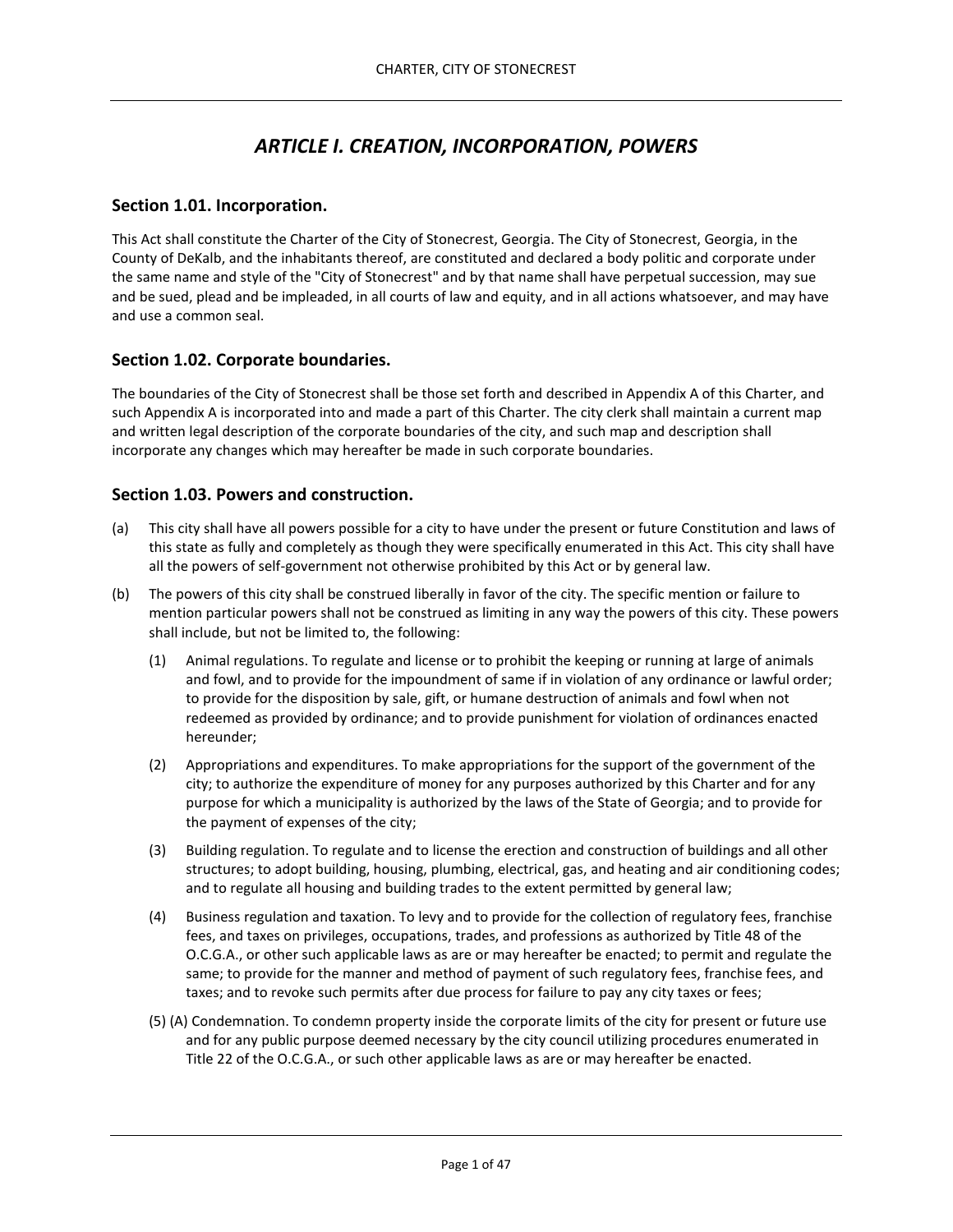- (B) The municipality shall have the right to condemn and cause to be remediated or removed any building, structure, or existing condition within its corporate limits that is dangerous to life, limb, or property, by reasons of decay, dilapidation, or unsanitary condition. Nothing in this subparagraph shall be construed to relieve the municipality of any duty to give owners or interested persons reasonable notice and opportunity to remedy the situation. Nothing in this subparagraph shall be construed as relieving the municipality of liability to any interested person for damages to person or property taken or destroyed in furtherance of this subparagraph. This subparagraph shall not be construed as authorizing the doing of any act or thing contrary to the Constitution of this state and the policy of the general laws of this state. The municipality shall have authority to adopt reasonable ordinances and resolutions for the purpose of carrying out this subparagraph;
- (6) Contracts. To enter into contracts and agreements with other governmental entities and with private persons, firms, and corporations;
- (7) Emergencies. To establish procedures for determining and proclaiming that an emergency situation exists within or without the city, and to make and carry out all reasonable provisions deemed necessary to deal with or meet such an emergency for the protection, safety, health, or well-being of the citizens of the city;
- (8) Environmental protection. To protect and preserve the natural resources, environment, and vital areas of the city, the region, and the state through the enactment of ordinances that preserve and improve air quality, restore and maintain water resources, the control of erosion and sedimentation, manage storm water and establish a storm-water utility, manage solid and hazardous waste, and provide other necessary or beneficial actions for the protection of the environment. These ordinances shall include, without limitation, ordinances that protect, maintain, and enhance the public health, safety, environment, and general welfare and minimize public and private losses due to flood conditions in flood hazard areas, as well as protect the beneficial uses of flood plain areas for water quality protection, stream bank and stream corridor protection, wetlands preservation, and ecological and environmental protection. Such ordinances may require that uses vulnerable to floods, including facilities which serve such uses, be protected against flood damage at the time of initial construction; may restrict or prohibit uses which are dangerous to health, safety, and property due to flooding or erosion hazards, or which increase flood heights, velocities, or erosion; may control filling, grading, dredging, and other development which may increase flood damage or erosion; may prevent or regulate the construction of flood barriers which will unnaturally divert flood waters or which may increase flood hazards to other lands; may limit the alteration of natural flood plains, stream channels, and natural protective barriers which are involved in the accommodation of flood waters; and may protect the storm-water management, water quality, stream bank protection, stream corridor protection, wetland preservation, and ecological functions of natural flood plain areas;
- (9) Ethics. To adopt ethics ordinances and regulations governing such things including, but not limited to, the conduct of municipal elected officials, appointed officials, contractors, vendors, and employees; establishing procedures for ethics complaints; and setting forth penalties for violations of such rules and procedures;
- (10) Fire regulations. To fix and establish fire limits and from time to time to extend, enlarge, or restrict the same; to prescribe fire safety regulations not inconsistent with general law, relating to both fire prevention and fire detection; and to prescribe penalties and punishment for violations thereof;
- (11) Garbage fees. To levy, fix, assess, and collect a garbage, refuse, and trash collection and disposal and other sanitary service charge, tax, or fee for such services as may be necessary in the operation of the city from all individuals, firms, and corporations residing in or doing business therein benefiting from such services; to enforce the payment of such charges, taxes, or fees; and to provide for the manner and method of collecting such service charges, taxes, or fees;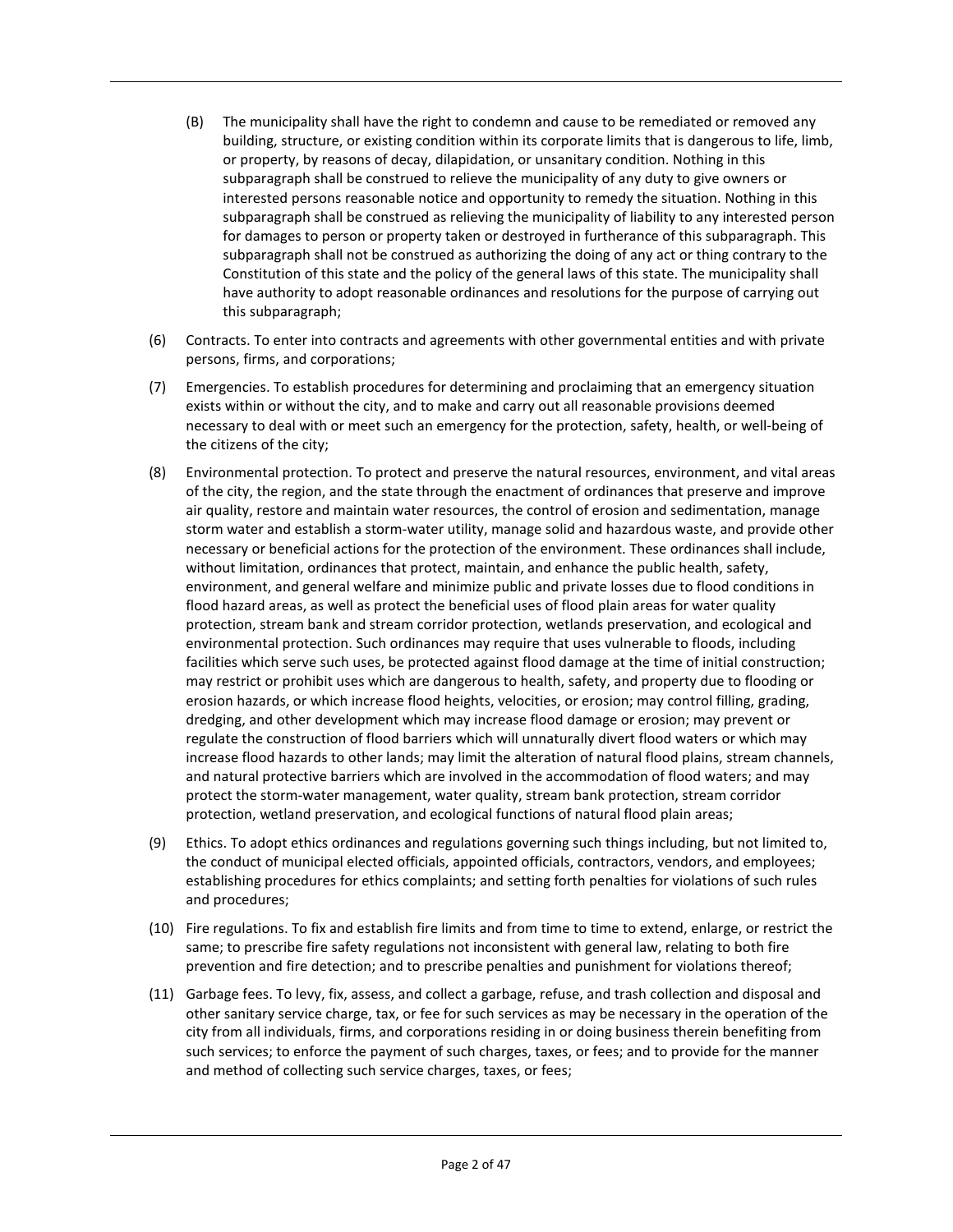- (12) General health, safety, and welfare. To define, regulate, and prohibit any act, practice, conduct, or use of property which is detrimental to health, sanitation, cleanliness, welfare, and safety of the inhabitants of the city, and to provide for the enforcement of such standards;
- (13) Gifts. To accept or refuse gifts, donations, bequests, or grants from any source for any purpose related to powers and duties of the city and the general welfare of its citizens, on such terms and conditions as the donor or grantor may impose;
- (14) Health and sanitation. To prescribe standards of health and sanitation and to provide for the enforcement of such standards;
- (15) Homestead Exemption. To establish and maintain procedures for offering homestead exemptions to residents of the city and maintaining current homestead exemptions of residents of the city as authorized by this Charter and Act of the General Assembly;
- (16) Jail sentences. To provide that persons given jail sentences in the city's court may work out such sentences in any public works or on the streets, roads, drains, and other public property in the city; to provide for commitment of such persons to any jail; to provide for the use of pretrial diversion and any alternative sentencing allowed by law; or to provide for commitment of such persons to any county work camp or county jail by agreement with the appropriate county officials;
- (17) Motor vehicles. To regulate the operation of motor vehicles and exercise control over all traffic, including parking upon or across the streets, roads, alleys, and walkways of the city;
- (18) Municipal agencies and delegation of power. To create, alter, or abolish departments, boards, offices not specified in this Charter, commissions, authorities, and agencies of the city, and to confer upon such agencies the necessary and appropriate authority for carrying out all the powers conferred upon or delegated to the same;
- (19) Municipal debts. To appropriate and borrow money for the payment of debts of the city and to issue bonds for the purpose of raising revenue to carry out any project, program, or venture authorized by this Charter or the laws of the State of Georgia;
- (20) Municipal property ownership. To acquire, dispose of, lease, and hold in trust or otherwise any real, personal, or mixed property, in fee simple or lesser interest, inside or outside the property limits of the city;
- (21) Municipal property protection. To provide for the preservation and protection of property and equipment of the city and the administration and use of same by the public; and to prescribe penalties and punishment for violations thereof;
- (22) Municipal utilities. To acquire, lease, construct, operate, maintain, sell, and dispose of public utilities including, but not limited to, a system of waterworks, sewers and drains, sewage disposal, storm-water management, gasworks, electricity generating plants, cable television, internet and other telecommunications, transportation facilities, public airports, and any other public utility; to fix the taxes, charges, rates, fares, fees, assessments, regulations, and penalties; and to provide for the withdrawal of service for refusal or failure to pay the same;
- (23) Nuisance. To define a nuisance and provide for its abatement whether on public or private property;
- (24) Penalties. To provide penalties for violation of any ordinances adopted pursuant to the authority of this Charter and the laws of the State of Georgia;
- (25) Planning and zoning. To provide comprehensive city planning for city land use, signage and outside advertising, and development by zoning; and to provide subdivision regulations and the like as the city council deems necessary and reasonable to ensure a safe, healthy, and aesthetically pleasing community, provided that the city council shall not have the power to require special land use permits, special exceptions, or special administrative permits for the industrial use of properties within an industrial use zoning district;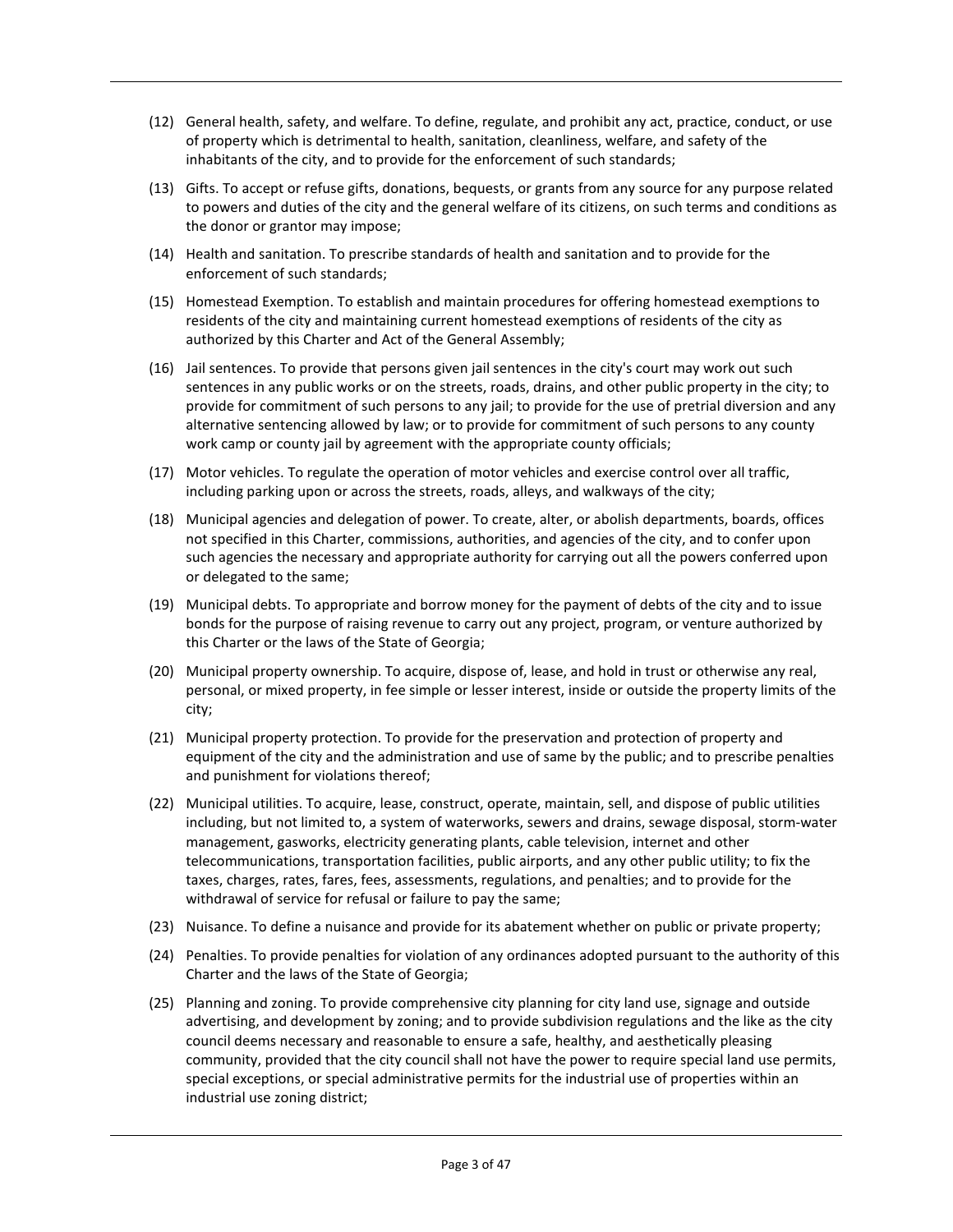- (26) Police and fire protection. To exercise the power of arrest through duly appointed police officers, and to establish, operate, or contract for a police and a fire-fighting agency;
- (27) Public hazards; removal. To provide for the destruction and removal of any building or other structure that is or may become dangerous or detrimental to the public;
- (28) Public improvements. To provide for the acquisition, construction, building, operation, maintenance, or abolition of public ways, parks and playgrounds, recreational facilities, cemeteries, public buildings, libraries, public housing, parking facilities, and charitable, cultural, educational, recreational, conservation, sport, detentional, penal, and medical institutions, agencies, and facilities; to provide any other public improvements inside the corporate limits of the city and to regulate the use of public improvements; and for such purposes, property may be acquired by condemnation under Title 22 of the O.C.G.A., or such other applicable laws as are or may hereafter be enacted;
- (29) Public peace. To provide for the prevention and punishment of loitering, disorderly conduct, drunkenness, riots, and public disturbances;
- (30) Public transportation. To organize and operate such public transportation systems as are deemed beneficial;
- (31) Public utilities and services. To grant franchises or make contracts for, or impose taxes on, public utilities, cable companies, and public service companies; and to prescribe the rates, fares, regulations, and standards and conditions of service applicable to the service to be provided by the franchise grantee or contractor, insofar as not in conflict with valid regulations of the Public Service Commission;
- (32) Regulation of roadside areas. To prohibit or regulate and control the erection, removal, and maintenance of signs, billboards, trees, shrubs, fences, buildings, and any and all other structures or obstructions upon or adjacent to the rights of way of streets and roads or within view thereof, within or abutting the corporate limits of the city; and to prescribe penalties and punishment for violation of such ordinances;
- (33) Employee benefits. To provide and maintain a retirement plan, insurance, and such other employee benefits for appointed officers and employees of the city as are determined by the city council;
- (34) Roadways. To lay out, open, extend, widen, narrow, establish, or change the grade of, abandon or close, construct, pave, curb, gutter, adorn with shade trees, or otherwise improve, maintain, repair, clean, prevent erosion of, and light the roads, alleys, and walkways within the corporate limits of the city; to grant franchises and rights of way throughout the streets and roads and over the bridges and viaducts for the use of public utilities; and to require real estate owners to repair and maintain in a safe condition the sidewalks adjoining their lots or lands and to impose penalties for failure to do so;
- (35) Solid waste disposal. To provide for the collection and disposal of garbage, rubbish, and refuse and to regulate the collection and disposal of garbage, rubbish, and refuse by others; and to provide for the separate collection of glass, tin, aluminum, cardboard, paper, and other recyclable materials and to provide for the sale of such items;
- (36) Special assessments. To levy and provide for the collection of special assessments to cover the costs for any public improvements, subject to referendum;
- (37) Taxes; ad valorem. To levy and provide for the assessment, valuation, revaluation, and collection of taxes on all property subject to taxation; provided, however, that:
	- (A) The millage rate imposed for ad valorem taxes on real property shall not exceed 3.35 plus the amount of any roll back or reduction by DeKalb County of its millage rate imposed for ad valorem taxes on real property within corporate limits of the city for services assumed by the city from DeKalb County unless either (i) the millage rate is increased above such amount by a higher limit is recommended by resolution of the city council without voter approval through the exercise of home rule powers, or (ii) approved by a majority of the qualified electors of the City of Stonecrest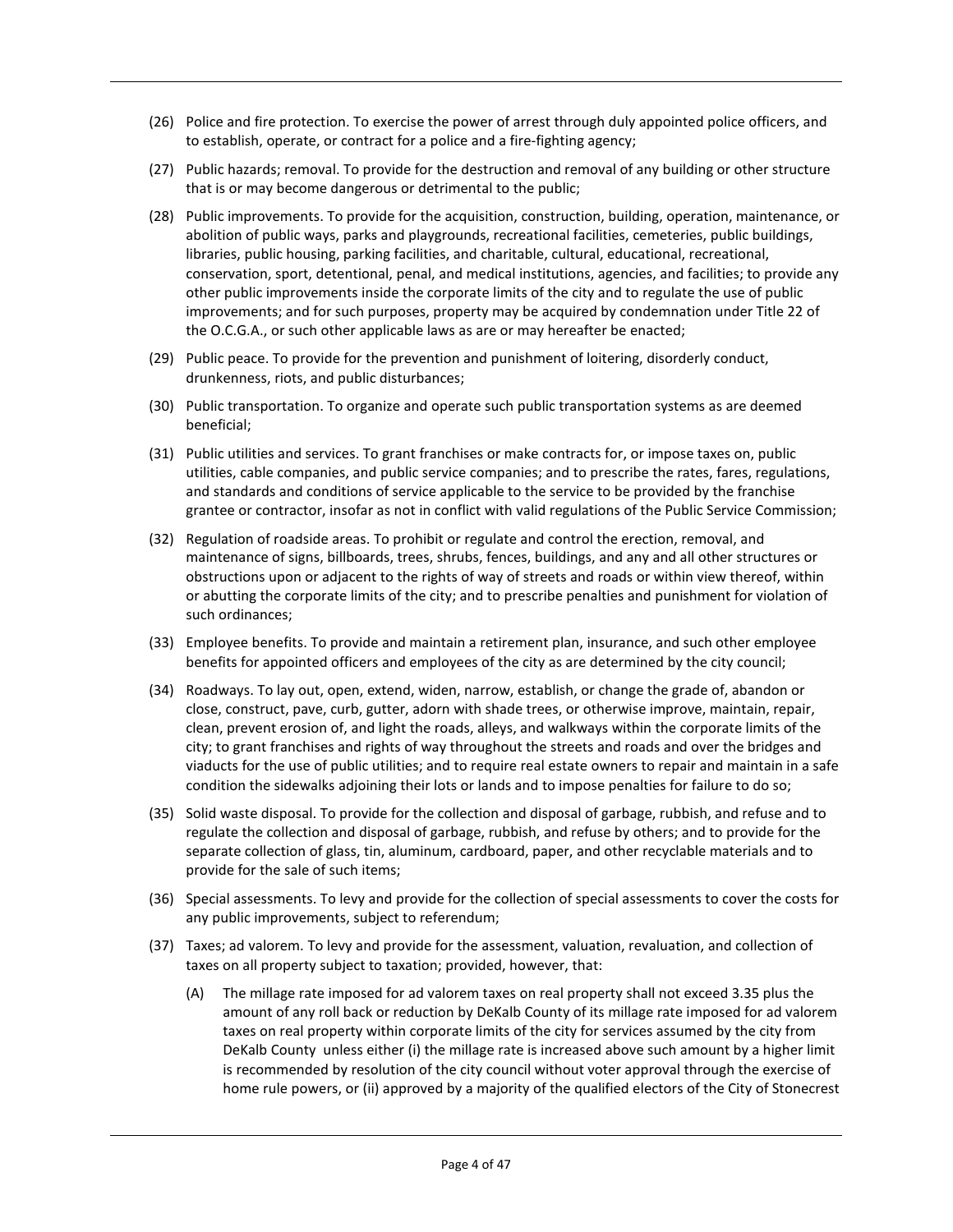voting on the issue, provided that the amount of millage associated with general obligation bonds or the creation of special tax districts pursuant to Article IX, Section II, Paragraph VI of the Constitution of the State of Georgia shall not count as part of the 3.35 limit since such millage is already subject to approval by the electors of the city in a separate referendum; and

- (B) For all years, the fair market value of all property subject to taxation shall be determined according to the tax digest of DeKalb County, as provided in Code Section 48-5-352 of the O.C.G.A.;
- (38) Taxes: other. To levy and collect such other taxes and fees as may be allowed now or in the future by law;
- (39) Taxicabs. To regulate and license vehicles operated for hire in the city; to limit the number of such vehicles; to require the operators thereof to be licensed; to require public liability insurance on such vehicles in the amounts to be prescribed by ordinance; to inspect such vehicles and mandate standards of safety and cleanliness; and to regulate the parking of such vehicles;
- (40) Tourism, conventions, and trade shows. To provide for the structure, operation, or management of the Stonecrest Convention and Visitors Bureau created pursuant to Section 1.05 of this Charter and to authorize the City of Stonecrest to contract with private sector nonprofit organizations or other governmental agencies to promote tourism, conventions, and trade shows;
- (41) Urban redevelopment. To organize and operate an urban redevelopment program; and
- (42) Other powers. To exercise and enjoy all other powers, functions, rights, privileges, and immunities necessary or desirable to promote or protect the safety, health, peace, security, good order, comfort, convenience, or general welfare of the city and its inhabitants; to exercise all implied powers necessary or desirable to carry into execution all powers granted in this Charter as fully and completely as if such powers were fully stated herein; and to exercise all powers now or in the future authorized to be exercised by other municipal governments under other laws of the State of Georgia; and any listing of particular powers in this Charter shall not be held to be exclusive of others or restrictive of general words and phrases granting powers, but shall be held to be in addition to such powers unless expressly prohibited to municipalities under the Constitution or applicable laws of the State of Georgia.

(Ord. No. 2018-11-04 [,](https://library.municode.com/ga/jonesboro/ordinances/code_of_ordinances?nodeId=808469) § 1, 11-07-2018)

## **Section 1.04. Exercise of powers.**

All powers, functions, rights, privileges, and immunities of the city, its officers, agencies, or employees shall be carried into execution as provided by this Act. If this Charter makes no provision, such shall be carried into execution as provided by ordinance or as provided by pertinent laws of the State of Georgia.

## **Section 1.05. Tourism, conventions, and trade shows.**

The Stonecrest Convention and Visitors Bureau is hereby created.

## **Section 1.06. Stonecrest/Lithonia Industrial Park Community Improvement District.**

(a) The purpose of this section is to provide for the creation of a community improvement district within the City of Stonecrest subject to the conditions prescribed in Article IX, Section VII, Paragraph III of the Constitution of the State of Georgia. Such district shall be created for the provision of such of the following governmental services and facilities as may be provided for in the resolution activating such district, or as may be adopted by resolutions of the majority of the electors and the majority of the equity electors as defined in this section: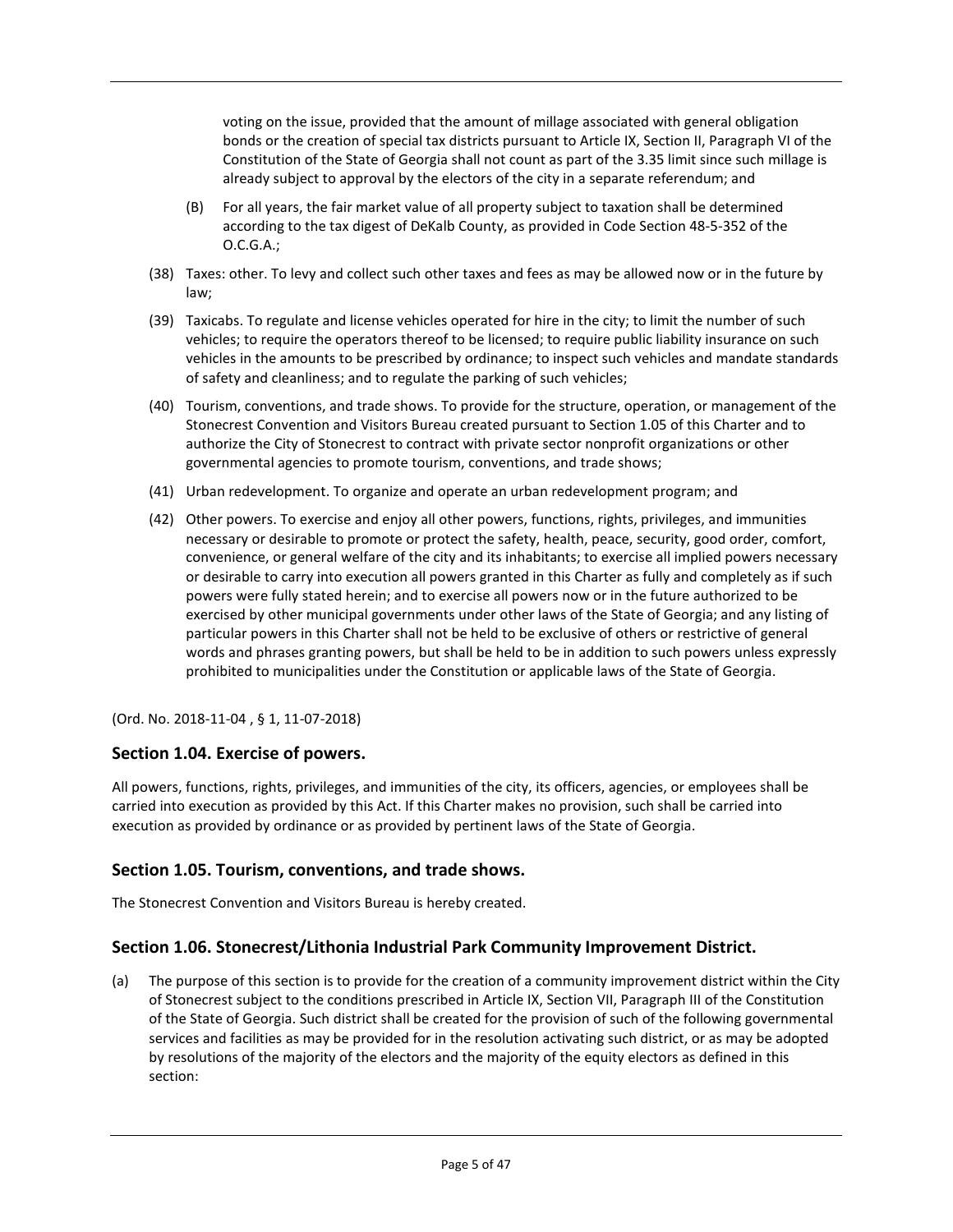- (1) Street and road construction and maintenance, including curbs, sidewalks, street lights, and devices to control the flow of traffic on streets and roads;
- (2) Parks and recreational areas and facilities;
- (3) Stormwater and sewage collection and disposal systems;
- (4) Development, storage, treatment, purification, and distribution of water;
- (5) Public transportation;
- (6) Terminal and dock facilities and parking facilities; and
- (7) Such other services and facilities as may be provided for by general law.
- (b) Definitions. As used in this section, the term:
	- (1) "Agricultural" means the growing of crops for sale or the raising of animals for sale or use, including the growing of field crops and fruit or nut trees, the raising of livestock or poultry, and the operation of dairies, horse boarding facilities, and riding stables.
	- (2) "Board" means the governing body created for the governance of the community improvement district authorized by this section.
	- (3) "Caucus of electors" means the meeting of electors as provided in this section at which the elected board members of the district are elected or at which the governmental services and facilities to be provided by the district are determined. A quorum at such caucus shall consist of no less than 25 percent of electors and no less than 25 percent of equity electors present in person or proxy, and a majority of those present and voting shall be necessary to take any action. Notice of such meeting shall be given to such electors and equity electors by publishing notice thereof in the legal organ of the City of Stonecrest at least once each week for four weeks prior to such meeting.
	- (4) "Cost of the project" or "cost" of any project means and includes:
		- (A) All costs of acquisition by purchase or otherwise, construction, assembly, installation, modification, renovation, or rehabilitation incurred in connection with any project or any part of any project;
		- (B) All costs of real property, fixtures, or personal property used in or in connection with or necessary for any project or for any facilities related thereto, including, but not limited to, the cost of all land, estates for years, easements, rights, improvements, water rights, connections for utility services, fees, franchises, permits, approvals, licenses, and certificates; the cost of securing any such franchises, permits, approvals, licenses, or certificates; the cost of preparation of any application therefor; and the cost of all fixtures, machinery, equipment including all transportation equipment and rolling stock, furniture, and other property used in or in connection with or necessary for any project;
		- (C) All financing charges and loan fees and all interest on bonds, notes, or other obligations of a district which accrue or are paid prior to and during the period of construction of a project and during such additional period as the board may reasonably determine to be necessary to place such project in operation;
		- (D) All costs of engineering, surveying, architectural, and legal services and all expenses incurred by engineers, surveyors, architects, and attorneys in connection with any project;
		- (E) All expenses for inspection of any project;
		- (F) All fees of fiscal agents, paying agents, and trustees for bondholders under any trust agreement, indenture of trust, or similar instrument or agreement all expenses incurred by any such fiscal agents, paying agents, and trustees; and all other costs and expenses incurred relative to the issuances of any bonds, notes, or other obligations for any project;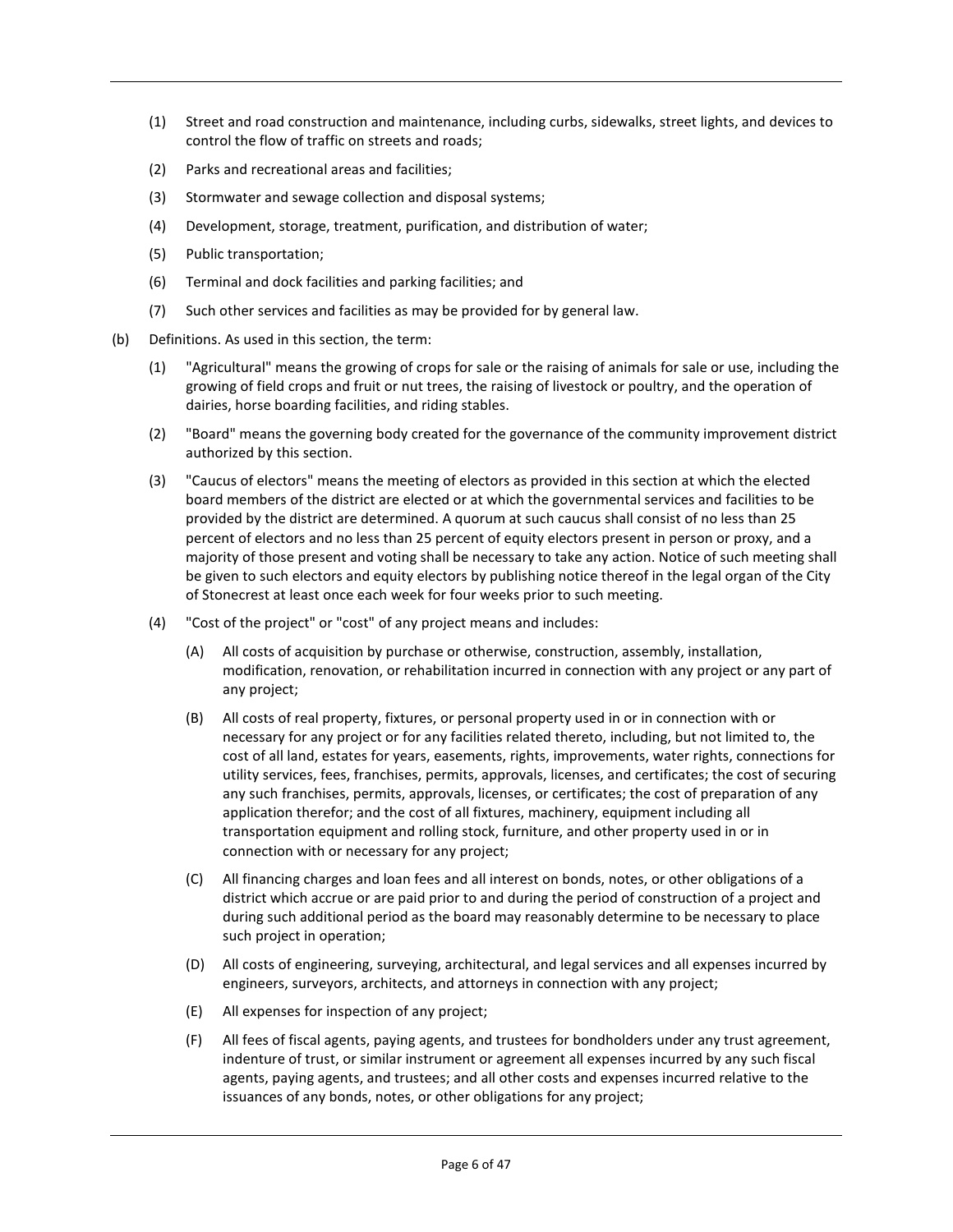- (G) All expenses of or incidental to determining the feasibility or practicability of any project;
- (H) All costs of plans and specifications for any project;
- (I) All costs of title insurance and examinations of title with respect to any project;
- (J) Repayment of any loans made for the advance payment of any part of the foregoing costs, including interest thereon and any other expenses of such loans;
- (K) Administrative expenses of the board and such other expenses as may be necessary for or incidental to any project or the financing thereof or the placing of any project in operation; and
- (L) The establishment of a fund or funds for the creation of a debt service reserve, a renewal and replacement reserve, or such other funds or reserves as the board may approve with respect to the financing and operation of any project and as may be authorized by any bond resolution, trust agreement, indenture of trust, or similar instrument or agreement pursuant to the provisions of which the issuance of any bonds, notes, or other obligations of the district may be authorized.

Any cost, obligation, or expense incurred for any of the foregoing purposes shall be a part of the cost of the project and may be paid or reimbursed as such out of the proceeds of bonds, notes, or other obligations issued by the district.

- (5) "District" means the geographical area designated as such by the resolution of the city council consenting to the creation of the community improvement district or as thereafter modified by any subsequent resolution of the city council within which the district is or is to be located, or a body corporate and politic being a community improvement district created and activated pursuant hereto, as the context requires or permits.
- (6) "Electors" means the owners of real property used nonresidentially within the district which is subject to taxes, fees, and assessments levied by the board, as they appear on the most recent ad valorem real property tax return records of DeKalb County, or one officer or director of a corporate elector, one trustee of a trust which is an elector, one partner of a partnership elector, or one designated representative of an elector whose designation is made in writing. An owner of property that is subject to taxes, fees, or assessments levied by the board shall have one vote for an election based on numerical majority. An owner of multiple parcels has one vote, not one vote per parcel, for an election based on numerical majority. Multiple owners of one parcel have one vote for an election based on numerical majority which must be cast by one of their number who is designated in writing.
- (7) "Equitably apportioned among the properties subject to such taxes, fees, and assessments according to the need for governmental services and facilities created by the degree of density of development of each such property", with reference to taxes, fees, and assessments levied by the board, means that the burden of the taxes, fees, and assessments shall be apportioned among the properties subject thereto based upon the values established in the most recent ad valorem tax reassessment of such properties certified by the chairperson of the DeKalb County Board of Tax Assessors, or with respect to fees and assessments may be apportioned among the properties subject thereto in direct or approximate proportion to the receipt of services or benefits derived from the improvements or other activities for which the taxes, fees, or assessments are to be expended, or with respect to fees and assessments may be apportioned in any other manner or combination of manners deemed equitable by the board, including, but not limited to, the recognition of differential benefits which may reasonably be expected to accrue to new land development in contrast to lands and improvements already in existence at the time of creation of the community improvement district.
- (8) "Equity electors" means electors who cast votes equal to each \$1,000.00 in value of all owned real property within the district which is then subject to taxes, fees, and assessments levied by the board. The value of real property shall be the assessed value. In the event the owner shall have multiple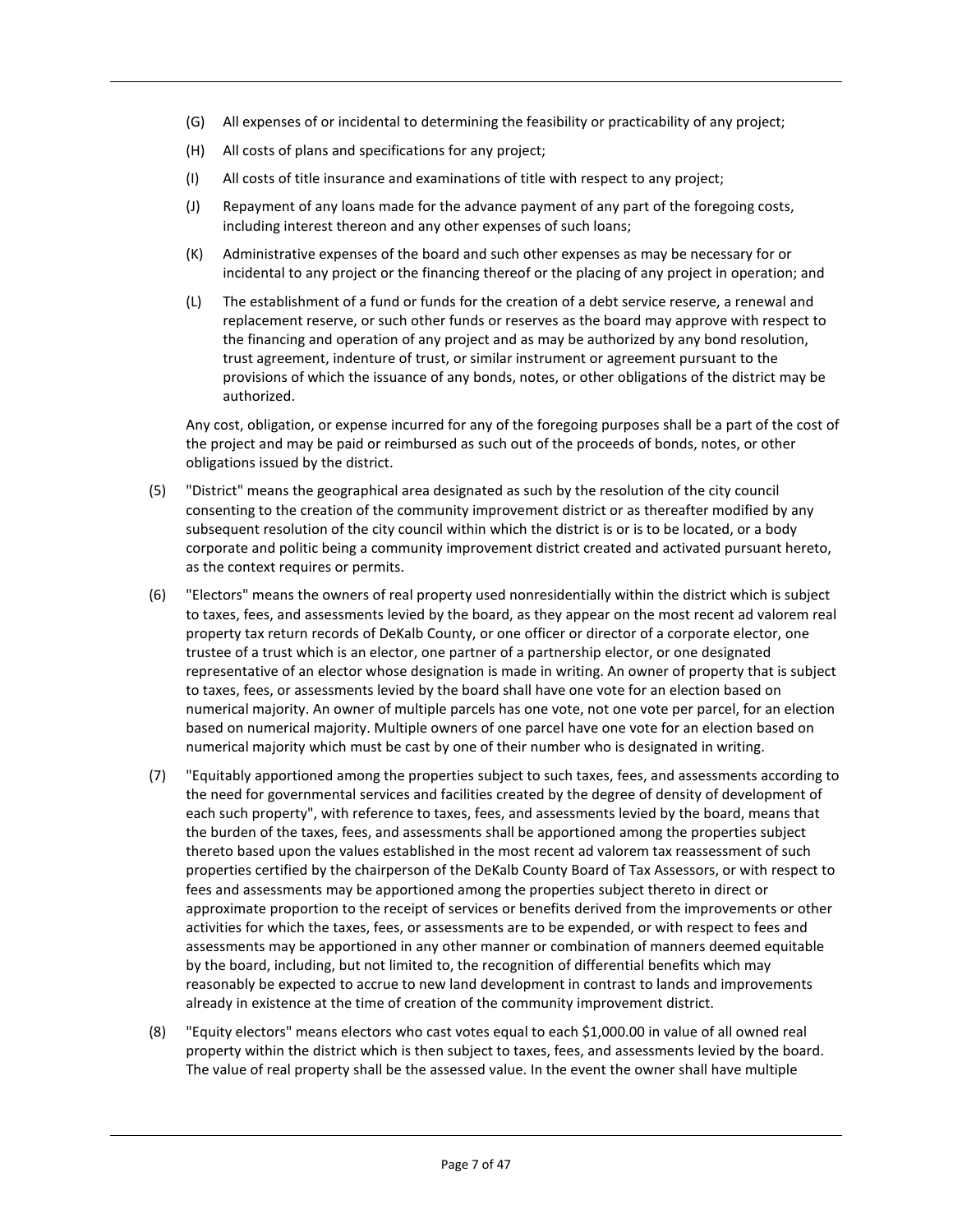owners or be a corporation, trust, partnership, limited liability company, or any other entity, one person shall be designated as elector and such designation shall be made in writing.

- (9) "Forestry" means the planting and growing of trees for sale in a program which includes reforestation of harvested trees, regular underbrush and undesirable growth clearing, fertilizing, pruning, thinning, cruising, and marking which indicate an active tree-farming operation. It does not include the casual growing of trees on land otherwise idle or held for investment, even though some harvesting of trees may occur thereon.
- (10) "Project" means the acquisition, construction, installation, modification, renovation, or rehabilitation of land, interests in land, buildings, structures, facilities, or other improvements, including operation of facilities or other improvements, located or to be located within or otherwise providing service to the district and the acquisition, installation, modification, renovation, rehabilitation, or furnishing of fixtures, machinery, equipment, furniture, or other property of any nature whatsoever used on, in, or in connection with any such land, interest in land, building, structure, facility, or other improvement; the creation, provision, enhancement, or supplementing of public services such as fire, police, and other services, provided that same do not conflict with or duplicate existing public services; and all for the essential public purposes set forth in subsection (a) of this section.
- (11) "Property owner" or "owner of real property" means any entity or person shown as a taxpayer for one or more parcels of real estate on the most recent ad valorem tax records of DeKalb County within the district. Ownership as shown by the most recent ad valorem real property tax records of DeKalb County shall be prima-facie proof of ownership. Multiple owners of one parcel shall constitute one property owner and shall designate in writing one of their number to represent the whole.
- (12) "Property used nonresidentially" means property or any portion thereof used for neighborhood shopping, planned shopping center, general commercial, transient lodging facilities, tourist services, office or institutional, office services, light industry, heavy industry, central business district, parking, or other commercial or business use or vacant land zoned or approved for any of the aforementioned uses which do not include residential.
- (13) "Residential" means a specific work or improvement undertaken primarily to provide single-family or multifamily dwelling accommodations for persons and families and such community facilities as may be incidental or appurtenant thereto.
- (14) "Taxpayer" means an entity or person paying ad valorem taxes on real property whether on one or more parcels of property within the district. Multiple owners of one parcel shall constitute one taxpayer and shall designate in writing one of their number to represent the whole.
- (c) Creation. Pursuant to Article IX, Section VII of the Constitution of the State of Georgia, there is created an administrative body being one community improvement district to be located wholly within the City of Stonecrest, to be known as the Stonecrest/Lithonia Industrial Park Community Improvement District, provided that the creation of the community improvement district shall be conditioned upon:
	- (1) The adoption of a resolution consenting to the creation of the community improvement district by the City of Stonecrest city council; and
	- (2) The written consent to the creation of the community improvement district by:
		- (A) A majority of the owners of real property within the district which will be subject to taxes, fees, and assessments levied by the administrative body of the community improvement district; and
		- (B) The owners of real property within the district which constitutes at least 75 percent by value of all real property within the district which will be subject to taxes, fees, and assessments levied by the administrative body of the community improvement district. For this purpose, value shall be determined by the most recent approved DeKalb County ad valorem tax digest.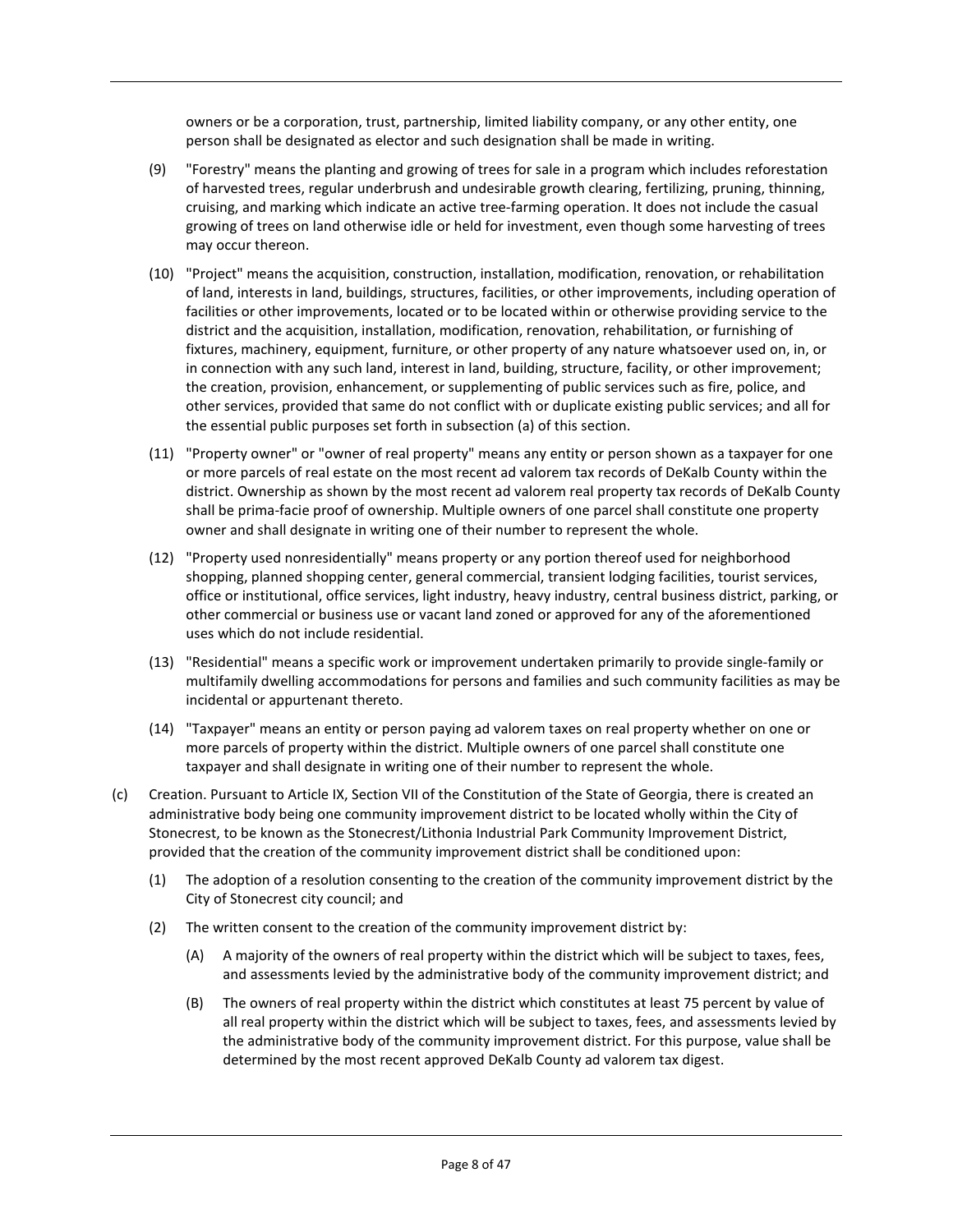The written consent provided for in this paragraph shall be submitted to the tax commissioner of DeKalb County, who shall certify whether subparagraphs (A) and (B) of this paragraph have been satisfied with respect to each such proposed district.

Neither the community improvement district nor the administrative body created pursuant to this section shall transact any business or exercise any powers under this section until the foregoing conditions are met. A copy of such resolutions shall be filed with the Secretary of State, who shall maintain a record of the district activated under this section, and filed with the Department of Community Affairs.

- (d) Administration, appointment, and election of the members of the administrative body.
	- (1) The district created pursuant to this section shall be administered by a board composed of seven board members to be appointed and elected as provided in this section. Two board members shall be appointed by the city council. Two board members shall be elected by the vote of electors, and three members shall be elected by the vote of equity electors. The members representing the electors and equity electors shall be elected to serve in post positions 1 through 5, respectively. Each elected board member shall receive a majority of the votes cast for the post for which he or she is a candidate. Votes for Posts 1 and 2 shall be cast by electors and votes for Posts 3, 4, and 5 shall be cast by equity electors. The initial term of office for the members representing Posts 1 and 4 shall be one year. The initial term of office for the members representing Posts 2 and 5 shall be two years, and the initial term of office of the members representing Post 3 shall be three years. Thereafter, all terms of office for the elected board members shall be for three years. The appointed board members shall serve at the pleasure of the city council.
	- (2) The initial board members to be elected as provided in subsection (a) of this section shall be elected in a caucus of electors which shall be held within 90 days after the adoption of the resolutions and obtaining the written consents herein provided at such time and place within the district as the city council shall designate after notice thereof shall have been given to said electors by publishing same in the legal organ of the City of Stonecrest. Thereafter, there shall be conducted biennially, not later than 60 days following the last day for filing ad valorem real property tax returns in DeKalb County, a caucus of electors at such time and place within the district as the board shall designate in such notice for the purpose of electing board members to those board member positions whose terms expire or are vacant. If a vacancy occurs in an elected position on the board the board shall, within 60 days thereof, call a special election to fill the same to be held within 60 days of the call unless such vacancy occurs within 180 days of the next regularly scheduled election, in which case a special election may, but need not, be called.
	- (3) Board members shall be subject to recall as any other elected public official by the electors defined by this section.
	- (4) Board members shall receive no compensation for their services, but shall be reimbursed for reasonable expenses actually incurred in the performance of their duties. They shall elect one of their number as chairperson and another of their number as vice chairperson. They shall also elect a secretary and a treasurer, or a secretary-treasurer, either of whom may, but need not, be a member of the board or an elector.
	- (5) Chapter 2 of Title 21 of the O.C.G.A., the "Georgia Election Code," shall not apply to the election of district board members. The district board may adopt such bylaws not inconsistent herewith to provide for any matter concerning such elections.
- (e) Taxes, fees, and assessments.
	- (1) The board may levy taxes, fees, and assessments within the district only on real property used nonresidentially, specifically excluding all property exempt from ad valorem taxation under the Constitution or laws of the State of Georgia; all property used for residential, agricultural, or forestry purposes; and all tangible personal property and intangible property. Any tax, fee, or assessment so levied shall not exceed 0.5 percent of the aggregate assessed value of all such real property. The taxes,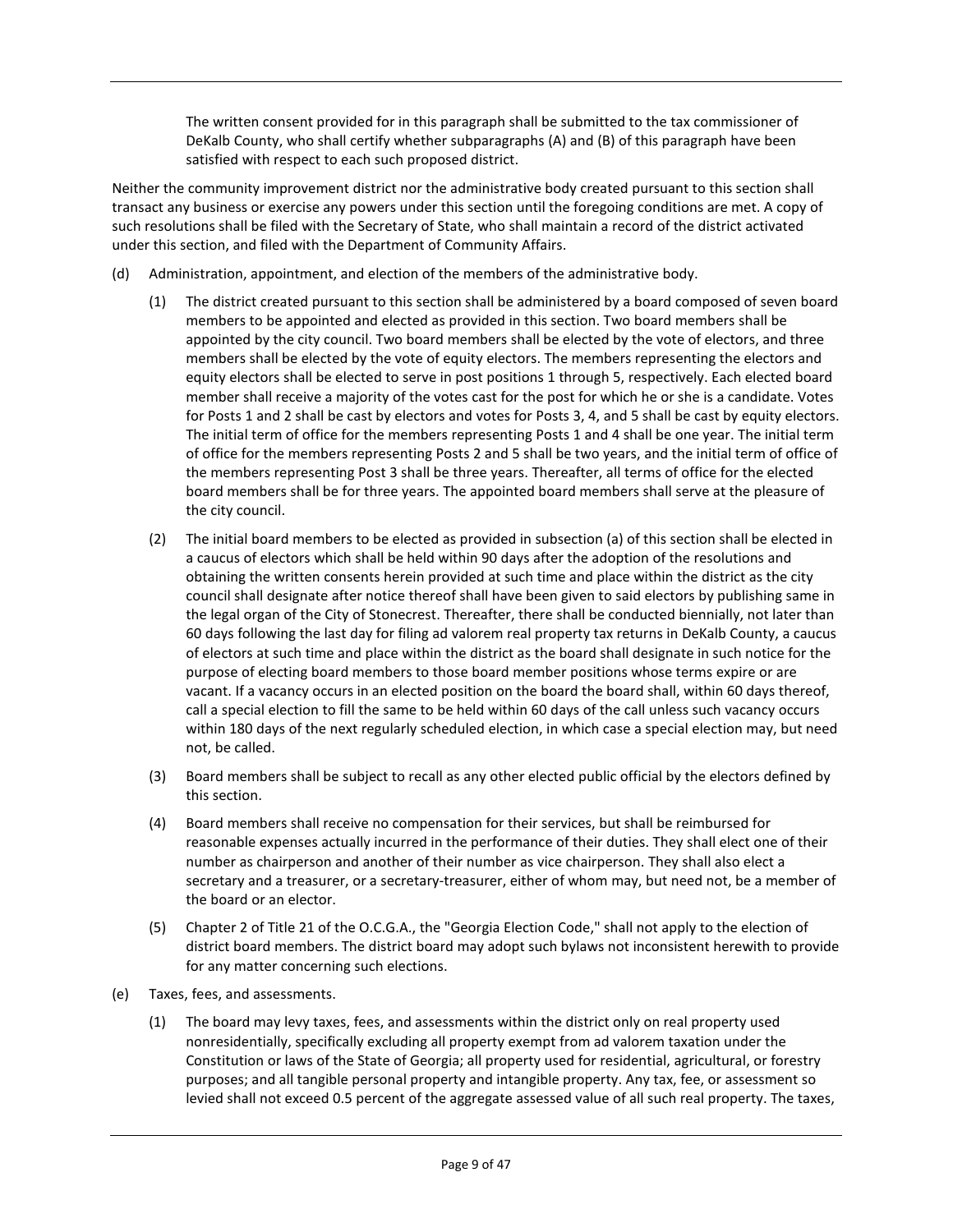fees, and assessments levied by the board shall be equitably apportioned among the properties subject to such taxes, fees, and assessments according to the need for governmental services and facilities created by the degree of density of development of each such property. The proceeds of taxes, fees, and assessments levied by the board shall be used only for the purpose of providing governmental services and facilities which are specially required by the degree of density of development within the district and not for the purpose of providing those governmental services and facilities provided to the county or municipality as a whole. Any tax, fee, or assessment so levied shall be collected by DeKalb County in the same manner as taxes, fees, and assessments are levied by DeKalb County. Delinquent taxes shall bear the same interest and penalties as DeKalb County taxes and may be enforced and collected in the same manner. The proceeds of taxes, fees, and assessments so levied, less a fee to cover the costs of collection of 1 percent of such proceeds, but not more than \$25,000.00 at any one calendar year, shall be transmitted by DeKalb County to the board and shall be expended by the board only for the purposes authorized by this section.

- (2) The board shall levy the taxes, fees, and assessments in subsection (a) of this section subsequent to the report of the assessed taxable values for the current calendar year and notify in writing DeKalb County so it may include the levy on its regular ad valorem tax bills. All taxes, fees, and assessments levied by the board and collected by DeKalb County shall be segregated, and neither the City of Stonecrest nor the DeKalb County Tax Commissioner shall expend such funds for any purpose not authorized by the board except as authorized in subsection (a) of this section.
- (3) If, but for this provision, a parcel of real property is removed from the district or otherwise would become not subject to taxation, it shall continue to bear its tax millage then extant upon such event for bonded indebtedness of the district then outstanding until said bonded indebtedness then outstanding is paid or refunded.
- (4) Each property owner paying taxes, fees, or assessments levied by the board for any public facility as set forth in subsection (a) of this section may, upon application to the city council, receive a credit equal to the present value of all such taxes, fees, and assessments toward any impact fee as may be levied by the City of Stonecrest against such property for system improvements which are in the same category as said public facility in accordance with Chapter 71 of Title 36 of the O.C.G.A., the "Georgia Development Impact Fee Act." Application for such development impact fee credit may be granted by legislative action of the city council in its discretion.
- (f) Boundaries of the district.
	- (1) The boundaries of the district shall be as designated as such by the city council as set forth in the resolution required in subsection (c) of this section, or as may thereafter be added as provided in this section.
	- (2) The boundaries of the district may be increased after the initial creation of the district pursuant to the following:
		- (A) Written consent of a majority of the owners of real property within the area sought to be annexed into the district and which will be subject to taxes, fees, and assessments levied by the board of the district;
		- (B) Written consent of owners of real property within the area sought to be annexed into the district which constitutes at least 75 percent by value of the property which will be subject to taxes, fees, and assessments levied by the board. For this purpose, value shall be determined by the most recent approved county ad valorem tax digest;
		- (C) The adoption of a resolution consenting to the annexation into the district by the board of the district; and
		- (D) The adoption of a resolution consenting to the annexation into the district by the city council.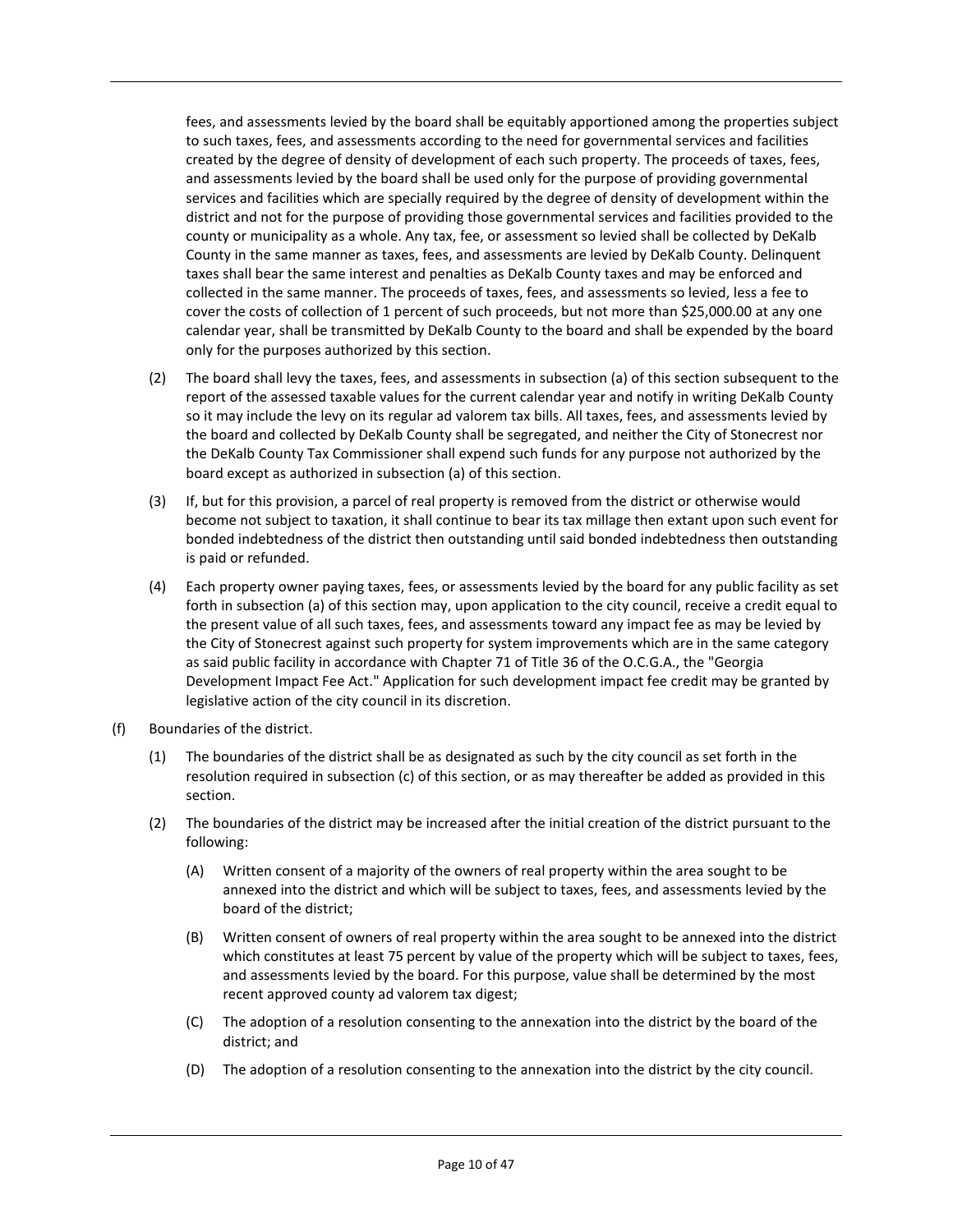- (g) Debt. Except as otherwise provided in this section, each district may incur debt without regard to the requirements of Article IX, Section V of the Constitution of Georgia, or any other provision of law, prohibiting or restricting the borrowing of money or the creation of debt by political subdivisions of the State of Georgia, which debt shall be backed by the full faith and credit and taxing power of the district but shall not be an obligation of the State of Georgia, DeKalb County, the City of Stonecrest, or any other unit of government of the State of Georgia other than the district.
- (h) Cooperation with the City of Stonecrest. The services and facilities provided pursuant to this section shall be provided for in a cooperation agreement executed jointly by the board and by the City of Stonecrest. The provisions of this section shall in no way limit the authority of the City of Stonecrest to provide services or facilities within the district; and the City of Stonecrest shall retain full and complete authority and control over any of its facilities located within its respective areas of any district. Such control shall include, but not be limited to, the modification of, access to, and degree and type of services provided through or by facilities of the county. Nothing contained in this section shall be construed to limit or preempt the application of any governmental laws, ordinances, resolutions, or regulations to the district or the services or facilities provided therein.

#### (i) Powers.

- (1) The district and its board created pursuant hereto shall have all of the powers necessary or convenient to carry out and effectuate the purposes and provisions of this section, including, without limiting the generality of the foregoing, the power:
	- (A) To bring and defend actions;
	- (B) To adopt and amend a corporate seal;
	- (C) To make and execute contracts, agreements, and other instruments necessary or convenient to exercise the powers of the board or to further the public purposes for which the district is created, including, but not limited to, contracts for construction of projects, leases of projects, contracts for sale of projects, agreements for loans to finance projects contracts with respect to the use of projects, and agreements with other jurisdictions of community improvement districts regarding multi-jurisdictional projects or services or for other cooperative endeavors to further the public purposes of the district;
	- (D) To acquire by purchase, lease, or otherwise and to hold, lease, and dispose of real and personal property of every kind and character, or any interest therein, in furtherance of the public purposes of the district;
	- (E) To finance by loan, grant, lease, or otherwise; to construct, erect, assemble, purchase, acquire, own, repair, remodel, renovate, rehabilitate, modify, maintain, extend, improve, install, sell, equip, expand, add to, operate, or manage projects; and to pay the cost of any project from the proceeds of the district or any other funds of the district, or from any contributions or loans by persons, corporations, partnerships, whether limited or general, or other entities, all of which the board is authorized to receive, accept, and use;
	- (F) To borrow money to further or carry out its public purposes and to execute bonds, notes, other obligations, leases, trust indentures, trust agreements, agreements for the sale of its bonds, notes or other obligations, loan agreements, security agreements, assignments, and such other agreements or instruments as may be necessary or desirable, in the judgment of the board, to evidence and to provide security for such borrowing;
	- (G) To issue bonds, notes, or other obligations of the district and use the proceeds for the purpose of paying all or any part of the cost of any project and otherwise to further or carry out the public purposes of the district and to pay all costs of the board incidental to, or necessary and appropriate to, furthering or carrying out such purposes;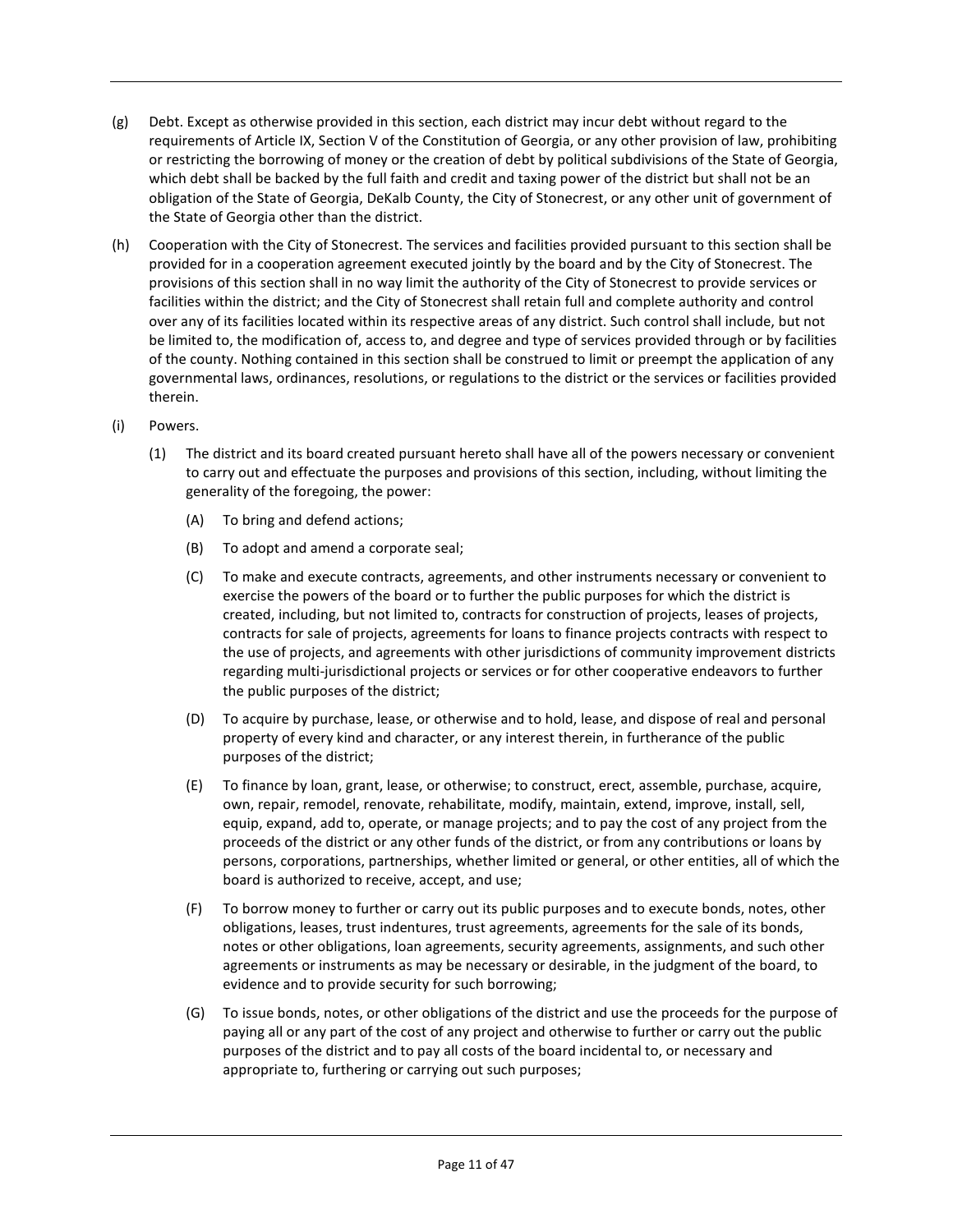- (H) To make application directly or indirectly to any federal or county government or agency or to any other source, whether public or private, for loans, grants, guarantees, or other financial assistance in furtherance of the district's public purposes and to accept and use the same upon such terms and conditions as are prescribed by such federal, state, or county government or agency or other source;
- (I) To enter into agreements with the federal government or any agency thereof to use the facilities or services of the federal government or any agency thereof in order to further or carry out the public purposes of the district;
- (J) To contract for any period, not exceeding 50 years, with the State of Georgia, any institution or instrumentality of the State of Georgia, or any municipal corporation, county, or political subdivision of this state for the use by the district of any facilities or services of the state or any such institution or instrumentality of this state or any municipal corporation, county, or political subdivision of this state, or for the use by any institution or instrumentality of this state, any municipal corporation, county, or political subdivision of this state of any facilities or services of the district, provided that such contracts shall deal with such activities and transactions as the district and any such political subdivision with which the district contracts are authorized by law to undertake;
- (K) To receive and use the proceeds of any tax levied by the county to pay the costs of any project or for any other purpose for which the board may use its own funds pursuant hereto;
- (L) To receive and administer gifts, grants, and devises of money and property of any kind and to administer trusts;
- (M) To use any real property, personal property, or fixtures or any interest therein or to rent or lease such property to or from others or make contracts with respect to the use thereof or to sell, lease, exchange, transfer, assign, pledge, or otherwise dispose of or grant options for any such property in any manner as it deems to be the best advantage of the district and the public purposes thereof;
- (N) To appoint, select, and employ engineers, surveyors, architects, urban or city planners, fiscal agents, attorneys, and others and to fix their compensation and pay their expenses;
- (O) To encourage and promote the improvement and development of the district and to make, contracts for, or otherwise cause to be made long-range plans or proposals for the district in cooperation with DeKalb County and the City of Stonecrest;
- (P) To adopt bylaws governing the conduct of business by the board, the election and duties of officers of the board, and other matters which the board determines to deal with in its bylaws;
- (Q) To exercise any power granted by the laws of this state to public or private corporations which is not in conflict with the public purposes of the district;
- (R) To invest its funds, whether derived from the issuance of bonds or otherwise, in such manner as it may deem prudent and appropriate, without further restriction;
- (S) To create, provide, enhance, or supplement public services such as fire, police, and other such services as may be deemed necessary, provided that said public services do not conflict with or duplicate existing DeKalb County or municipal services; and
- (T) To do all things necessary or convenient to carry out the powers conferred by this section.
- (2) The powers enumerated in each subparagraph of paragraph (1) of this subsection are cumulative of and in addition to those powers enumerated in this subsection and elsewhere in this section; and no such power limits or restricts any other power of the board.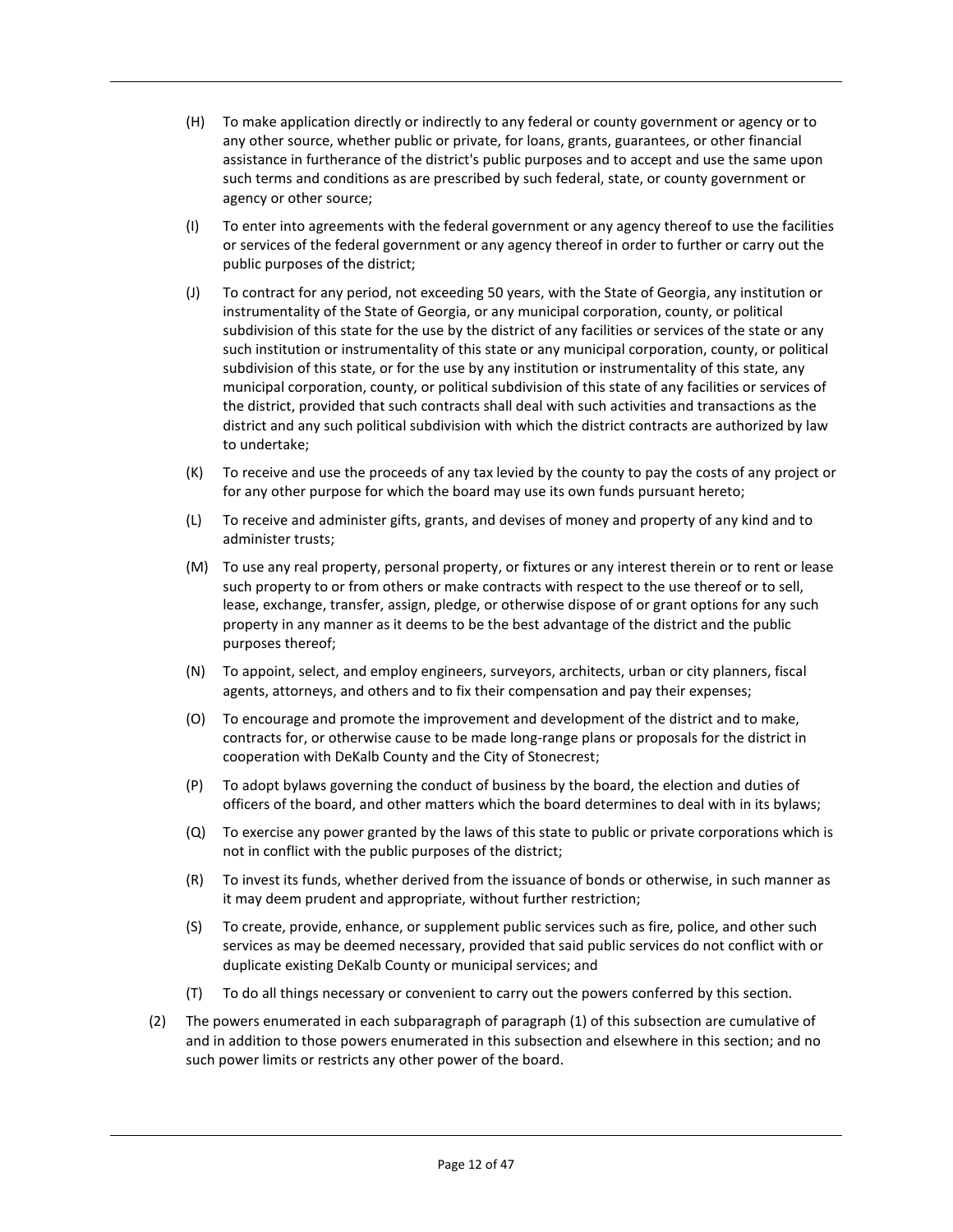- (3) The powers enumerated in each subparagraph of paragraph (1) of this subsection are conferred for an essential governmental function for a public purpose, and the revenues and debt of any district shall not be subject to taxation.
- (j) Bonds—Generally.
	- (1) Notes or other obligations issued by a district other than general obligation bonds shall be paid solely from the property pledged to pay such notes or other obligations. General obligation bonds issued by any district shall constitute a general obligation of the district to the repayment of which the full faith and credit and taxing power of the district shall be pledged.
	- (2) All bonds, notes, and other obligations of any district shall be authorized by resolution of the board, adopted by a majority vote of the board members at a regular or special meeting.
	- (3) Bonds, notes, or other obligations shall bear such date or dates, shall mature at such time or times not more than 40 years from their respective dates, shall bear interest at such rate or rates which may be fixed or may fluctuate or otherwise change from time to time, shall be subject to redemption on such terms, and shall contain such other terms, provisions, covenants, assignments, and conditions as the resolution authorizing the issuance of such bonds, notes, or other obligations may permit or provide. The terms, provisions, covenants, assignments, and conditions contained in or provided or permitted by any resolution of the board authorizing the issuance of such bonds, notes, or other obligations shall bind the board members of the district then in office and their successors.
	- (4) The board shall have power from time to time and whenever it deems it expedient to refund any bonds by the issuance of new bonds, whether or not the bonds to be refunded have matured, and may issue bonds partly to refund bonds then outstanding and partly for any other purpose permitted by this section. The refunding bonds may be exchanged for the bonds to be refunded, with such cash adjustments as may be agreed upon, or may be sold and the proceeds applied to the purchase or redemption of the bonds to be refunded.
	- (5) There shall be no limitation upon the interest rates or any maximum interest rate or rates on any bonds, notes, or other obligations of any district, and the usury laws of this state shall not apply to bonds, notes, or other obligations of any district.
	- (6) Bonds issued by a district may be in such form, either coupon or fully registered, or both coupon and fully registered, and may be subject to such exchangeability and transferability provisions as the bond resolution authorizing the issuance of such bonds or any indenture or trust agreement may provide.
	- (7) All bonds issued by a district pursuant to this section shall be issued and validated under and in accordance with Article 3 of Chapter 82 of Title 36 of the O.C.G.A., the "Georgia Revenue Bond Law." The signature of the clerk of the Superior Court of DeKalb County may be made on the certificate of validation of such bonds by facsimile or by manual execution, stating the date on which such bonds were validated; and such entry shall be original evidence of the judgment of validation and shall be received as original evidence in any court in this state.
	- (8) In lieu of specifying the actual rate or rates of interest, the principal amount, and the maturities of such bonds, the notice to the district attorney or the Attorney General; the notice to the public of the time, place, and date of the validation hearing; and the petition and complaint for validation may state that the bonds when issued will bear interest at a rate not exceeding a maximum per annum rate of interest which may be fixed or may fluctuate or otherwise change from time to time so specified and that the principal amount will not exceed a specified amount and the final maturity date will not be later a date specified in such notices and petition and complaint or may state that, in the event the bonds are to bear different rates of interest for different maturity dates, none of such rates will exceed the maximum rate which may be fixed or may fluctuate or otherwise change from time to time so specified; provided, however, that nothing in this subsection shall be construed as prohibiting or restricting the right of a board to sell such bonds at a discount, even if in doing so the effective interest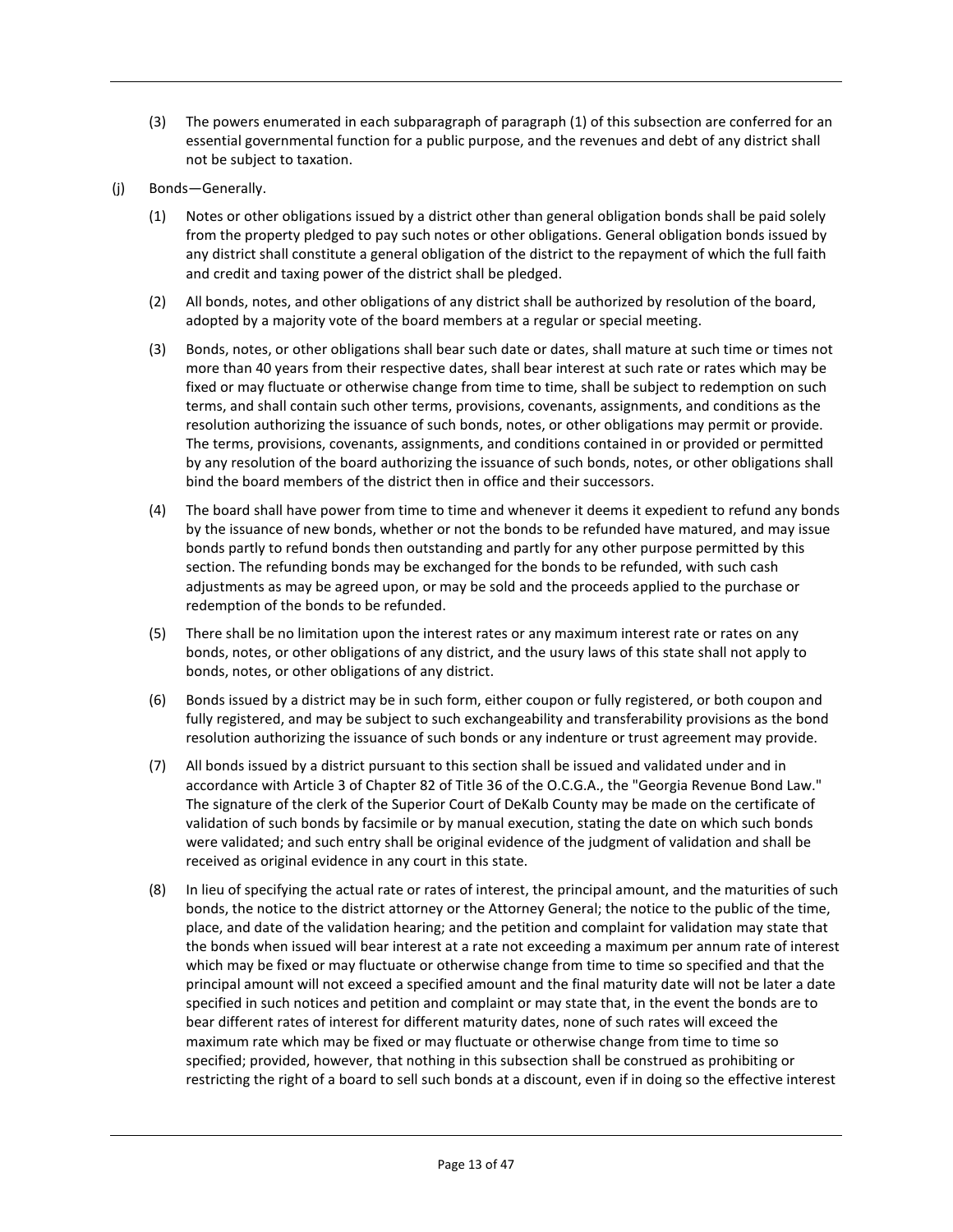cost resulting would exceed the maximum per annum interest rate specified in such notices and in the petition and complaint.

- (9) The terms "cost of the project" and "cost of any project" shall have the meaning prescribed in this section whenever those terms are referred to in bond resolutions of a board; in bonds, notes, or other obligations of the district; or in notices or proceedings to validate such bonds, notes, or other obligations of a district.
- (k) Authorized contents of agreements and instruments; use of proceeds of sale bonds, notes, and other obligations; subsequent issues of obligations.
	- (1) Subject to the limitations and procedures provided by this section and by subsection (j) of this section, the agreements or instruments executed by a board may contain such provisions not inconsistent with law as shall be determined by the board.
	- (2) The proceeds derived from the sale of all bonds, notes, and other obligations issued by a district shall be held and used for the ultimate purpose of paying, directly or indirectly as permitted by this section, all or part of the cost of any project, or for the purpose of refunding any bonds, notes, or other obligations issued in accordance with this section.
	- (3) Issuance by a board of one or more series of bonds, notes, or other obligations for one or more purposes shall not preclude it from issuing other bonds, notes, or other obligations in connection with the same project or with any other projects; but the proceeding wherein any subsequent bonds, notes, or other obligations are issued shall recognize and protect any prior loan agreement, security agreement, or other agreement or instrument made for any prior issue of bonds, notes, or other obligations, unless in the resolution authorizing such prior issue the right is expressly reserved to the board to issue subsequent bonds, notes, or other obligations on a parity with such prior issue.
	- (4) In the event that the district shall be terminated in accordance with this section, the board shall serve until December 31 of the year in which termination shall be approved for the purpose of concluding any ongoing matters and projects, but, if such cannot be concluded by December 31, then the city council shall assume the duties of the administrative board and shall be expressly authorized to exercise the authority of the administrative board. In the alternative, the city council may, by resolution, assume all rights and obligations of the district, either bonds or otherwise, and the district shall cease to exist upon the adoption of such resolution.
- (l) Construction; applicability of Chapter 5 of Title 10 of the O.C.G.A., the "Georgia Uniform Securities Act of 2008"; notice, proceeding, publication, referendum. This section shall be liberally construed to effect the purposes hereof. The offer, sale, or issuance of bonds, notes, or other obligations by a district shall not be subject to regulation under Chapter 5 of Title 10 of the O.C.G.A., the "Georgia Uniform Securities Act of 2008." No notice, proceeding, or publication except those required in this section shall be necessary to the performance of any action authorized hereby, nor shall any such action be subject to referendum.
- (m) Dissolution.
	- (1) Any district activated under the provisions of this section may be dissolved. The conditions for such dissolution shall be:
		- (A) The adoption of a resolution approving of the dissolution of the community improvement district by the city council; and
		- (B) The written consent to the dissolution of the community improvement district by:
			- (i) Two-thirds of the owners of real property within the district which are subject to taxes, fees, and assessments levied by the board of the district; and
			- (ii) The owners of real property constituting at least 75 percent by value of all real property within the district which are subject to taxes, fees, and assessments levied by the board.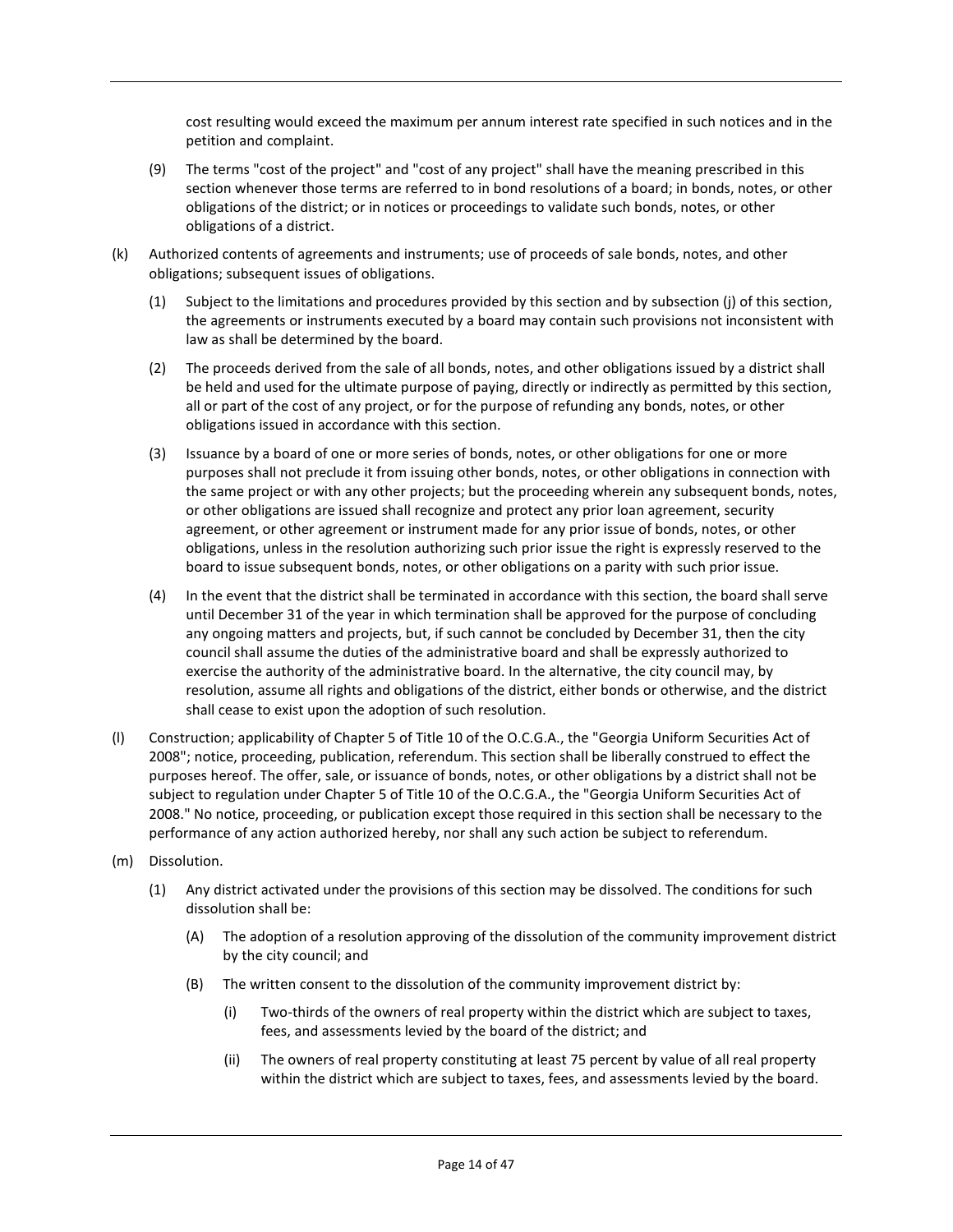For this purpose, value shall be determined by the most recent approved county ad valorem tax digest.

The written consent provided for in this subparagraph shall be submitted to the DeKalb County Tax Commissioner, who shall certify whether divisions (i) and (ii) of this subparagraph have been satisfied with respect to each proposed district dissolution.

- (2) In the event that successful action is taken pursuant to this subsection to dissolve the district, the dissolution shall become effective at such time as all debt obligations of the district have been satisfied. Following a successful dissolution action and until the dissolution becomes effective, no new projects may be undertaken, obligations or debts incurred, or property acquired.
- (3) Upon a successful dissolution action, all noncash assets of the district other than public facilities or land or easements to be used for such public facilities, as described in subsection (a) of this section, shall be reduced to cash and, along with all other cash on hand, shall be applied to the repayment of any debt obligation of the district. Any cash remaining after all outstanding obligations are satisfied shall be refunded to DeKalb County.
- (4) When a dissolution becomes effective, the City of Stonecrest shall take title to all property previously in the ownership of the district and all taxes, fees, and assessments of the district shall cease to be levied and collected.

# *ARTICLE II. GOVERNMENT STRUCTURE, ELECTIONS, AND LEGISLATIVE BRANCH*

## **Section 2.01. City council creation; number; election.**

- (a) The legislative authority of the government of the City of Stonecrest, except as otherwise specifically provided in this Charter, shall be vested in a city council, and the city council shall be the governing authority of the city.
- (b) (1) The city council of Stonecrest, Georgia, shall consist of the mayor and five voting city councilmembers.
	- (2) There shall be five council districts, designated Council Districts 1 through 5, as described in Appendix B of this Act, which is attached to and made a part of this Charter.
	- (3) One councilmember shall be elected from each of the five council districts and shall hold Council District Posts 1, 2, 3, 4, and 5, respectively. Each person desiring to offer as a candidate for councilmember for such posts shall designate the council post for which he or she is offering. Councilmembers for such posts shall be elected by a majority vote of the qualified electors of the respective council districts voting at the elections of the city. In the event that no candidate for a council post obtains a majority vote of the qualified electors of the council district voting in the election, a run-off election shall be held. The candidates receiving the two highest numbers of votes in the election for such council post shall be included in the run-off election. The person receiving the highest number of votes of the qualified electors of the council district voting at such run-off election shall be elected. Each candidate for election to the city council shall reside in the district he or she seeks to represent.
- (c) With the exception of the initial terms set forth in subsection (d) of this section, councilmembers shall be elected to terms of four years and until their successors are elected and qualified on a staggered basis in alternate election cycles.
- (d) In order to assure staggered elections of the councilmembers, in the first election of the city council, the terms for the candidates elected for Council District Posts 1, 3, and 5 shall expire upon the administration of the oath of office to their successors elected in the regular elections held in November, 2017. The terms for the candidates elected for Council District Posts 2 and 4 shall expire upon the administration of the oath of office to their successors elected in the regular elections held in November, 2019. Thereafter, a successor to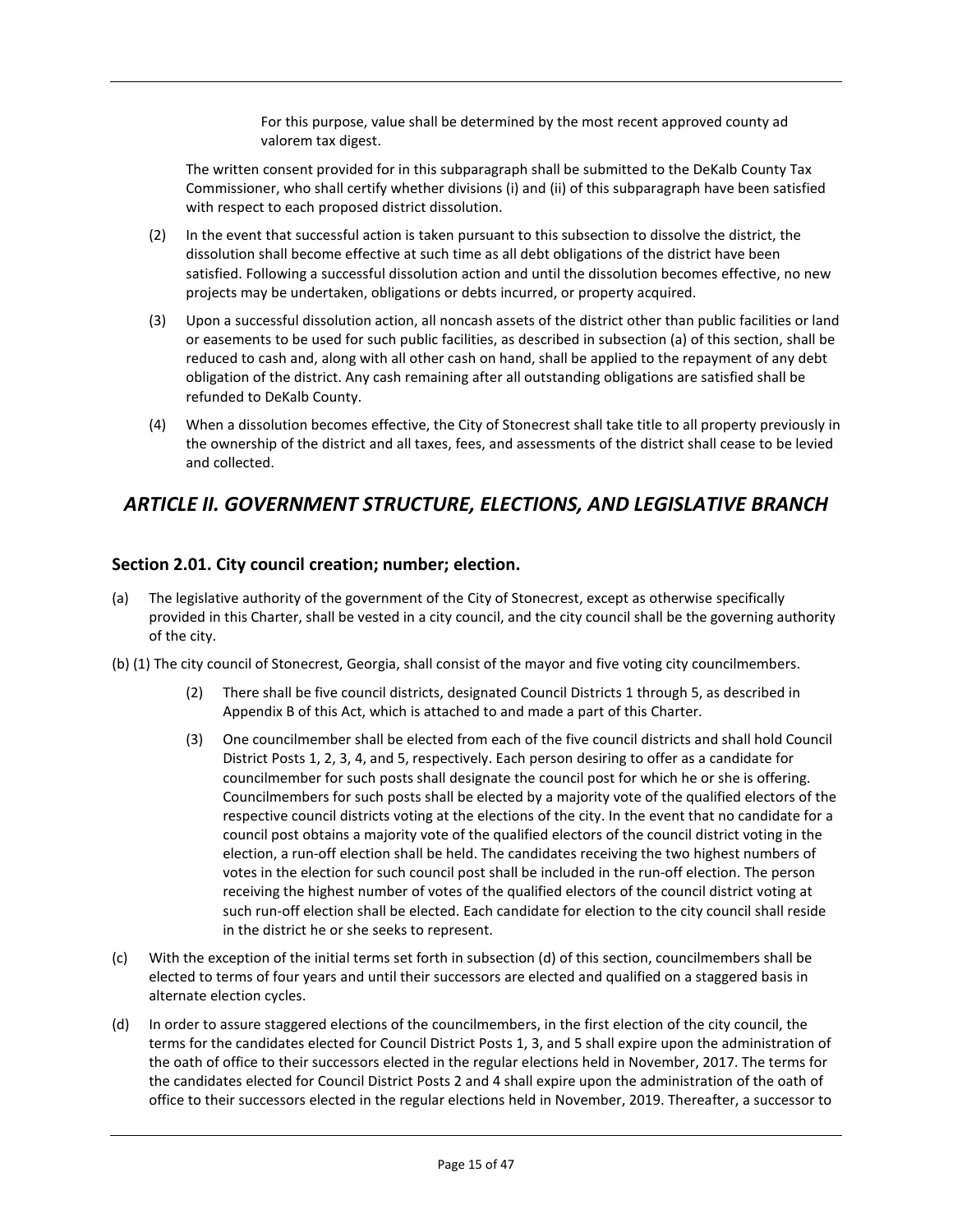each councilmember shall be elected at the November election immediately preceding the end of such councilmember's term of office and the term of each councilmember shall expire upon the administration of the oath of office to his or her successor.

(e) With the exception of the initial term of office, the mayor of the City of Stonecrest, with the powers and duties specified herein, shall be elected to a term of four years and until his or her successor is elected and qualified. The mayor shall be elected by a majority vote of the qualified electors of the city at large voting at the elections of the city. In the event that no candidate for mayor obtains a majority vote of the qualified electors of the city at large voting at the elections of the city, then a run-off election shall be held. The candidates receiving the two highest numbers of votes in the election shall be included in the run-off election and the candidate receiving the highest number of votes in the runoff of the qualified electors of the city at large voting at such runoff shall be elected. The term of the first elected mayor shall expire upon the administration of the oath of office to his or her successor elected in the regular election held in November 2019, as provided in subsection (b) of Section 2.02 of this Charter. Thereafter, the successor to each mayor shall be elected at the November election immediately preceding the end of such mayor's term of office and the term of each mayor shall expire upon the administration of the oath of office to his or her successor.

## (S.B. 21, § 1, 4-1-2021)

## **Section 2.02. Mayor and councilmembers; terms and qualifications for office.**

- (a) For all elections subsequent to the first election, the mayor and councilmembers shall serve for terms of four years and until their terms shall expire upon the administration of the oath of office to their successors. No person shall be eligible to serve as mayor or councilmember unless that person shall have been a resident of the City of Stonecrest for a continuous period of at least 12 months immediately prior to the date of the election for mayor or councilmember, shall continue to reside therein during that person's period of service, and shall continue to be registered and qualified to vote in municipal elections of the City of Stonecrest. In addition to the above requirements, no person shall be eligible to serve as a councilmember representing a council district unless that person has been a resident of the district such person seeks to represent for a continuous period of at least six months immediately prior to the date of the election for councilmember and continues to reside in such district during that person's period of service.
- (b) An election shall be held in conjunction with the 2016 November general election to elect the first mayor and city council. At such election, the first mayor and council shall be elected to serve for the initial terms of office specified in subsections (d) and (e) of Section 2.01 of this Charter. Thereafter, the time for holding regular municipal elections shall be on the Tuesday next following the first Monday in November of each odd-numbered year beginning in 2021.
- (c) No person shall serve more than two consecutive full terms as mayor or as a councilmember. For purposes of this subsection, a person serving a partial term shall not constitute a full term. A person who has served two consecutive full terms as mayor or as a councilmember shall be eligible for the office of mayor or councilmember following the intervening of a full four-year term.

#### (S.B. 21, § 2, 4-1-2021)

## **Section 2.03. Vacancy; filling of vacancies; suspensions.**

- (a) Elected officials of the city shall not hold other elected or public offices. The elected offices of the city's government shall become vacant upon the member's death, resignation, removal, or forfeiture of office. The following shall result in an elected city official forfeiting his or her office:
	- (1) Violating the provisions of this Charter;
	- (2) Being convicted of, or pleading guilty or "no contest" to, a felony or a crime of moral turpitude; or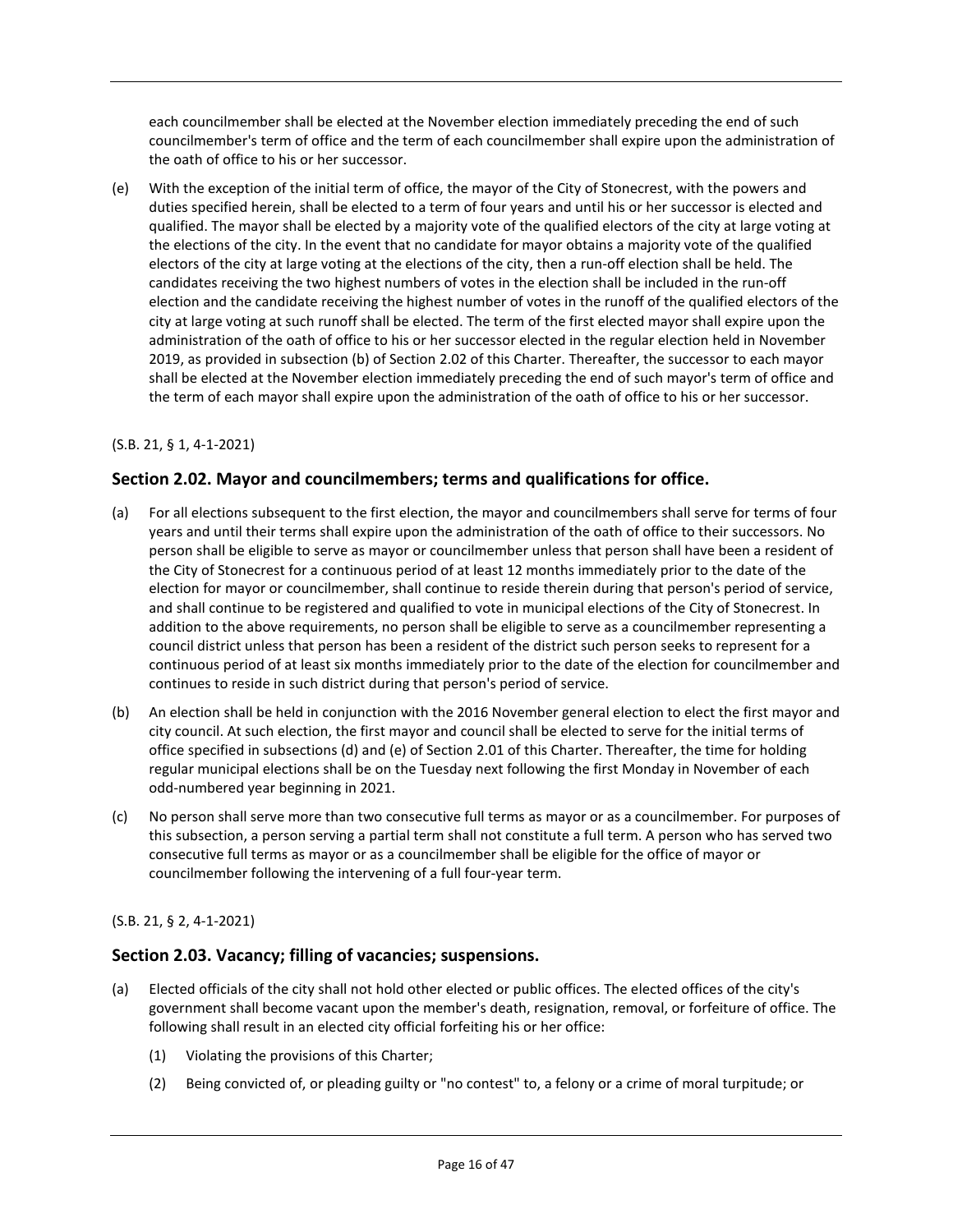- (3) Failing to attend one-third of the regular meetings of the council in a three-month period, which shall be defined as a quarter of the city's fiscal year, without being excused by a vote of the majority of councilmembers prior to, or after, the absence; provided, however, that absences due to the following shall automatically be excused:
	- (A) A personal accident, emergency, illness, or injury;
	- (B) An accident, emergency, illness, or injury of an immediate family member; or
	- (C) Obligations arising from the elected official's outside full-time employment.

A councilmember unable to attend a meeting due to one or more of the circumstances provided in subparagraphs (A), (B), or (C) of this paragraph shall provide written, electronic, or telephonic notice to the city clerk before the beginning of the meeting, and the city clerk shall notify the remaining councilmembers of the councilmember's excused absence.

- (b) The office of mayor shall become vacant upon the incumbent's death, resignation, forfeiture of office, or removal from office in any manner authorized by this Act or the general laws of the State of Georgia. A vacancy in the office of mayor shall be filled for the remainder of the unexpired term by a special election if such vacancy occurs 12 months or more prior to the expiration of the term of that office. If such vacancy occurs within 12 months of the expiration of the term of that office, the city council or those members remaining shall appoint a successor for the remainder of the term. This provision shall also apply to a temporary vacancy created by the suspension from office of the mayor.
- (c) The office of a councilmember shall become vacant upon the incumbent's death, resignation, forfeiture of office, or removal from office in any manner authorized by this Act or the general laws of the State of Georgia. A vacancy in the office of a councilmember shall be filled for the remainder of the unexpired term by a special election if such vacancy occurs 12 months or more prior to the expiration of the term of that office. If such vacancy occurs within 12 months of the expiration of the term of that office, the mayor shall appoint a successor for the remainder of the term subject to the approval of the city council or those members remaining. This provision shall also apply to a temporary vacancy created by the suspension from office of a councilmember.

(S.B. 21, § 3, 4-1-2021)

#### **Section 2.04. Nonpartisan elections.**

Political parties shall not conduct primaries for city offices and all names of candidates for city offices shall be listed without party designation.

#### **Section 2.05. Election votes.**

The candidates for mayor and city council who receive a majority vote of the qualified electors of the city pursuant to Section 2.01 of this Charter at the elections of the city shall be elected to a term of office.

#### **Section 2.06. Applicability of general laws; qualifying; other provisions.**

All elections shall be held and conducted in accordance with Chapter 2 of Title 21 of the O.C.G.A., the "Georgia Election Code," as now or hereafter amended or otherwise provided by law. Except as otherwise provided by this Act, the city council shall, by ordinance or resolution, prescribe such rules and regulations as it deems appropriate including, but not limited to, the establishment of qualifying fees, to fulfill any options and duties under Chapter 2 of Title 21 of the O.C.G.A., the "Georgia Election Code," as now or hereafter amended or otherwise provided by law.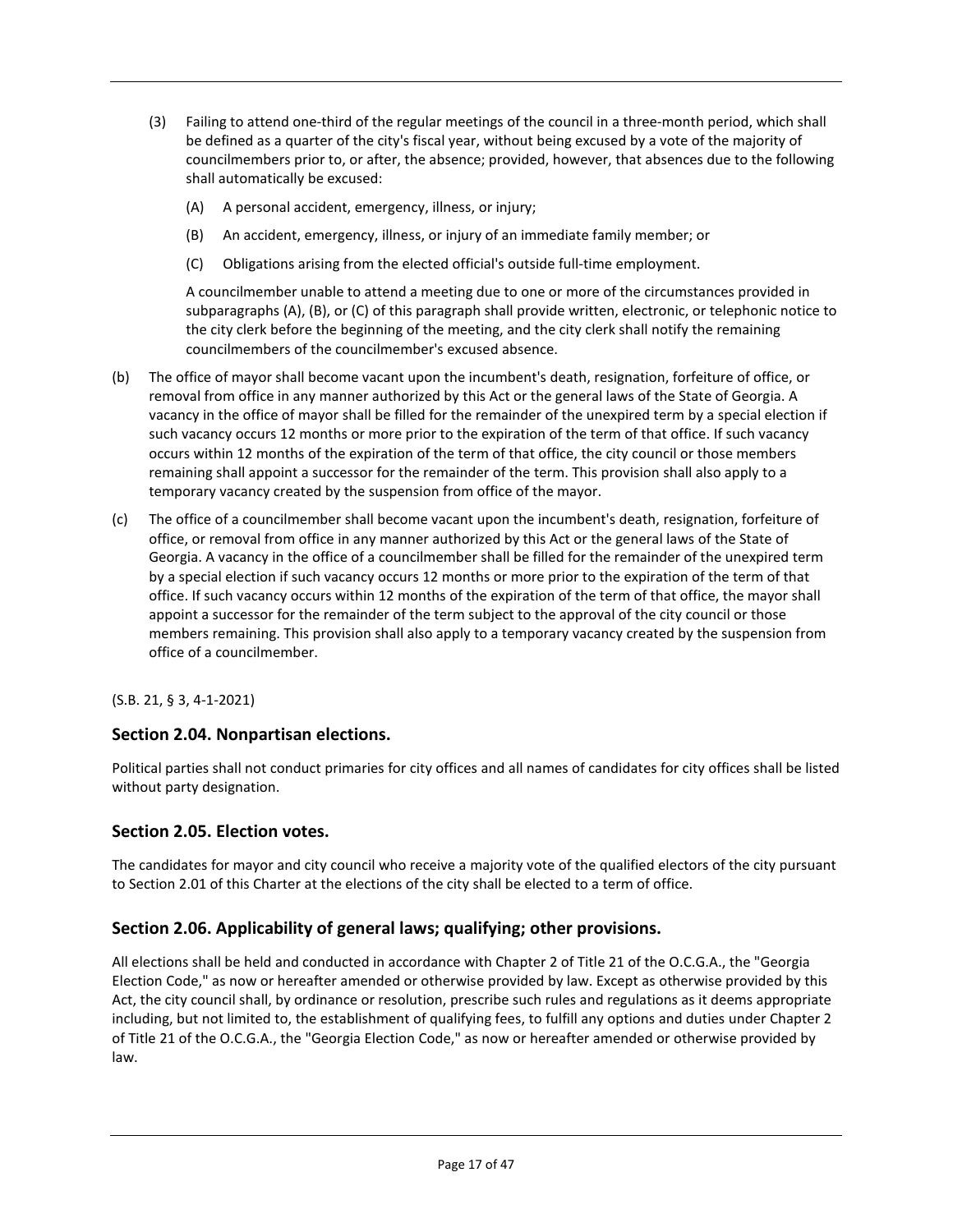## **Section 2.07. Compensation and expenses.**

The annual salary of the mayor shall be \$20,000.00 and the annual salary for each councilmember shall be \$15,000.00. Such salaries shall be paid from municipal funds in monthly installments. The mayor shall be provided an annual expense allowance of \$5,000.00, and each councilmember shall be provided an annual expense allowance of \$3,000.00 for the reimbursement of reasonable expenses actually and necessarily incurred by the mayor and councilmembers in carrying out their duties as elected officials of the city. The mayor and each councilmember shall serve in a part-time capacity.

(S.B. 21, § 4, 4-1-2021)

## **Section 2.08. Inquiries and investigations.**

The city council may make inquiries and investigations into the affairs of the city and conduct of any department, office, or agency thereof and for this purpose may subpoena witnesses, administer oaths, take testimony, and require the production of evidence. Any person who fails or refuses to obey a lawful order issued in the exercise of these powers by the city council shall be punished as may be provided by ordinance.

## **Section 2.09. Meetings, oath of office, and mayor pro tempore.**

(a) The city council shall meet on the first working day in January immediately following each regular municipal election. The meeting shall be called to order by the presiding officer, and the oath of office shall be administered to the newly elected mayor and councilmembers collectively by a judicial officer authorized to administer oaths. The oath shall, to the extent that it comports with federal and state law, be as follows:

'I do solemnly swear or affirm that I will faithfully execute the office of [councilmember or mayor, as the case may be] of the City of Stonecrest, and will to the best of my ability support and defend the Constitution of the United States, the Constitution of Georgia, and the Charter, ordinances, and regulations of the City of Stonecrest. I am not the holder of any unaccounted for public money due this state or any political subdivision or authority thereof. I am not the holder of any office of trust under the government of the United States, any other state, or any foreign state which I by the laws of the State of Georgia am prohibited from holding. I am otherwise qualified to hold said office according to the Constitution and laws of Georgia. I have been a resident of my district and the City of Stonecrest for the time required by the Constitution and laws of this state and by the municipal charter. I will perform the duties of my office in the best interests of the City of Stonecrest to the best of my ability without fear, favor, affection, reward, or expectation thereof.'

- (b) Following the induction of the mayor and councilmembers, the city council, by a majority vote of the councilmembers, shall elect a councilmember to be the mayor pro tempore, who shall serve for a term of two years and until a successor is elected and qualified. The number of successive terms an individual may hold the position of mayor pro tempore shall be two. The mayor pro tempore shall preside over all meetings of the city council and set the agenda for each meeting after receiving input from the councilmembers, city manager, the mayor, and the public; provided, however, that additional items shall be added to the agenda upon the written request of any two councilmembers prior to the agenda being published. This shall not preclude items from being added to the agenda during a meeting with the appropriate affirmative vote of a majority of the city councilmembers. The agenda shall be considered to be set when it is published in accordance with the Open Meetings Act.
- (c) The mayor pro tempore shall assume the duties and powers of the mayor during the mayor's temporary disability, suspension, or absence. If the mayor pro tempore is absent because of sickness or disqualification, any one of the remaining councilmembers, chosen by a majority of the councilmembers present, shall be clothed with all the rights and privileges of the mayor as described herein and shall perform the mayor's duties in the same manner as the mayor pro tempore.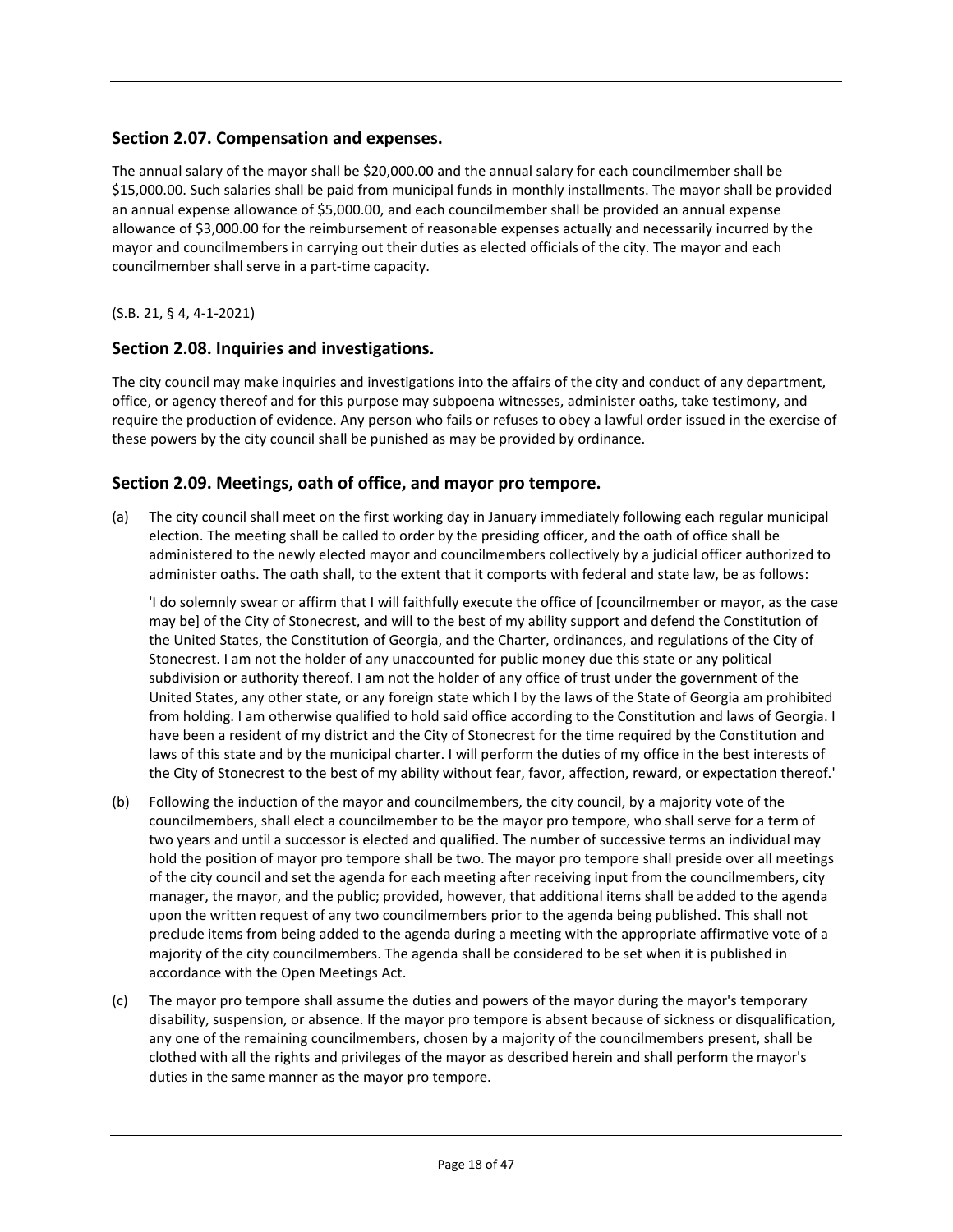- (d) The city council shall, at least once a month, hold regular meetings at such times and places as prescribed by ordinance. The city council may recess any regular meeting and continue such meeting on any day or hour it may fix and may transact any business at such continued meeting as may be transacted at any regular meeting.
- (e) Special meetings of the city council may be held on the call of either the presiding mayor pro tempore and two councilmembers or three councilmembers. Notice of such special meetings shall be delivered to the mayor pro tempore, all councilmembers, the mayor, and the city manager personally, by registered mail, or by electronic means at least 24 hours in advance of the meeting. Such notice of any special meeting may be waived by the mayor pro tempore, mayor, a councilmember, or the city manager in writing before or after such a meeting, and attendance at the meeting shall also constitute a waiver of notice. The notice of such special meeting shall state what business is to be transacted at the special meeting. Only the business stated in the notice may be transacted at the special meeting.

#### (S.B. 21, § 5, 4-1-2021)

## **Section 2.10. Quorum; voting.**

- (a) Three councilmembers shall constitute a quorum and shall be authorized to transact business for the city council. The mayor shall only be counted toward the making of a quorum. Voting on the adoption of ordinances shall be taken by voice vote and the yeas and nays shall be recorded in the minutes, but on the request of any member there shall be a roll-call vote. In order for any ordinance, resolution, motion, or other action of the city council to be adopted, the measure shall receive at least three affirmative votes and shall receive the affirmative votes of a majority of those voting. No councilmember shall abstain from voting on any matter properly brought before the city council for official action except when such councilmember has a reason which is disclosed in writing prior to or at the meeting and made a part of the minutes. Each councilmember when present at a meeting shall have one vote on all matters brought before the council. The mayor shall only vote in the event of a tie vote of the councilmembers. Any councilmember or the mayor who has a financial interest in any matter pending before the city council shall disclose such interest and such disclosure shall be entered on the records of the city council, and the mayor or such councilmember shall disqualify himself or herself from participating in any discussion, decision, or vote relating thereto.
- (b) The following types of actions require an ordinance in order to have the force of law:
	- (1) Adopt or amend an administrative code or establish, alter, or abolish a department, office not specified in this Charter, or agency;
	- (2) Provide for fine or other penalty;
	- (3) Levy taxes;
	- (4) Grant, renew, or extend a franchise;
	- (5) Regulate a rate for a public utility;
	- (6) Authorize the borrowing of money;
	- (7) Convey, lease, or encumber city land;
	- (8) Regulate land use and development; and
	- (9) Amend or repeal an ordinance already adopted.
- (c) The city council shall establish by ordinance procedures for convening emergency meetings. In an emergency, an ordinance may be passed without notice or hearings if the city council passes the ordinance by three-fourths' vote; provided, however, that the city council cannot in an emergency meeting:
	- (1) Levy taxes;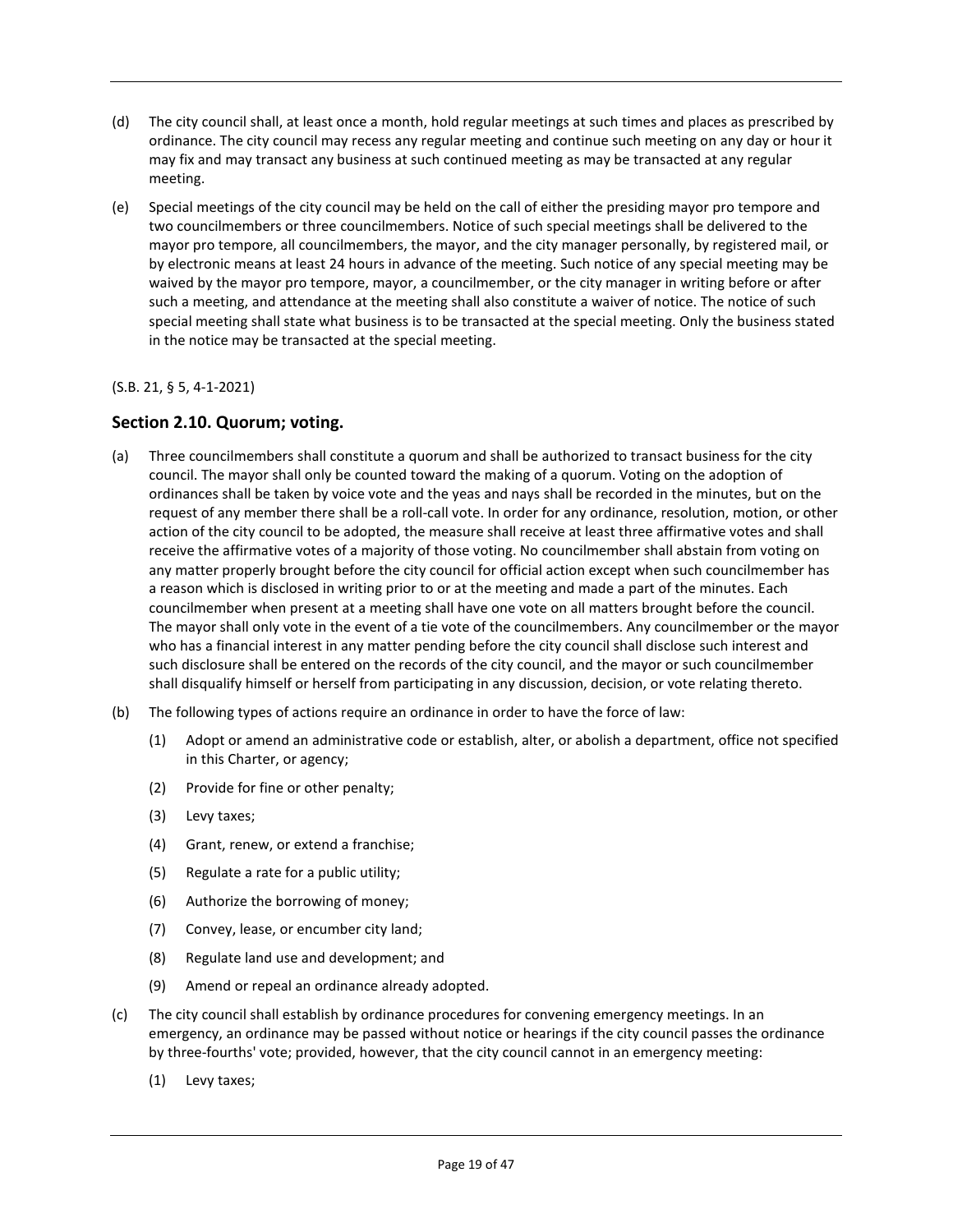- (2) Grant, renew, or extend a franchise;
- (3) Regulate a rate for a public utility; or
- (4) Borrow money.

(S.B. 21, § 6, 4-1-2021)

#### **Section 2.11. General power and authority of the city council.**

- (a) Except as otherwise provided by law or by this Charter, the city council shall be vested with all the powers of government of the City of Stonecrest as provided by Article I of this Charter.
- (b) In addition to all other powers conferred upon it by law, the city council shall have the authority to adopt and provide for the execution of such ordinances, resolutions, policies, rules, and regulations, not inconsistent with this Charter and the Constitution and the laws of the State of Georgia, which it shall deem necessary, expedient, or helpful for the peace, good order, protection of life and property, health, welfare, sanitation, comfort, convenience, prosperity, or well-being of the inhabitants of the City of Stonecrest and may enforce such ordinances by imposing penalties for violation thereof.
- (c) (1) The city council shall have the power, by ordinance or resolution, to establish oversight, policy, and standing committees of the council. No less than two councilmembers shall be appointed to each committee established pursuant to this paragraph. The city council shall appoint members to an oversight or policy committee within 30 days of the council establishing such committee, or such committee shall stand in abeyance until such members are appointed.
	- (2) The city council may designate an official legal organ for the city.
	- (3) Except for actions brought pursuant to Article IV of this Charter, the city council shall have the sole authority to initiate any legal action or lawsuit, whether at law or equity, on behalf of the City of Stonecrest, and any such legal action may only be filed in a court of appropriate jurisdiction upon approval of such by at least four members of the city council. To the extent permitted by general law, nothing herein shall require such approvals to be made in open or public meetings of the city council.

(S.B. 21, § 7, 4-1-2021)

#### **Section 2.12. Administrative and service departments.**

- (a) Except for the office of city manager and the elected positions provided for in this Charter, the city council, by ordinance, may establish, abolish, merge, or consolidate offices not specified in this Charter, positions of employment, departments, and agencies of the city as it shall deem necessary for the proper administration of the affairs and government of the city. The city council shall prescribe the functions and duties of existing departments, offices, and agencies or of any departments, offices, and agencies hereinafter created or established; may provide that the same person shall fill any number of offices and positions of employment; and may transfer or change the functions and duties of offices, positions of employment, departments, and agencies of the city.
- (b) The operations and responsibilities of each department now or hereafter established in the city shall be distributed among such divisions or bureaus as may be provided by ordinance of the city council. Each department shall consist of such officers, employees, and positions as may be provided by this Charter or by ordinance.
- (c) The appointed officers of the city shall be the:
	- (1) city manager or acting city manager;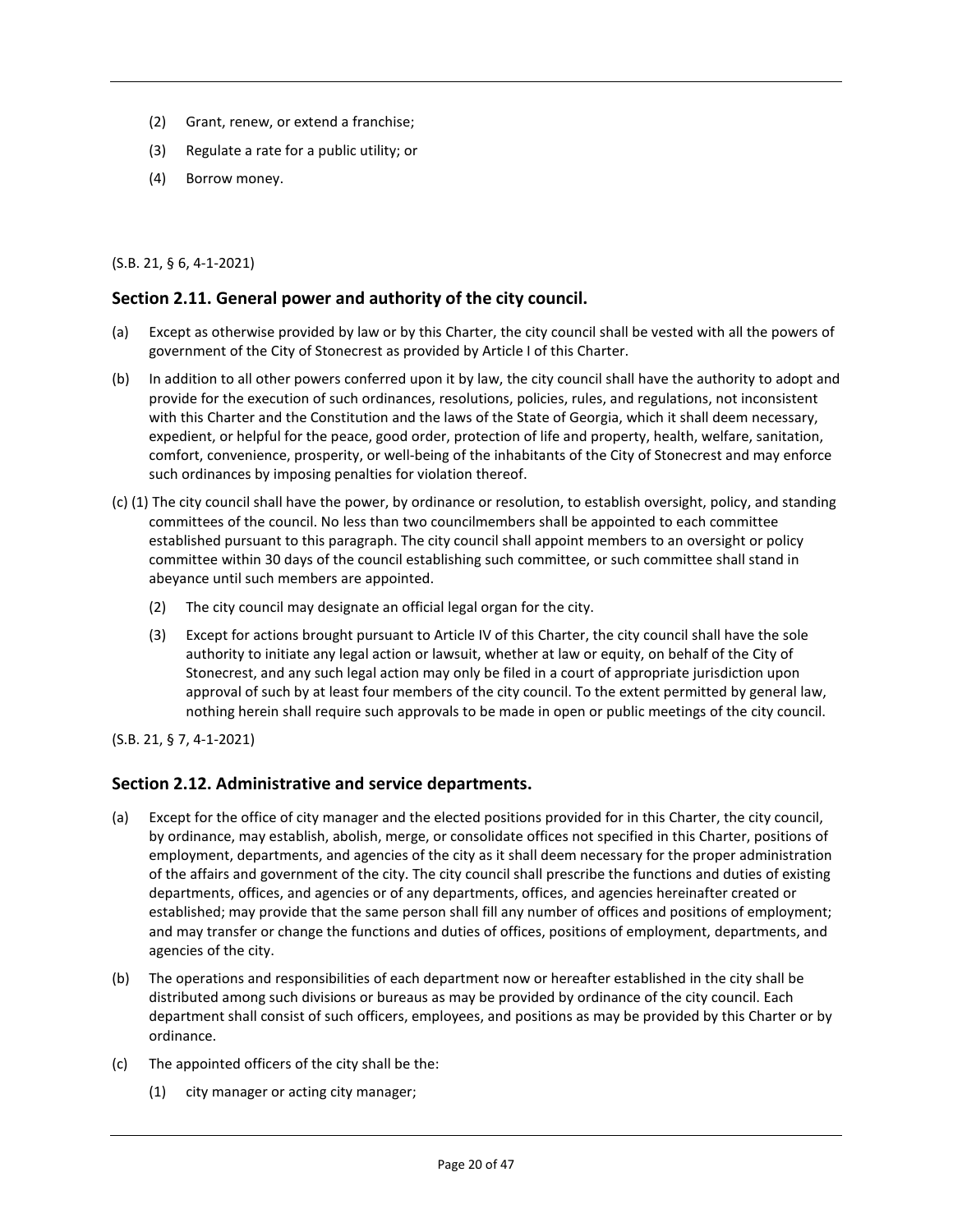- (2) city attorney;
- (3) city clerk;
- (4) tax collector;
- (5) finance director;
- (6) internal auditor; and
- (7) municipal court judge.

#### (S.B. 21, § 8, 4-1-2021)

#### **Section 2.13. Prohibitions.**

- (a) Elected and appointed officers of the city are trustees and servants of the residents of the city and shall act in a fiduciary capacity for the benefit of such residents.
- (b) No elected official, appointed officer, or employee of the city or any agency or political entity to which this Charter applies shall knowingly:
	- (1) Engage in any business or transaction, or have a financial or other personal interest, direct or indirect, which is incompatible with the proper discharge of that person's official duties or which would tend to impair the independence of the official's judgment or action in the performance of those official duties;
	- (2) Engage in or accept private employment, or render services for private interests when such employment or service is incompatible with the proper discharge of that person's official duties or would tend to impair the independence of the official's judgment or action in the performance of those official duties;
	- (3) Disclose confidential information, including information obtained at meetings which are closed pursuant to Chapter 14 of Title 50 of the O.C.G.A., concerning the property, government, or affairs of the governmental body by which the official is engaged without proper legal authorization or use such information to advance the financial or other private interest of the official or others;
	- (4) Accept any valuable gift, whether in the form of service, loan, thing, or promise, from any person, firm, or corporation which to the official's knowledge is interested, directly or indirectly, in any manner whatsoever, in business dealings with the governmental body by which the official is engaged. As used in this paragraph, the term "valuable" means an amount determined by the city council; provided, however, that the amount shall not exceed \$100;
	- (5) Represent other private interests in any action or proceeding against this city or any portion of its government;
	- (6) Vote or otherwise participate in the negotiation or in the making of any contract with any business or entity in which he or she or any member of his or her immediate family has a private financial interest; or
	- (7) Vote or otherwise participate in the negotiation or in the making of any contract with any business or entity in which the official has a financial interest.
- (c) Any elected official, appointed officer, or employee who has any private financial interest, directly or indirectly, in any contract or matter pending before or within any department of the city shall disclose such private interest to the city council. As used in this subsection, the term "private financial interest" includes the interest of a spouse, child, or significant other or domestic partner. The mayor or any councilmember who has a private interest in any matter pending before the city council shall disclose in writing such private interest, such disclosure shall be entered on the records of the city council, and he or she shall disqualify himself or herself from participating in any decision or vote relating thereto. Any elected official, appointed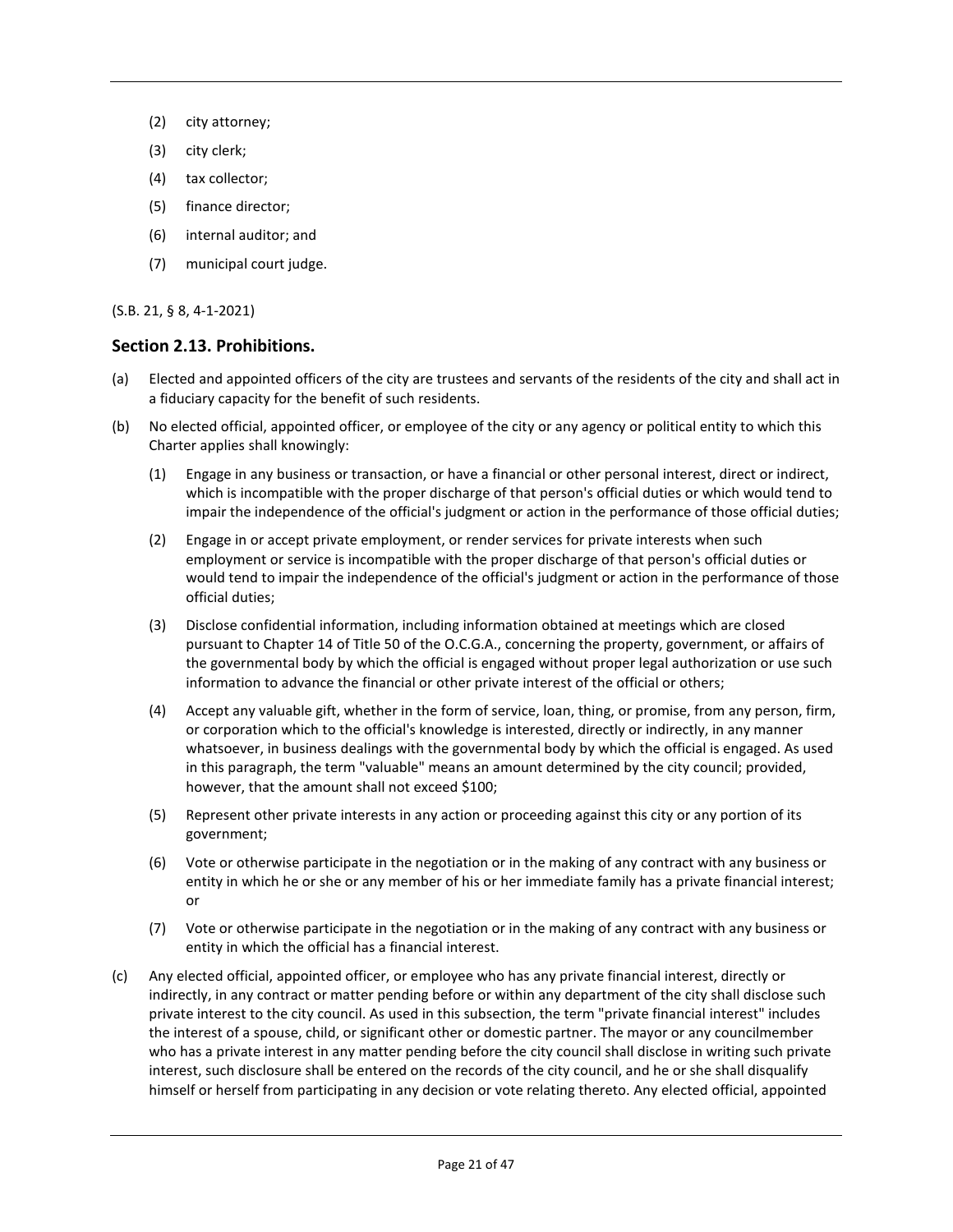officer, or employee of any agency or political entity to which this Charter applies who shall have any private financial interest, directly or indirectly, in any contract or matter pending before or within such entity shall disclose such private interest to the governing body of such agency or entity.

- (d) No elected official, appointed officer, or employee of the city or any agency or entity to which this charter applies shall use property owned by such governmental entity for personal benefit or profit but shall use such property only in their capacity as an officer or employee of the city.
- (e) Any violation of this section which occurs with the knowledge, express or implied, of a party to a contract or sale shall render said contract or sale voidable at the option of the city council.
- (f) Except where authorized by law, neither the mayor nor any councilmember shall hold any other elective or appointive office in the city or otherwise be employed by the city during the term for which that official was elected. No former mayor and no former councilmember shall hold any appointive office in the city until one year after the expiration of the term for which that official was elected.
- (g) (1) No appointive officer of the city shall continue in such employment upon qualifying as a candidate for nomination or election to any public office. No employee of the city shall continue in such employment upon qualifying for election to any public office in this city or any other public office which is inconsistent, incompatible, or in conflict with the duties of the city employee. Such determination shall be made by the mayor and council either immediately upon election or at any time such conflict may arise.
	- (2) Any city officer or employee who knowingly conceals such financial interest or knowingly violates any of the requirements of this section shall be guilty of malfeasance in office or position and shall be deemed to have forfeited that person's office or position.
	- (3) Any officer or employee of the city who shall forfeit an office or position as described in paragraph (2) of this subsection shall be ineligible for appointment or election to or employment in a position in the city government for a period of three years thereafter.

#### (Ord. No. 2018-11-03 [,](https://library.municode.com/ga/jonesboro/ordinances/code_of_ordinances?nodeId=808469) § 1, 11-07-2018; S.B. 21, § 9, 4-1-2021)

#### **Section 2.14. Boards, commissions, and authorities.**

- (a) All members of boards, commissions, and authorities of the city shall be residents of the city and appointed by the city council by majority vote for such terms of office and such manner of appointment as provided by ordinance, except where other appointing authority, term of office, or manner of appointment is prescribed by this Charter or by applicable state law.
- (b) No member of any board, commission, or authority of the city shall hold any elective office in the city or DeKalb County. However, the mayor and up to two members of the city council, including the mayor pro tempore, may be appointed by the city council to serve as ex officio members of such boards, commissions, or authorities without a vote for a term expiring December 31 following the date of appointment.
- (c) Any vacancy in office of any member of a board, commission, or authority of the city shall be filled for the unexpired term in the manner prescribed for original appointment, except as otherwise provided by this Charter or any applicable law of the State of Georgia.
- (d) No member of any board, commission, or authority shall assume office until he or she shall have executed and filed with the designated officer of the city an oath obligating himself or herself to faithfully and impartially perform the duties of his or her office, such oath to be prescribed by ordinance of the city council and administered by the mayor or a judicial officer authorized to administer oaths.
- (e) Any member of a board, commission, or authority may be removed from office for cause by a vote of a majority of the councilmembers in accordance with state laws.
- (f) Members of boards, commissions, and authorities may receive such compensation and expenses in the performance of their official duties as prescribed by ordinance.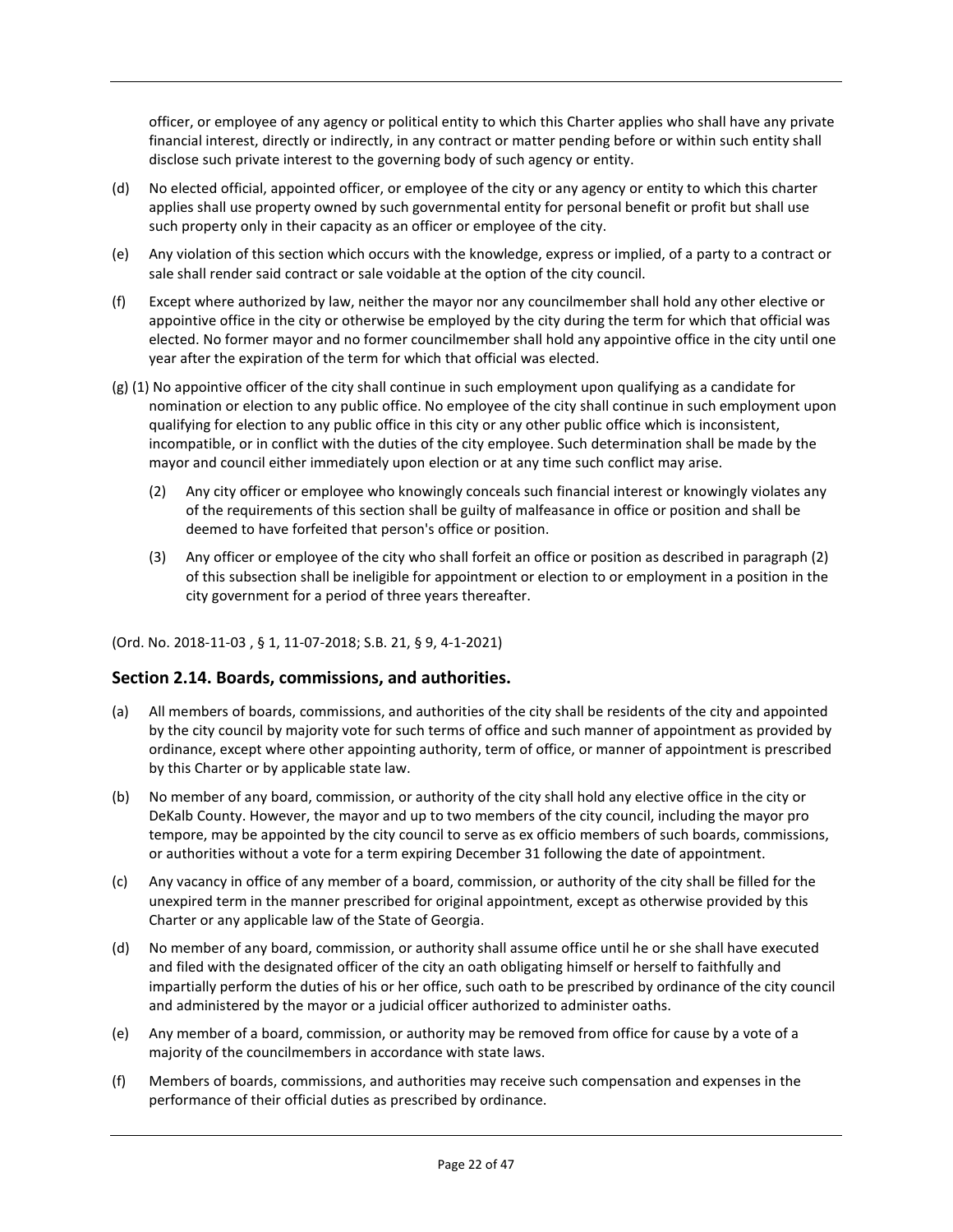(g) Except as otherwise provided by this Charter or by applicable state law, each board, commission, or authority of the city government shall elect one of its members as chairperson and one member as vice chairperson for terms of one year and may elect as its secretary one of its own members or may appoint as secretary an employee of the city. Each board, commission, or authority of the city government may establish such bylaws, rules, and regulations not inconsistent with this Charter, ordinances of the city, or applicable state law as it deems appropriate and necessary for the conduct of its affairs, copies of which shall be filed with the designated officer of the city.

(S.B. 21, § 10, 4-1-2021)

## **Section 2.15. Ordinance form; procedures.**

- (a) Every proposed ordinance and resolution shall be introduced in writing and the city council shall have the authority to approve, disapprove, or amend the same. A resolution may be passed at the time it is offered, but an ordinance shall not be adopted until the title of such ordinance shall have been read at two city council meetings, provided that the beginning of such meetings shall be neither less than 24 hours nor more than 60 days apart. This requirement of two readings shall not apply to emergency ordinances, to ordinances passed during the first 90 days from the date on which the city begins operation, to ordinances adopted at the first business meeting of the city council in a calendar year, or to ordinances adopted at the first meeting of the initial city council as elected under subsection (b) of Section 2.02 of this Charter.
- (b) The catchlines of sections of this Charter or any ordinance printed in boldface type, italics, or otherwise, are intended as mere catchwords to indicate the contents of the section, and:
	- (1) Shall not be deemed or taken to be titles of such sections or as any part of the section; and
	- (2) Shall not be so deemed when any of such sections, including the catchlines, are amended or reenacted unless expressly provided to the contrary.

Furthermore, the chapter, article, and section headings contained in this Act shall not be deemed to govern, limit, or modify or in any manner affect the scope, meaning, or intent of the provisions of any chapter, article, or section hereof.

(c) The city council may, by ordinance or resolution, adopt rules and bylaws to govern the conduct of its business and those in attendance of its meetings, including procedures and penalties for compelling the attendance of absent councilmembers. Such rules may include punishment for contemptuous behavior conducted in the presence of the city council.

#### **Section 2.16. Submission of ordinances to the city clerk.**

- (a) Every ordinance, resolution, and other action adopted by the city council shall be presented to the city clerk within 15 days of its adoption or approval. The city clerk shall record upon the ordinance the date of its delivery from the city council.
- (b) An ordinance or resolution that has been passed by the city council shall become effective on the date the ordinance is passed by the city council or on such other date as may be specified in the ordinance.

# *ARTICLE III. EXECUTIVE BRANCH*

#### **Section 3.01. Powers and duties of the mayor.**

(a) The mayor shall: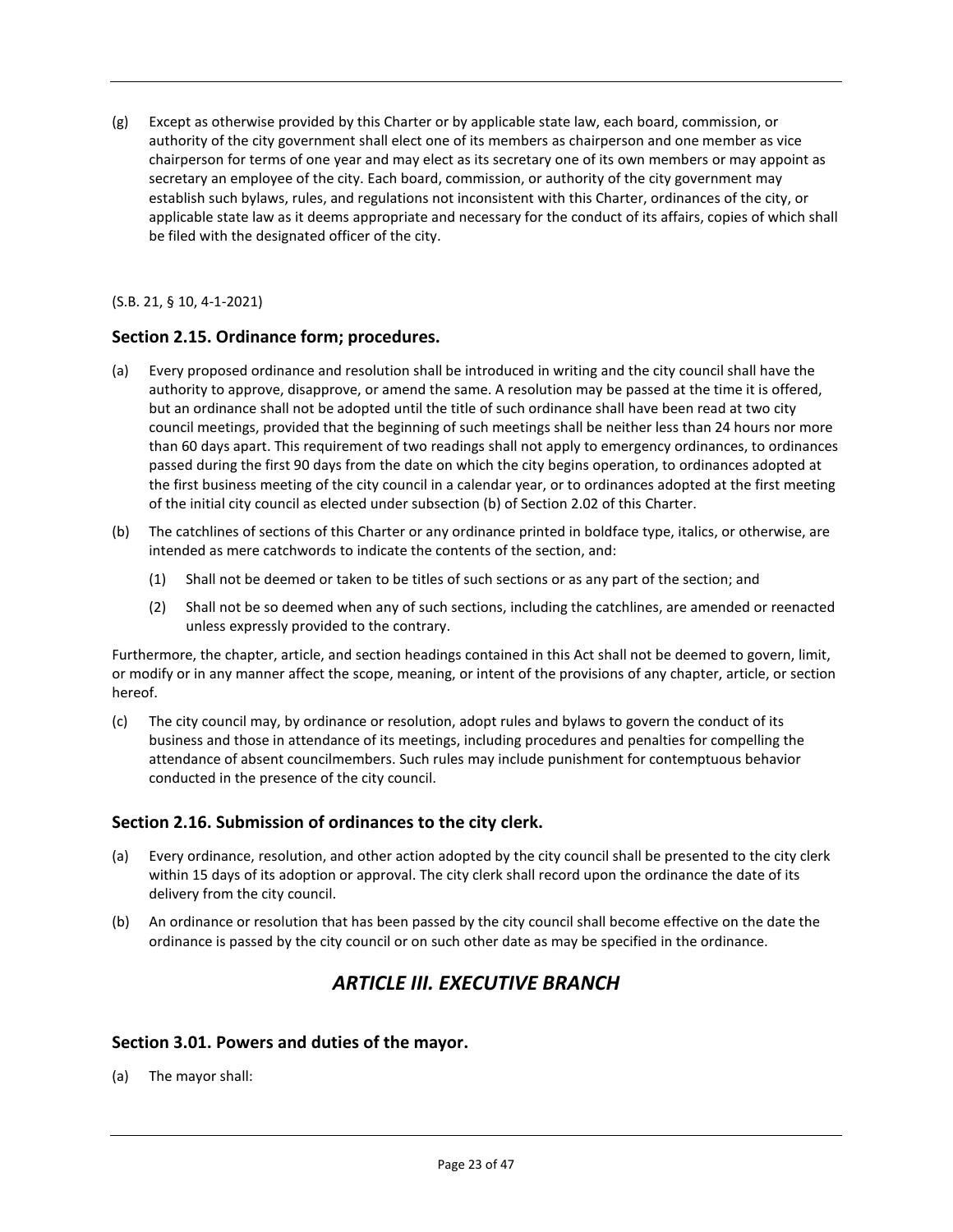- (1) Serve as the ceremonial head of the city and as its official representative to federal, state, and local governmental bodies and officials;
- (2) Sign as a matter of form, but with no discretion in the matter, all orders, checks, and warrants for payment of money within a level of authorization as established by the city council;
- (3) Execute as a matter of form, but with no discretion in the matter, all contracts, deeds, and other obligations of the city according to the purchasing guidelines and policies within a level of authorization as established by the city council, provided that the city council may delegate contract signing authority to the city manager to the extent allowed by law;
- (4) Make appointments as provided by this Charter, subject to confirmation by the city council;
- (5) Serve in a part-time capacity and be compensated accordingly as provided by this Charter;
- (6) Vote only in the event of a tie of the city council; and
- (7) Perform any other duties and exercise any other powers required by state or federal law or authorized by a duly adopted ordinance that is not in conflict with this Charter.
- (b) The mayor shall have all of the powers specifically granted to the mayor elsewhere in this Charter regardless of whether such powers are enumerated in this section of this Charter.

(S.B. 21, § 11, 4-1-2021)

## **Section 3.02. City manager; appointment and qualification.**

- (a) The city manager shall be appointed as provided in subsection (b) of this section, without regard to political beliefs and solely on the basis of his or her education and experience in the accepted competencies and practices of local government management. The city manager need not be a resident of the City of Stonecrest. The city manager shall be a direct employee of the city.
- (b) (1)(A)The mayor shall nominate, within 60 days of the occurrence of a vacancy in the office of city manager, subject to confirmation by the city council, an individual to be the city manager.
	- (B) In the event that the mayor needs more than 60 days from the occurrence of a vacancy in the office of city manager to nominate a permanent city manager, the mayor may name, within such 60 day period, an individual to serve as the acting city manager.
	- (2) In the event that the city council does not confirm the mayor's initial nomination, the mayor shall nominate a second individual to be city manager, who shall also be subject to confirmation by the city council.
	- (3) In the event that the city council does not confirm the mayor's second nomination, the mayor pro tempore shall nominate an individual to be city manager who shall also be subject to confirmation by the city council. The mayor pro tempore may offer as many nominations as are needed until the required approval is achieved.
- (c) Unless otherwise authorized by a majority of the city council, vacancies in the office of city manager must be filled within 90 days of the occurrence of the vacancy.
- (d) Except for the acting city manager as authorized by this Charter, no other position of the city shall be created to assume, execute, or fulfill the duties of the city manager.

(S.B. 21, § 12, 4-1-2021)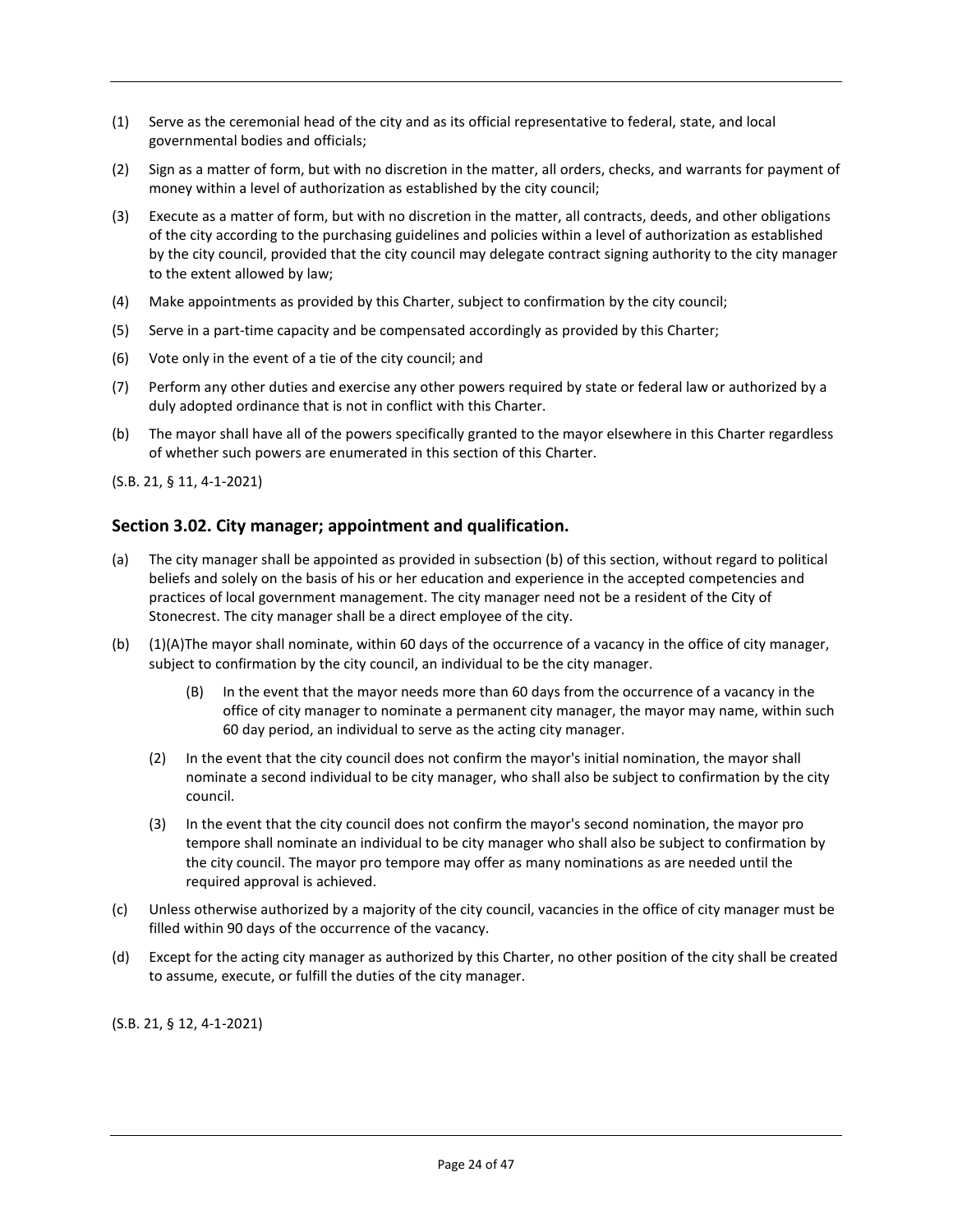## **Section 3.03. City manager; chief administrative officer; role delineation.**

- (a) The city manager shall be the chief administrative officer of the government of the city. The city manager shall devote all of his or her working full-time and attention to the affairs of the city and shall be responsible to the mayor and city council for the proper and efficient administration of the affairs of the city over which such officer has jurisdiction.
- (b) Based upon the firm belief that the proper, efficient, and effective administration and operation of the city's council-manager form of government will be fostered by a clear definition of the roles and responsibilities of the city council, mayor pro tempore, mayor, and city manager, this section states the following principles, which are intended to be fully consistent with this article:
	- (1) The full and complete legislative and policymaking authority of the city resides in the part-time city council, mayor pro tempore, and mayor; and the full-time city manager shall take no action which impinges upon or interferes with the city council's or the mayor's policymaking role. Other than providing information relevant and germane to the city council's legislative deliberations, the city manager shall strive to remain a neutral party in such legislative deliberations. To ensure the actuality and appearance of neutrality, neither the city manager nor any department heads shall participate in any political activity on behalf of the mayor, any councilmember, or any candidate for such offices, nor shall the city manager or any department head make any political contribution to the mayor, any councilmember, or any candidate for such offices. The mayor, mayor pro tempore, and councilmembers shall not solicit or accept any campaign contributions from any city employee;
	- (2) The city manager is the full-time chief executive officer of the city, and, as such, all department heads, except those who are appointed by and report to the city council, shall report to the city manager. The mayor, mayor pro tempore, and councilmembers shall observe the management authority of the city manager;
	- (3) Except as otherwise provided in this Charter, the mayor, mayor pro tempore, and councilmembers shall not in any manner dictate the appointment or removal of any city administrative officers or employees whom the city manager or any of his or her subordinates are empowered to appoint;
	- (4) Except for the purpose of conducting an investigation or inquiry authorized by the city council pursuant to Section 3.12 of this Charter, the mayor, mayor pro tempore, and councilmembers shall deal with city officers and employees who are subject to the direction and supervision of the city manager solely through the city manager, and neither the mayor nor any councilmembers shall give orders to any such officers or employees, either publicly or privately;
	- (5) The mayor, mayor pro tempore, and city council shall not give directives to any city officers or employees, other than the city manager or officers appointed by the city council, regarding any matters including, but not limited to, constituent complaints and complaints regarding the services, operation, or administration of any department or function of city government. Although the mayor, mayor pro tempore, and city council shall not be prohibited from communicating with city officers or employees with constituent complaints or concerns, the city manager must be copied on all such communications;
	- (6) The mayor, mayor pro tempore, and councilmembers, unless acting pursuant to a duly authorized investigation or inquiry, shall not discuss in open session the performance of or complaints against any city officer or employee during a city council meeting. This provision is not intended to prevent the mayor, mayor pro tempore, or city council from discussing, in general terms, the performance of or any issue relating to any department or function of city government;
	- (7) It shall be prohibited for the mayor, mayor pro tempore, or any councilmember to sit in on personnel and management meetings between the city manager and city employees unless such participation is consented to by the city manager and approved by the city council;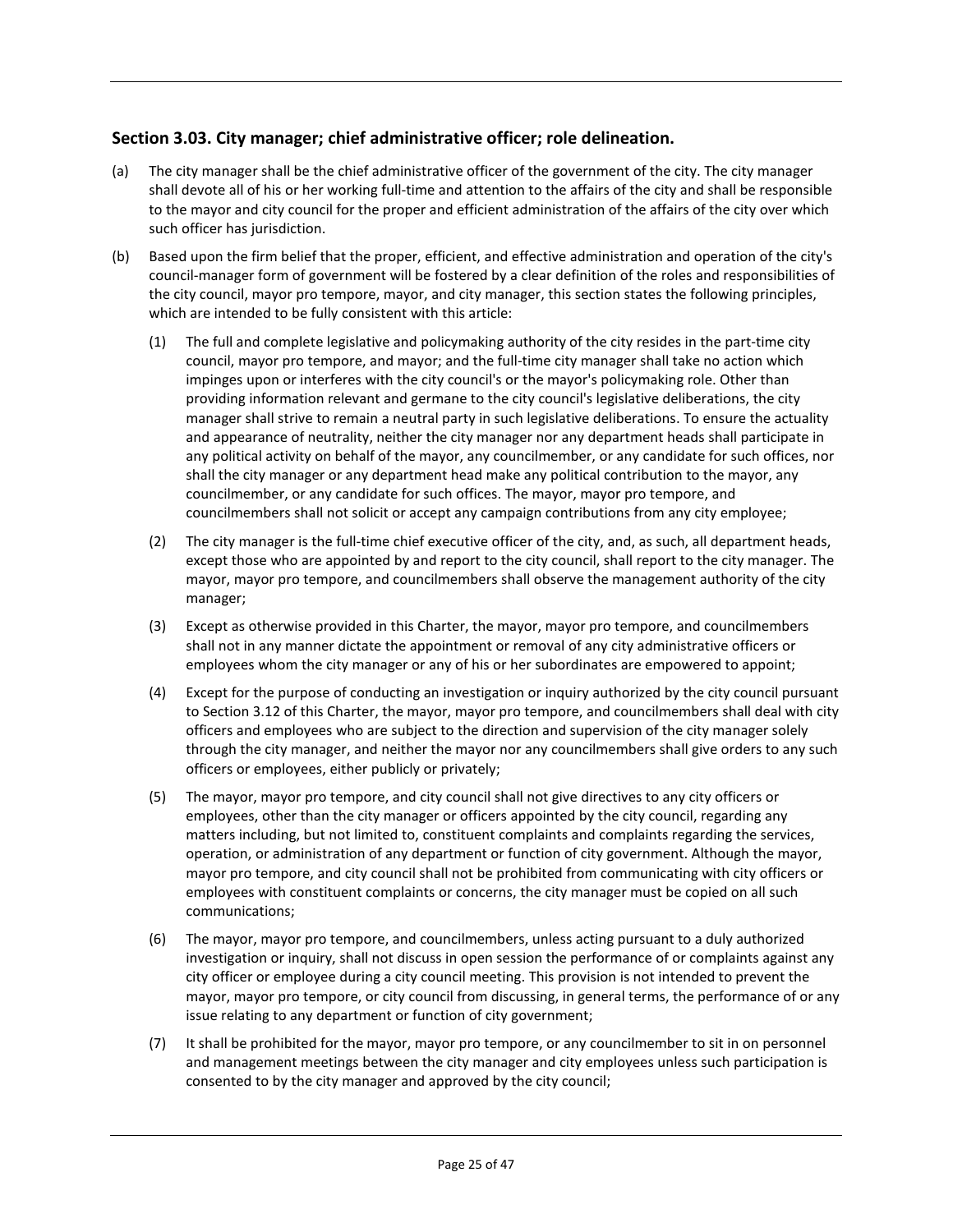- (8) The mayor shall have no management authority or responsibility with respect to the operations and administration of city government; and
- (9) The mayor, mayor pro tempore, and councilmembers, as elected officials, shall possess fundamental oversight duties and responsibilities with respect to all operations and administration of city government, and the city manager shall be responsible and duty bound to facilitate the mayor and city council's oversight function. Once the city council has passed the operating and capital budgets of the city, it shall be the responsibility of the city manager to administer such budgets and to keep the mayor, mayor pro tempore, and city council fully informed as to the city's progress against such budgets. The city manager shall provide monthly financial updates on the budgets with year to date information, and such updates shall contain all material information necessary for the mayor and city council to evaluate the financial performance and condition of the city. However, once the city council has appropriated funds in the budget and encumbered such funds through subsequent legislative action, the city manager shall have the authority to administer such budget, including contract administration and account payables, as part of the management function.

#### (S.B. 21, § 13, 4-1-2021)

#### **Section 3.04. City manager; powers and duties enumerated.**

The city manager shall have the power, and it shall be his or her duty to:

- (1) See that all laws and ordinances are enforced;
- (2) Appoint and employ all necessary employees of the city, provided that the power of this appointment shall not include officers and employees who by this Charter are appointed or elected by the mayor and the city council or departments not under the jurisdiction of the city manager;
- (3) Remove employees appointed and employed under paragraph (2) of this section, without the consent of the city council but must give notice to the city council prior to but not later than the next regular scheduled council meeting;
- (4) Exercise supervision and control of all departments and all divisions created in this Charter or that may hereafter be created by the city council except as otherwise provided in this Charter;
- (5) Attend all meetings of the city council, without a right to vote, but with a right to take part in the discussions as seen fit by the chairperson; provided, however, that regardless of the decision of the meeting chairperson, the city manager may take part in any discussion and report on any matter requested and approved by the city council at such meeting. The city manager shall be entitled to notice of all special meetings;
- (6) Recommend to the city council, after prior review and comment by the mayor, for adoption such measures as the city manager may deem necessary or expedient;
- (7) See that all terms and conditions imposed in favor of the city or its inhabitants in any public utility franchise are faithfully kept and performed and upon knowledge of any violation thereof to call the same to the attention of the city attorney, whose duty it shall be forthwith to take such steps as are necessary to protect and enforce the same;
- (8) Make and execute all lawful contracts on behalf of the city as to matters within the city manager's level of authorization as established by the city council to the extent that such contracts are funded in the city's budget, except such as may be otherwise provided by law; provided, however, that no contract purchase or obligation requiring a budget amendment shall be valid and binding until after approval of the city council;
- (9) Sign all orders, checks, and warrants for payment of money within the city manager's level of authorization as established by the city council to the extent that such contracts are funded in the city's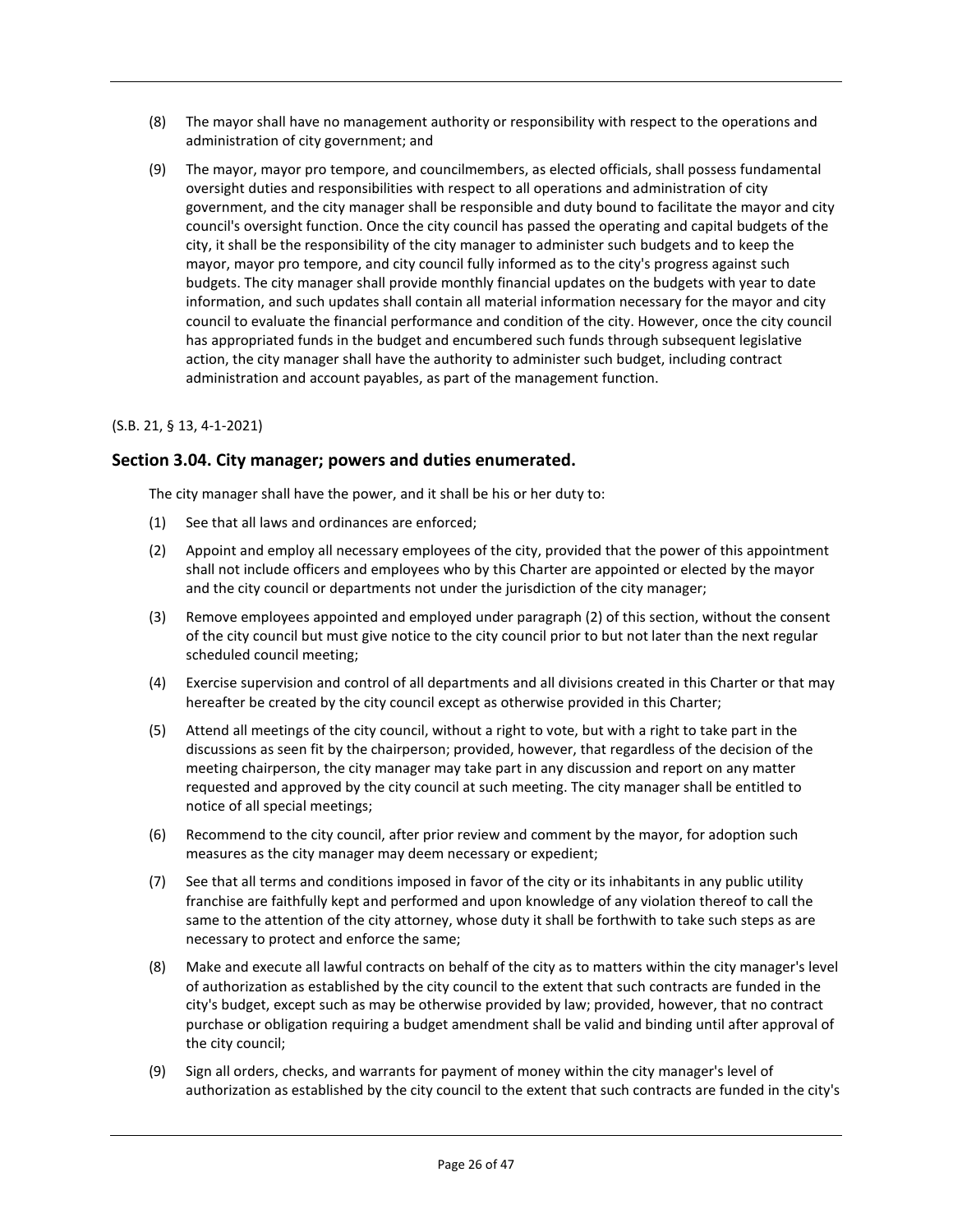budget, except such as may be otherwise provided by law; provided, however, that no such order, check, or warrant requiring a budget amendment shall be valid and binding until after approval of the city council;

- (10) Act as budget officer to prepare and submit to the city council, after review and comment by the mayor, no less than 60 days prior to the beginning of each fiscal year, a budget of proposed expenditures for the ensuing year, showing in as much detail as practicable the amounts allotted to each department of the city government and the reasons for such estimated expenditures;
- (11) Keep the city council at all times fully advised as to the financial condition and needs of the city;
- (12) Make a full written report to the city council on the fifteenth of each month showing the operations and expenditures of each department of the city government for the preceding month, and a synopsis of such reports shall be published by the city clerk;
- (13) Fix all salaries and compensation of city employees in accordance with the city budget and the city pay and classification plan;
- (14) Perform such other duties as may be prescribed by this Charter or required by ordinance or resolution of the city council; and
- (15) With the approval of the city council, transfer appropriations within a department, fund, service, strategy, or organizational unit.

#### (S.B. 21, § 14, 4-1-2021)

## **Section 3.05. City council interference with administration.**

Except for the purpose of inquiries and investigations under Section 2.08 of this Charter or as provided in Sections 3.01 and 3.03 of this Charter, neither the mayor, mayor pro tempore, nor any councilmembers shall interfere with the performance of services by or give orders to any such officer or employee, either publicly or privately.

#### (S.B. 21, § 15, 4-1-2021)

#### **Section 3.06. City manager; removal.**

- (a) The city manager may be removed from office in accordance with the following procedures:
	- (1) The city council by resolution by affirmative vote of a majority of all its members may remove the city manager from office after a suspension of the city manager from duty for a period not to exceed 45 days. A copy of such resolution of the city council shall be delivered promptly to the city manager;
	- (2) Within five days after a copy of such resolution is delivered to the city manager, he or she may file with the city council a written request for a public hearing and a reconsideration of the removal. This hearing shall be held at a city council meeting especially set for such purpose not earlier than 15 days nor later than 30 days after the request is filed. The city manager may file with the city council a written reply to the removal not later than five days before the hearing; and
	- (3) If the city manager either (i) does not request a public hearing and a reconsideration of the removal five days from the date when a copy of such proclamation or resolution was delivered to the city manager; or, (ii) if after the conclusion of the public hearing requested by the city manager for reconsideration of the removal, the city council does not pass a resolution either reversing the action or rescinding its resolution of removal, the city manager's removal shall be effective as of such date without further action by the city council.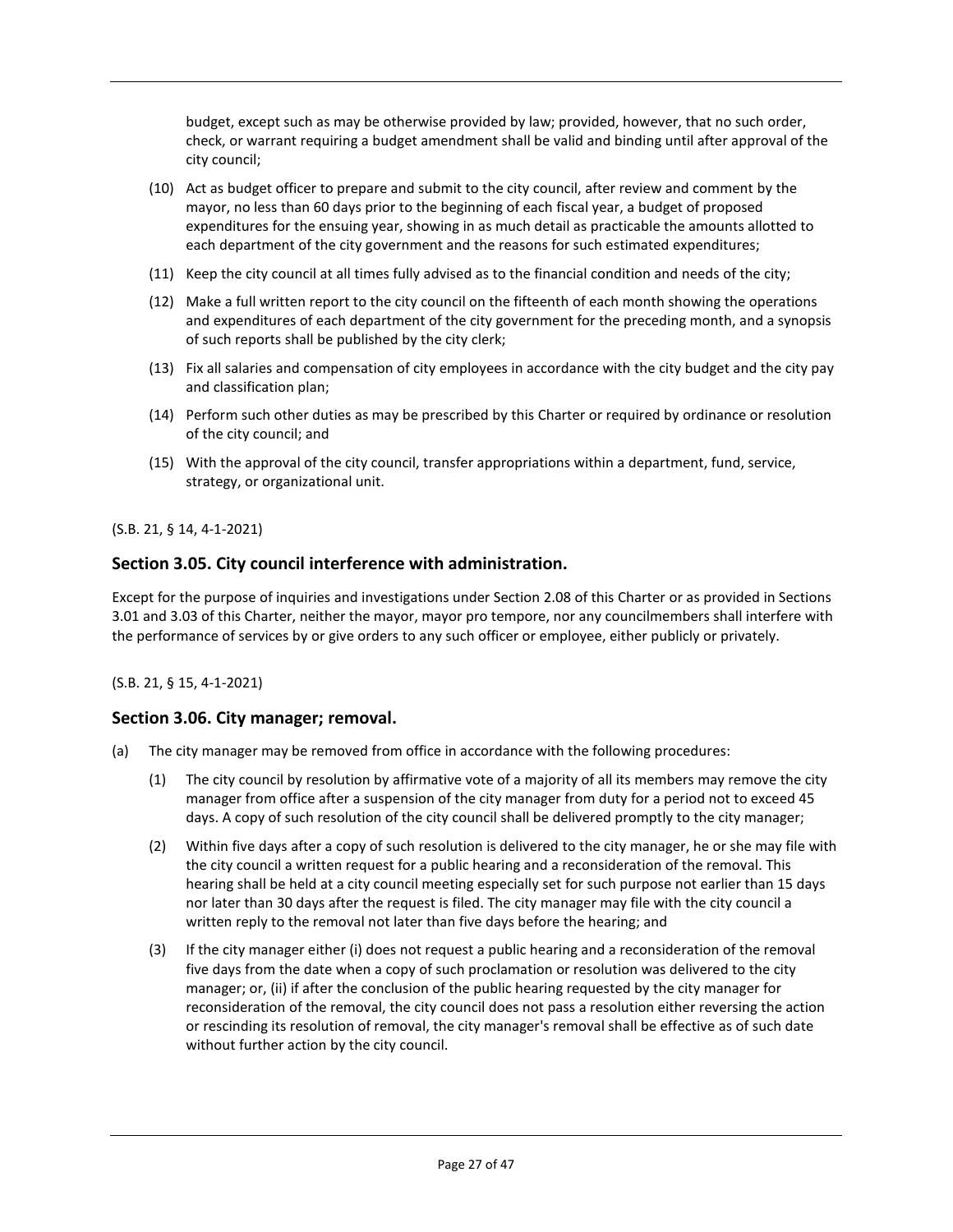- (b) Unless the resolution of removal of the city manager is rescinded by majority of the members of the city council at the public hearing held at the request of the city manager pursuant to this section, the city manager shall continue to receive his or her salary until the effective date of his or her removal.
- (c) If the city manager is suspended in accordance with subsection (a) of this section or becomes disabled and is unable to carry out the duties of the office or if the city manager dies, the acting city manager shall perform the duties of the city manager until the city manager's disability is removed or until the city manager is replaced. Removal of the city manager because of disability shall be carried out in accordance with the provisions of subsection (a) of this section.
- (d) The mayor shall be authorized to propose a resolution to the city council seeking the removal of the city manager, but if the city council rejects such resolution, the mayor shall not propose another such resolution for a period of 180 days.

#### (S.B. 21, § 16, 4-1-2021)

#### **Section 3.07. Acting city manager.**

- (a) The mayor with the approval of the city council may appoint, within 30 days of the temporary absence, any person to exercise all powers, duties, and functions of the city manager during the city manager's suspension under subsection (a) of Section 3.06 of this Charter, temporary absence from the city, or during the city manager's disability. The acting city manager shall be a direct employee of the city.
- (b) In the event of a vacancy in the office of city manager, the mayor may designate, within 60 days of the vacancy and with the approval of the city council, a person as acting city manager, who shall exercise all powers, duties, and functions of the city manager until a city manager is appointed. The office of the city manager shall not go unfilled for longer than 90 days unless a resolution is passed by the city council to extend the time to fill the position.

#### (S.B. 21, § 17, 4-1-2021)

#### **Section 3.08. City attorney.**

- (a) The city council shall appoint the city attorney together with such assistant city attorneys or special city attorneys as may be deemed appropriate. The mayor, mayor pro tempore, or any councilmember may nominate such attorneys for appointment by the city council. The city council shall provide for the payment of such attorneys for services rendered to the city. The rates or salary paid to any city attorney or assistant city attorney shall be approved in advance by the city council. The city attorney shall be responsible for representing and defending the city in all litigation in which the city is a party; may be the prosecuting officer in the municipal court; shall attend the meetings of the city council as directed; shall advise the city council, mayor, other officers, and employees of the city concerning legal aspects of the city's affairs; and shall perform such other duties as may be required by virtue of his or her position as city attorney. The city attorney shall review all contracts of the city but shall not have the power to bind the city unless authorized by resolution of the city council.
- (b) In a conflict between the mayor and the city council, the city attorney shall engage separate outside firms to represent the interest of the city council and the mayor, respectively. Notwithstanding any law or ordinance to the contrary, the city attorney shall not represent the interests of the city council or the mayor against the other. Unless the litigation allegations specify individual wrongdoing by an individual member of the city council or the mayor, the outside firm shall be able to represent the entity rather than the individual, and separate attorneys for the individuals of the city council shall not be necessary.

#### (S.B. 21, § 18, 4-1-2021)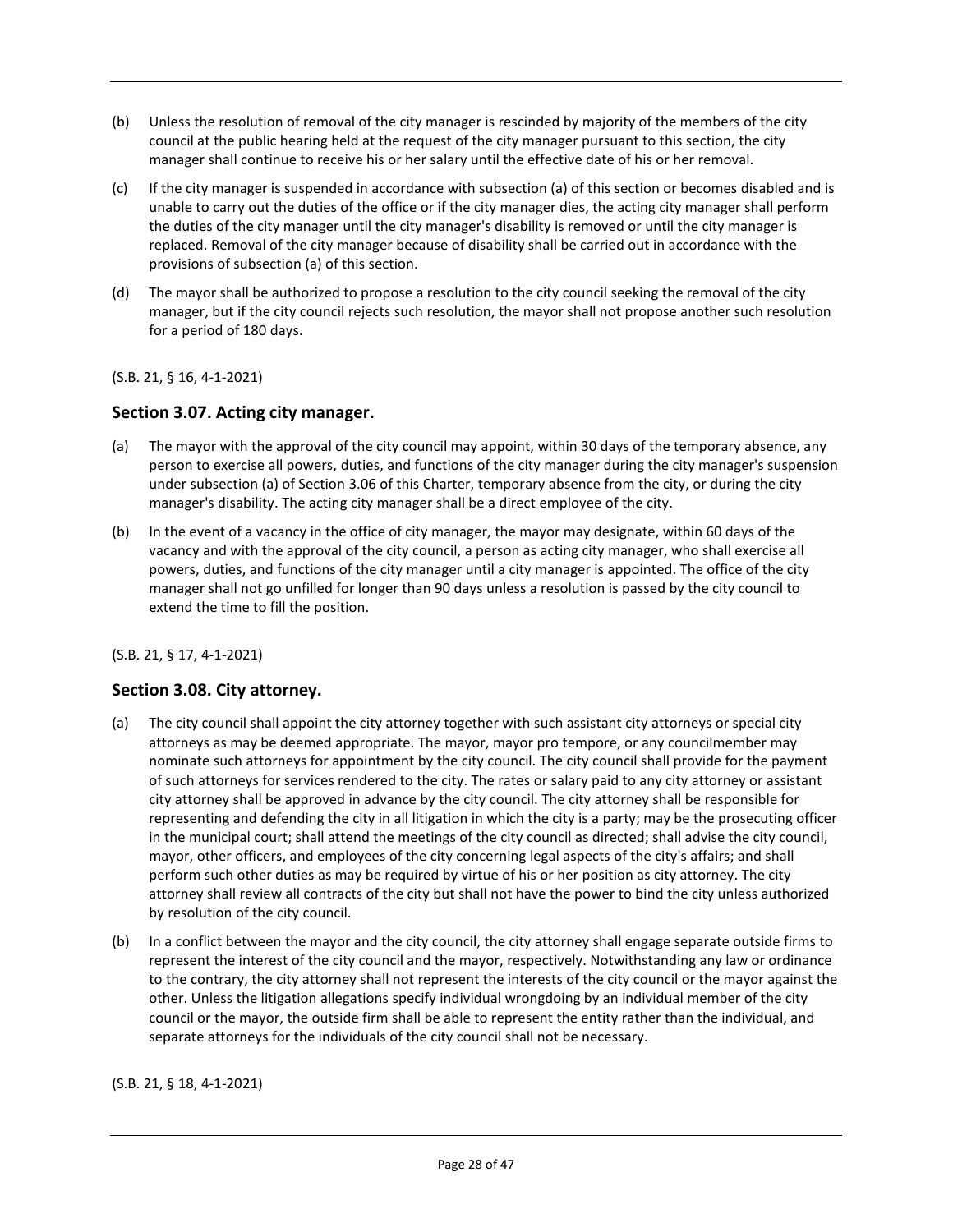## **Section 3.09. City clerk.**

The city council shall appoint the city clerk, and the mayor, mayor pro tempore, or any councilmember may nominate individuals for appointment by the city council. The city clerk shall keep a journal of the proceedings of the city council, to maintain in a safe place all records and documents pertaining to the affairs of the city, and to perform such duties as may be required by law or ordinance or as the city council or city manager may direct. The city clerk shall be a direct employee of the city.

(S.B. 21, § 18, 4-1-2021)

#### **Section 3.10. Tax collector.**

The city council may appoint a tax collector, and the mayor, mayor pro tempore, or any councilmember may nominate individuals for appointment by the city council. The tax collector, if appointed, shall collect all taxes, licenses, fees, and other moneys belonging to the city, subject to the provisions of this Charter and the ordinances of the city; and the tax collector shall diligently comply with and enforce all general laws of Georgia relating to the collection, sale, or foreclosure of taxes by municipalities.

(S.B. 21, § 18, 4-1-2021)

#### **Section 3.11. City finance director.**

The city council may appoint a finance director to perform duties of accounting and finance management. The mayor, mayor pro tempore, or any councilmember may nominate individuals for appointment by the city council. The finance director shall be a direct employee of the city.

(Ord. No. 2018-11-02 [,](https://library.municode.com/ga/jonesboro/ordinances/code_of_ordinances?nodeId=808469) § 1, 11-07-2018; S.B. 21, § 18, 4-1-2021)

#### **Section 3.12. City internal auditor.**

The city council shall appoint an internal auditor to audit the financial records and expenditures of city funds and to report the results of such audits in writing to the city council at times and intervals set by the city council, but no less than quarterly. Such audit reports shall, at a minimum, identify all city expenditures and other financial matters that the internal auditor either determines are not in compliance with or cannot conclusively be determined to be in compliance with:

- (1) The provisions of this Charter;
- (2) The applicable city budget; and
- (3) Applicable ordinances, resolutions, policies, or other actions duly adopted or approved under the provisions of this Charter.

The internal auditor shall be a direct employee of the city.

(S.B. 21, § 18, 4-1-2021)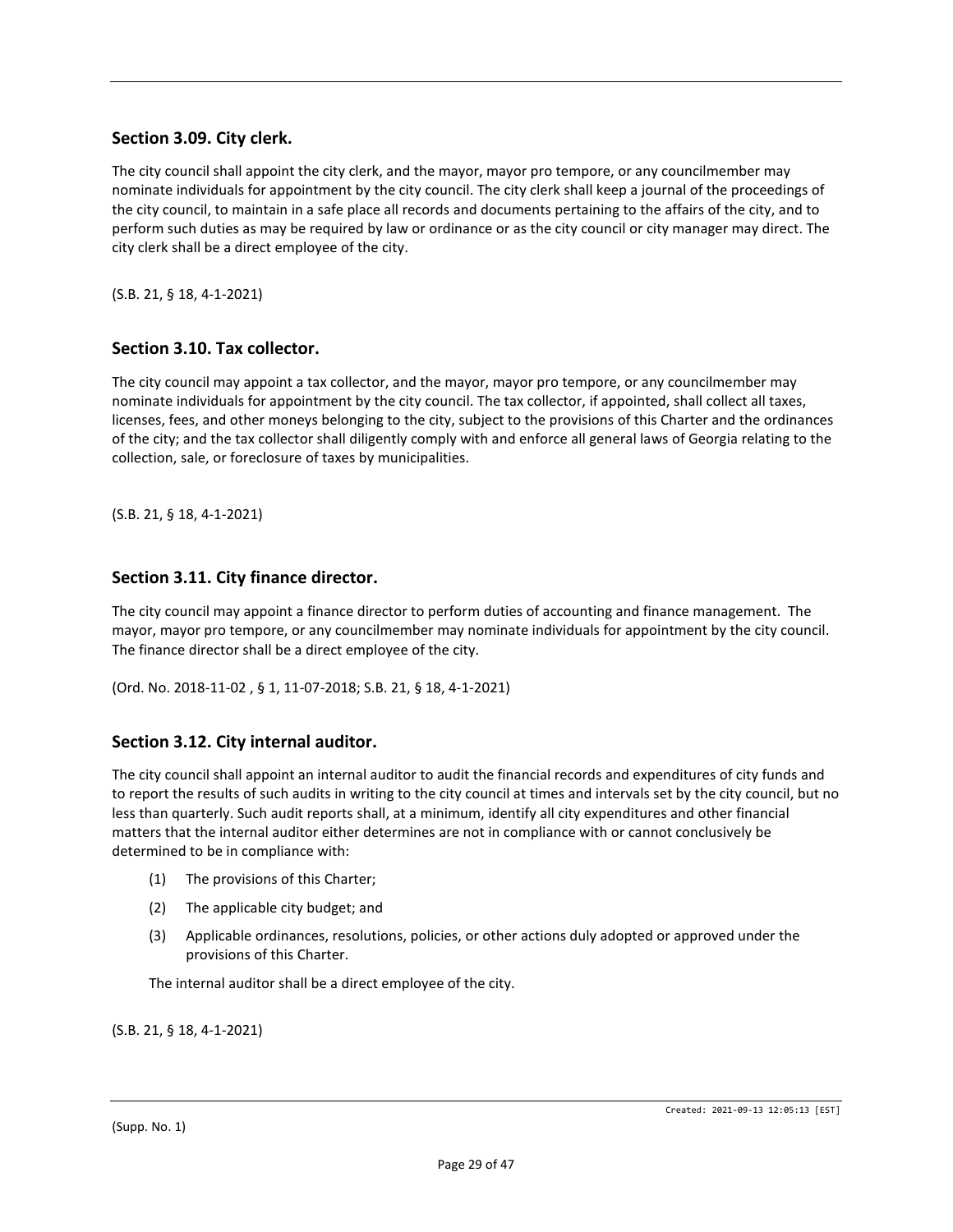## **Section 3.13. Consolidation of functions.**

The city manager, with the approval of the city council, may consolidate any two or more of the positions of city clerk, city tax collector, and city accountant, or any other positions or may assign the functions of any one or more of such positions to the holder or holders of any other positions. The city manager may also, with the approval of the city council, perform all or any part of the functions of any of the positions or offices in lieu of the appointment of other persons to perform the same.

## **Section 3.14. Position classification and pay plans; employment at will.**

The city manager shall be responsible for the preparation of a position classification and a pay plan which shall be submitted to the city council for approval. Said plan may apply to all employees of the City of Stonecrest and any of its agencies and offices. When a pay plan has been adopted by the city council, neither the city council nor the city manager shall increase or decrease the salaries of individual employees except in conformity with such pay plan or pursuant to an amendment of such pay plan duly adopted by the city council. Except as otherwise provided in this Charter, all employees of the city shall be subject to removal or discharge, with or without cause, at any time.

# *ARTICLE IV. MUNICIPAL COURT*

## **Section 4.01. Creation.**

There is established a court to be known as the Municipal Court of the City of Stonecrest which shall have jurisdiction and authority to try offenses against the laws and ordinances of such city and to punish for a violation of the same. Such court shall have the power to enforce its judgments by the imposition of such penalties as may be provided by law, including ordinances of the city; to punish witnesses for nonattendance and to punish also any person who may counsel or advise, aid, encourage, or persuade another whose testimony is desired or material in any proceeding before such court to go or move beyond the reach of the process of the court; to try all offenses within the territorial limits of the city constituting traffic cases which, under the laws of Georgia, are placed within the jurisdiction of municipal courts to the extent of, and in accordance with, the provisions of such laws and all laws subsequently enacted amendatory thereof. Such court shall be presided over by the judge of such court. In the absence or disqualification of the judge, the judge pro tempore shall preside and shall exercise the same powers and duties as the judge when so acting.

#### **Section 4.02. Judges.**

- (a) No person shall be qualified or eligible to serve as judge unless he or she shall have attained the age of 28 years and shall have been a member of the State Bar of Georgia for a minimum of three years. The judges, including a judge to be designated the chief judge, shall be nominated by the mayor subject to approval by the city council. The compensation and number of the judges shall be fixed by the city council.
- (b) The judge, or judge pro tempore, shall serve for a term of four years but may be removed as provided by general law.
- (c) Before entering on the duties of his or her office, the chief judge and each other judge shall take an oath before an officer duly authorized to administer oaths in this state declaring that he or she will truly, honestly, and faithfully discharge the duties of his or her office to the best of his or her ability without fear, favor, or partiality. The oath shall be entered upon the minutes of the city council.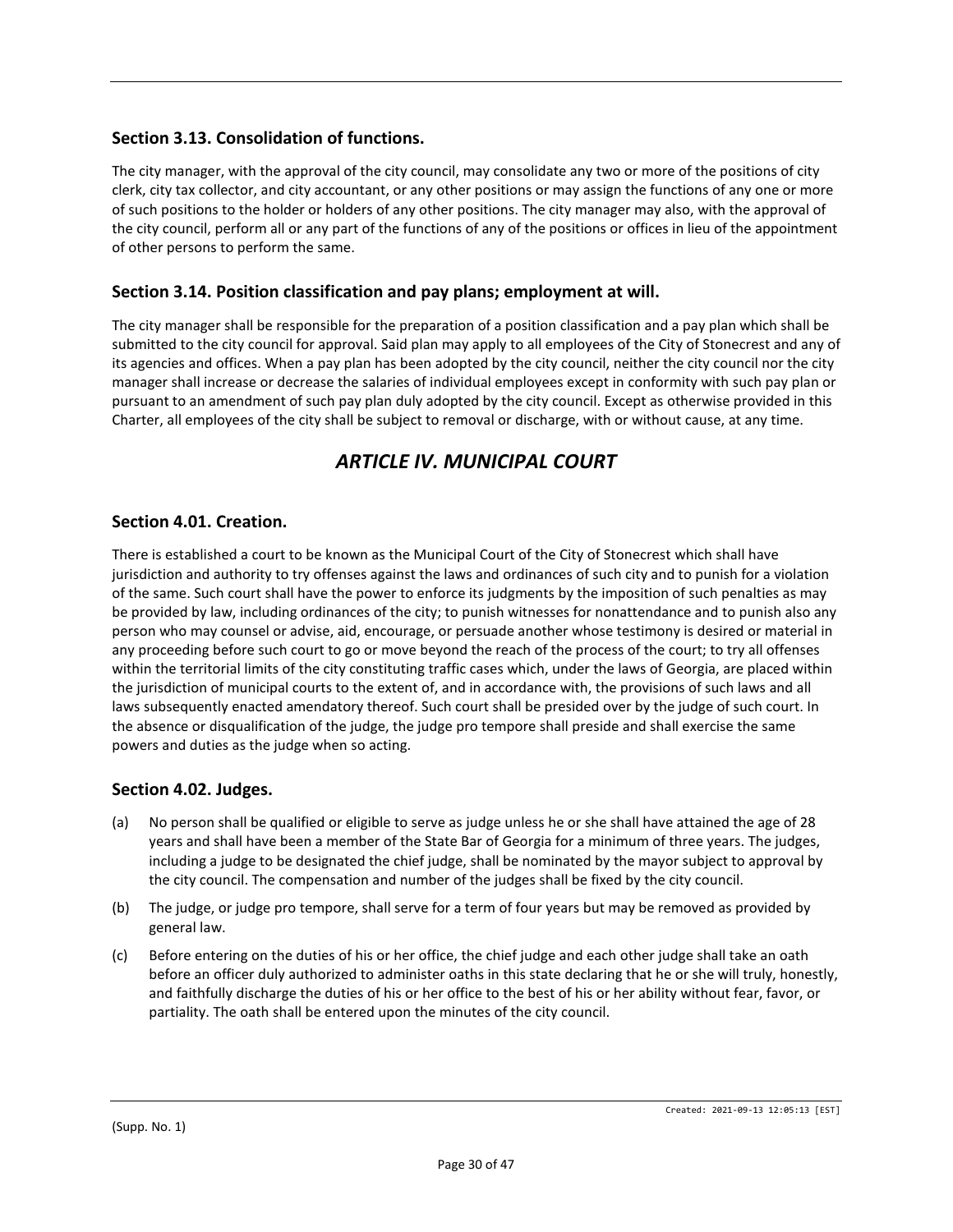- (d) Each judge, including the chief judge, shall serve for a term of four years but may be removed from the position by a two-thirds' vote of the entire membership of the city council or shall be removed upon action taken by the state Judicial Qualifications Commission for:
	- (1) Willful misconduct in office;
	- (2) Willful and persistent failure to perform duties;
	- (3) Habitual intemperance;
	- (4) Conduct prejudicial to the administration of justice which brings the judicial office into disrepute; or
	- (5) Disability seriously interfering with the performance of duties, which is or is likely to become of a permanent character.

(Ord. No. 2018-11-01 [,](https://library.municode.com/ga/jonesboro/ordinances/code_of_ordinances?nodeId=808469) § 1, 11-07-2018; S.B. 21, § 19, 4-1-2021)

#### **Section 4.03. Convening.**

The municipal court shall be convened at such times as designated by ordinance or at such times as deemed necessary by the chief judge, or any other judge in the absence of the chief judge due to his or her illness or disability, to keep current the dockets thereof.

(Ord. No. 2018-11-01 [,](https://library.municode.com/ga/jonesboro/ordinances/code_of_ordinances?nodeId=808469) § 1, 11-07-2018)

#### **Section 4.04. Jurisdiction; powers.**

- (a) The municipal court shall try and punish for crimes against the City of Stonecrest and for violation of its ordinances. The municipal court may fix punishment for offenses within its jurisdiction to the fullest extent allowed by state law.
- (b) The municipal court shall have authority to recommend to the city council for approval a schedule of fees to defray the cost of operation.
- (c) The municipal court shall have authority to establish bail and recognizances to ensure the presence of those charged with violations before such court and shall have discretionary authority to accept cash or personal or real property as security for appearances of persons charged with violations. Whenever any person shall give bail for his or her appearance and shall fail to appear at the time fixed for trial, the bond shall be forfeited to the judge presiding at such time and an execution issued thereon by serving the defendant and his or her sureties with a rule nisi at least two days before a hearing on the rule nisi. In the event that cash or property is accepted in lieu of bond for security for the appearance of a defendant at trial, and if such defendant fails to appear at the time and place fixed for trial, the cash so deposited shall be on order of the judge declared forfeited to the City of Stonecrest, or the property so deposited shall have a lien against it for the value forfeited.
- (d) The municipal court shall have the authority to bind prisoners over to the appropriate court when it appears, by probable cause, that a state law has been violated.
- (e) The municipal court shall have the authority to administer oaths and to perform all other acts necessary or proper to the conduct of said court.
- (f) The municipal court may compel the presence of all parties necessary to a proper disposal of each case by the issuance of summons, subpoena, and warrants which may be served as executed by any officer as authorized by this Charter or by state law.

(Supp. No. 1)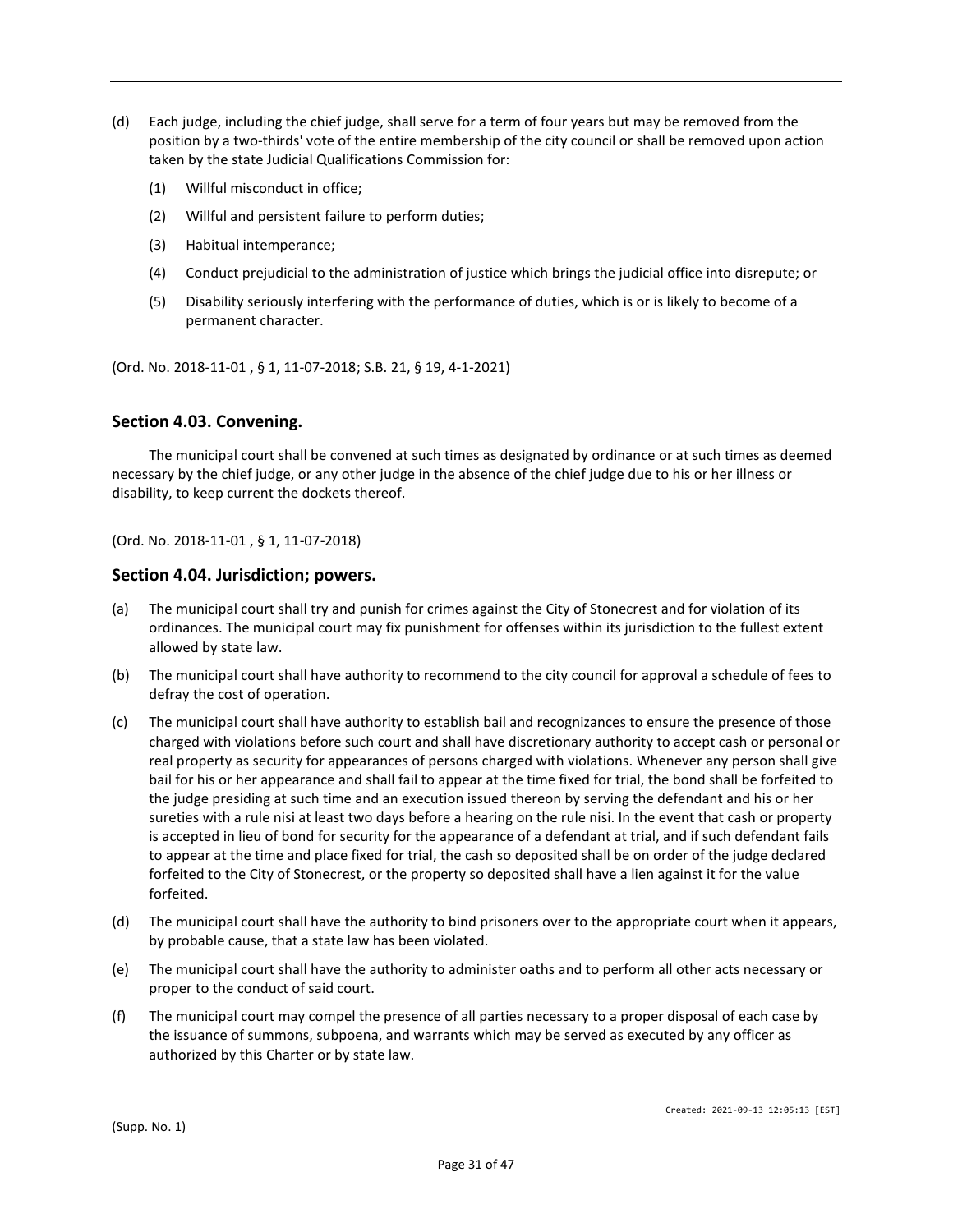(g) The municipal court is specifically vested with all of the judicial jurisdiction and judicial powers throughout the entire area of the City of Stonecrest granted by state laws generally to municipal courts, and particularly by such laws as authorize the abatement of nuisances.

## **Section 4.05. Certiorari.**

The right of certiorari from the decision and judgment of the municipal court shall exist in all criminal cases and ordinance violation cases, and such certiorari shall be obtained under the sanction of a judge of the Superior Court of DeKalb County under the laws of the State of Georgia regulating the granting and issuance of writs of certiorari, as supplemented by the city council by ordinance.

## **Section 4.06. Rules for court.**

With the approval of the city council, the chief judges shall have full power and authority to make reasonable rules and regulations necessary and proper to secure the efficient and successful administration of the municipal court.

(Ord. No. 2018-11-01 [,](https://library.municode.com/ga/jonesboro/ordinances/code_of_ordinances?nodeId=808469) § 1, 11-07-2018)

# *ARTICLE V. FINANCE AND FISCAL*

#### **Section 5.01. Fiscal year.**

The city council shall set the fiscal year by ordinance. Such fiscal year shall constitute the budget year and the year for financial accounting and reporting of each and every office, department or institution, agency, and activity of the city government, unless otherwise provided by state or federal law.

#### **Section 5.02. Preparation of budgets.**

The city council shall provide, by ordinance, the procedures and requirements for the preparation and execution of an annual operating budget and a capital budget, including requirements as to the scope, content, and form of such budgets and programs.

#### **Section 5.03. Submission of operating budget to city council.**

- (a) On or before a date fixed by the city council, but no later than the first day of the eleventh month of the fiscal year currently ending, the city manager shall, after input, review, and comment by the mayor, submit to the city council a proposed operating budget and capital budget for the ensuing fiscal year. The budget shall be accompanied by a message from the mayor and city manager containing a statement of the general fiscal policies of the city, the important features of the budget, explanations of major changes recommended for the next fiscal year, a general summary of the budget, and such other comments and information as they may deem pertinent. The operating budget, capital budget, the budget message, and all supporting documents shall be filed in the office of the city manager and shall be open to public inspection.
- (b) Beginning in the third year of the city's operation, the city manager is required to present to the city council a budget which is balanced in projected spending and revenues.
- (c) Prior to passage of the budget, in accordance with O.C.G.A § 36-81-5(f), the city council shall hold a special public hearing at least one week prior to the meeting at which adoption of the budget will be considered. The budget will be presented, and public comment on the budget will be solicited. The date, time, and place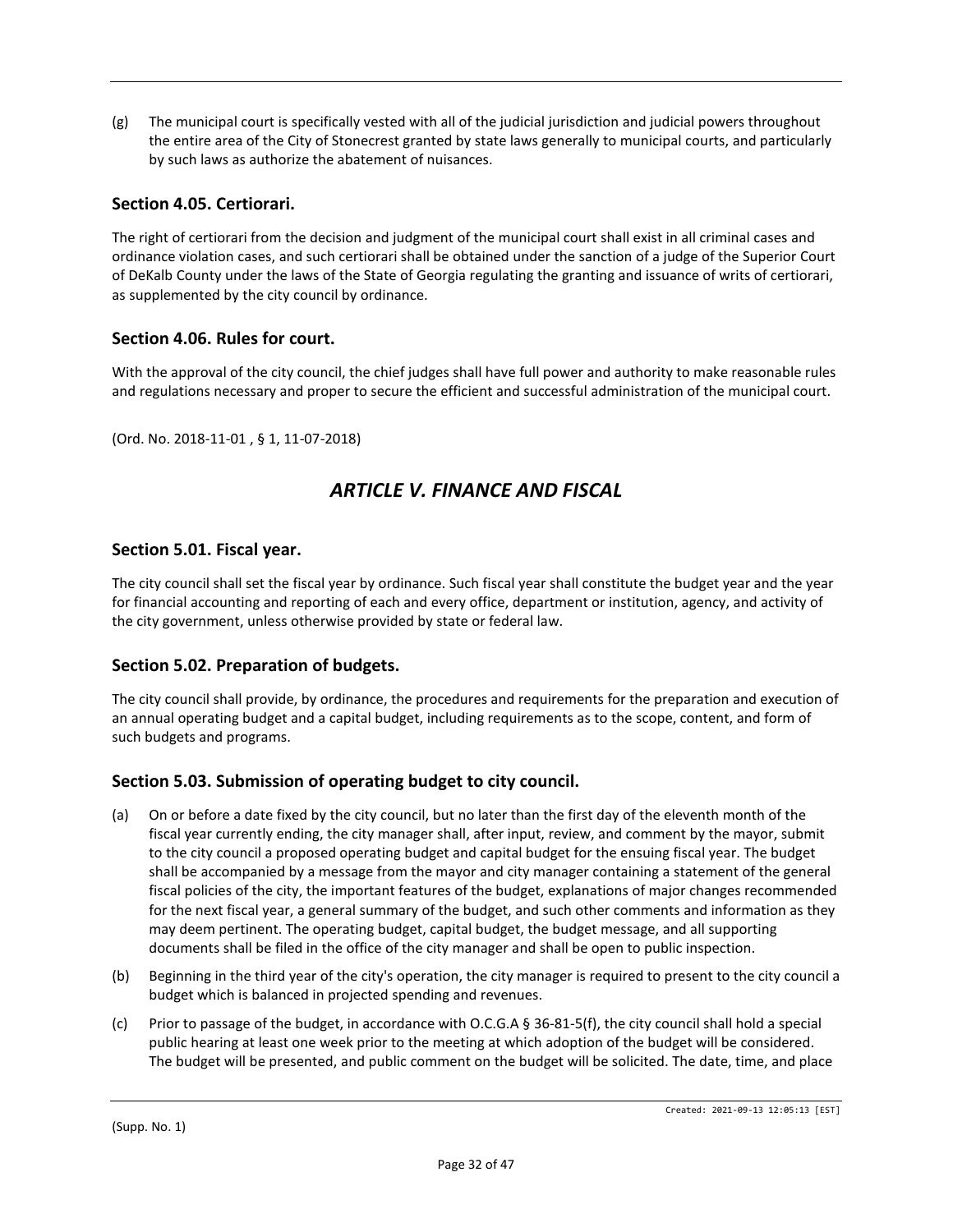of the special public hearing shall be announced no less than 15 days prior to the scheduled date for such hearing.

(d) All unencumbered balances of appropriations in the current operating budget at the end of the fiscal year shall lapse into the unappropriated surplus or reserves of the fund or funds from which such appropriations were made. When a supplemental appropriation is certified by the city manager to exist, these appropriations may be spent during the current fiscal year following passage of a supplemental appropriation ordinance.

(S.B. 21, § 20, 4-1-2021)

#### **Section 5.04. Action by city council on budget.**

- (a) The city council may amend the operating budget or capital budget or other budgets for funds, services, strategies and/or organizational units proposed by the city manager in accordance with subsection (a) of Section 5.03 of this Charter, except that the budget, as finally amended and adopted, shall provide for all expenditures required by law or by other provisions of this Charter and for all debt service requirements for the ensuing fiscal year; and the total appropriations from any fund shall not exceed the estimated fund balances, reserves, and revenues constituting the fund availability of such fund.
- (b) The city council shall adopt a budget by the end of the fiscal year currently ending. In accordance with O.C.G.A. § 1-3-1(d)(3), if the end of the fiscal year currently ending falls on a Saturday or Sunday, the city council shall have through the following Monday to adopt a budget. If the city council fails to adopt the budget by the prescribed deadline, the operating budget and capital budget proposed by the mayor and city manager shall be adopted without further action by the city council.

(S.B. 21, § 21, 4-1-2021)

#### **Section 5.05. Procurement and property management.**

No contract with the city shall be binding on the city unless it is in writing. The city council may adopt procedures for the authorization of certain contracts without city council approval. Absent the foregoing, no contract with the city shall be binding on the city unless:

- (1) It is drawn or submitted and reviewed by the city attorney and, as a matter of course, is signed by the city attorney to indicate such drafting or review; and
- (2) It is made or authorized by the city council and such approval is entered in the city council journal of proceedings.

(S.B. 21, § 22, 4-1-2021)

#### **Section 5.06. Purchasing.**

The city council shall by ordinance prescribe procedures for a system of centralized purchasing for the city.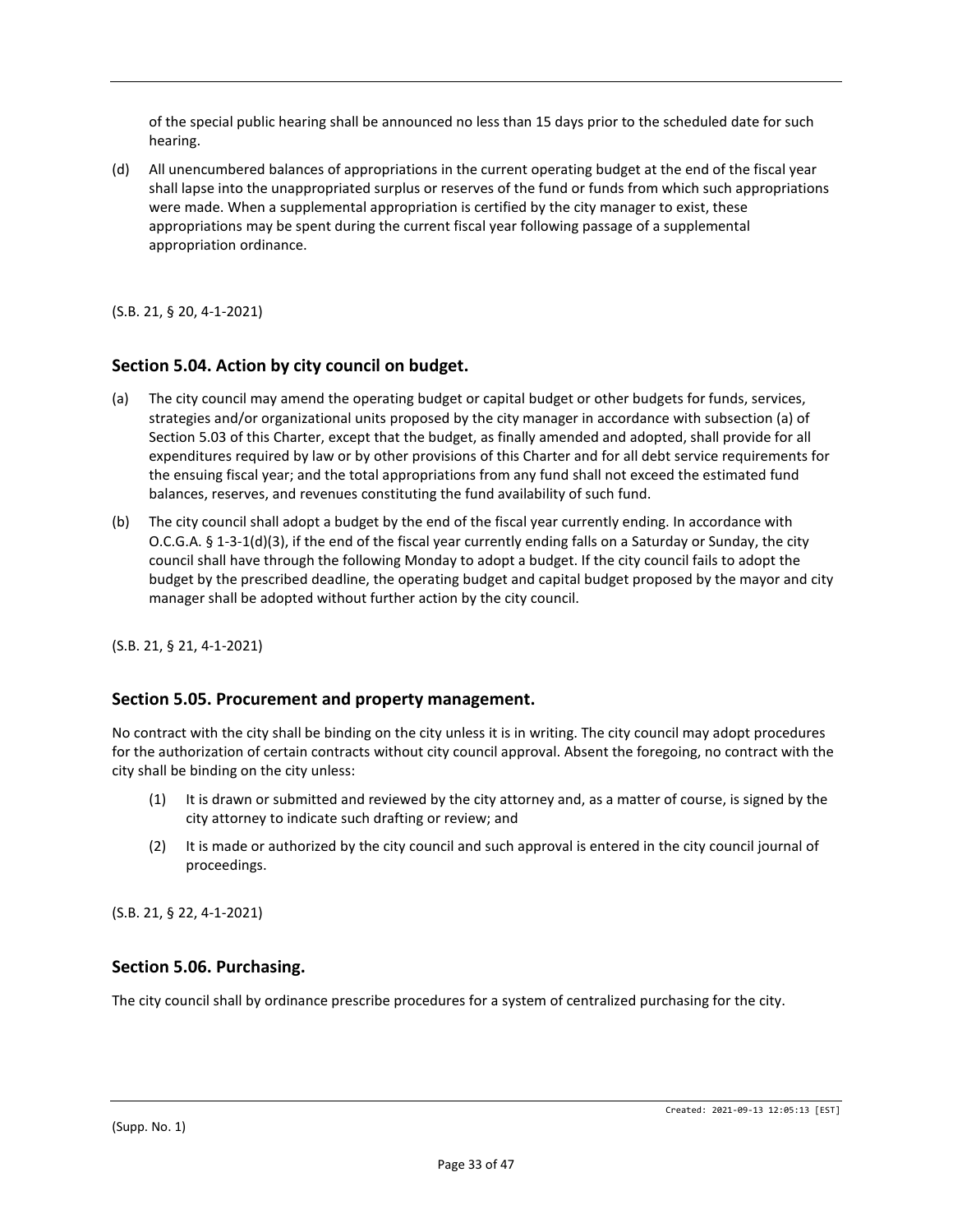## **Section 5.07. Audits.**

- (a) There shall be an annual independent audit of all city accounts, funds, and financial transactions by a certified public accountant selected by the city council. The audit shall be conducted according to generally accepted accounting principles. Any audit of any funds by the state or federal government may be accepted as satisfying the requirements of this Charter. Copies of all audit reports shall be available at printing cost to the public.
- (b) As a minimum, all audits and budgets of the city shall satisfy the requirements of Chapter 81 of Title 36 of the O.C.G.A. relating to local government audits and budgets.

## **Section 5.08. Homestead exemption; freeze.**

- (a) As used in this section, the term:
	- (1) "Ad valorem taxes for municipal purposes" means all municipal ad valorem taxes for municipal purposes levied by, for, or on behalf of the City of Stonecrest, including, but not limited to, ad valorem taxes to pay interest on and to retire municipal bonded indebtedness.
	- (2) "Base year" means the taxable year immediately preceding the taxable year in which the exemption under this section is first granted to the most recent owner of such homestead.
	- (3) "Homestead" means homestead as defined and qualified in Code Section 48-5-40 of the O.C.G.A., as amended, with the additional qualification that it shall include not more than five contiguous acres of homestead property.
- (b) Each resident of the City of Stonecrest is granted an exemption on that person's homestead from City of Stonecrest ad valorem taxes for municipal purposes in an amount equal to the amount by which the current year assessed value of that homestead exceeds the base year assessed value of that homestead. This exemption shall not apply to taxes assessed on improvements to the homestead or additional land that is added to the homestead after January 1 of the base year. If any real property is added to or removed from the homestead, the base year assessed value shall be adjusted to reflect such addition or removal, and the exemption shall be recalculated accordingly. The value of that property in excess of such exempted amount shall remain subject to taxation.
- (c) A person shall not receive the homestead exemption granted by subsection (b) of this section unless the person or person's agent files an application with the governing authority of the City of Stonecrest, or the designee thereof, giving such information relative to receiving such exemption as will enable the governing authority of the City of Stonecrest, or the designee thereof, to make a determination regarding the initial and continuing eligibility of such owner for such exemption. The governing authority of the City of Stonecrest, or the designee thereof, shall provide application forms for this purpose.
- (d) The exemption shall be claimed and returned as provided in Code Section 48-5-50.1 of the O.C.G.A., as amended. The exemption shall be automatically renewed from year to year so long as the owner occupies the residence as a homestead. After a person has filed the proper application as provided in subsection (c) of this section, it shall not be necessary to make application thereafter for any year, and the exemption shall continue to be allowed to such person. It shall be the duty of any person granted the homestead exemption under subsection (b) of this section to notify the governing authority of the City of Stonecrest, or the designee thereof, in the event that person for any reason becomes ineligible for that exemption.
- (e) The exemption granted by subsection (b) of this section shall not apply to or affect state ad valorem taxes, county ad valorem taxes for county purposes, or county or independent school district ad valorem taxes for educational purposes. The homestead exemption granted by subsection (b) of this section shall be in

(Supp. No. 1)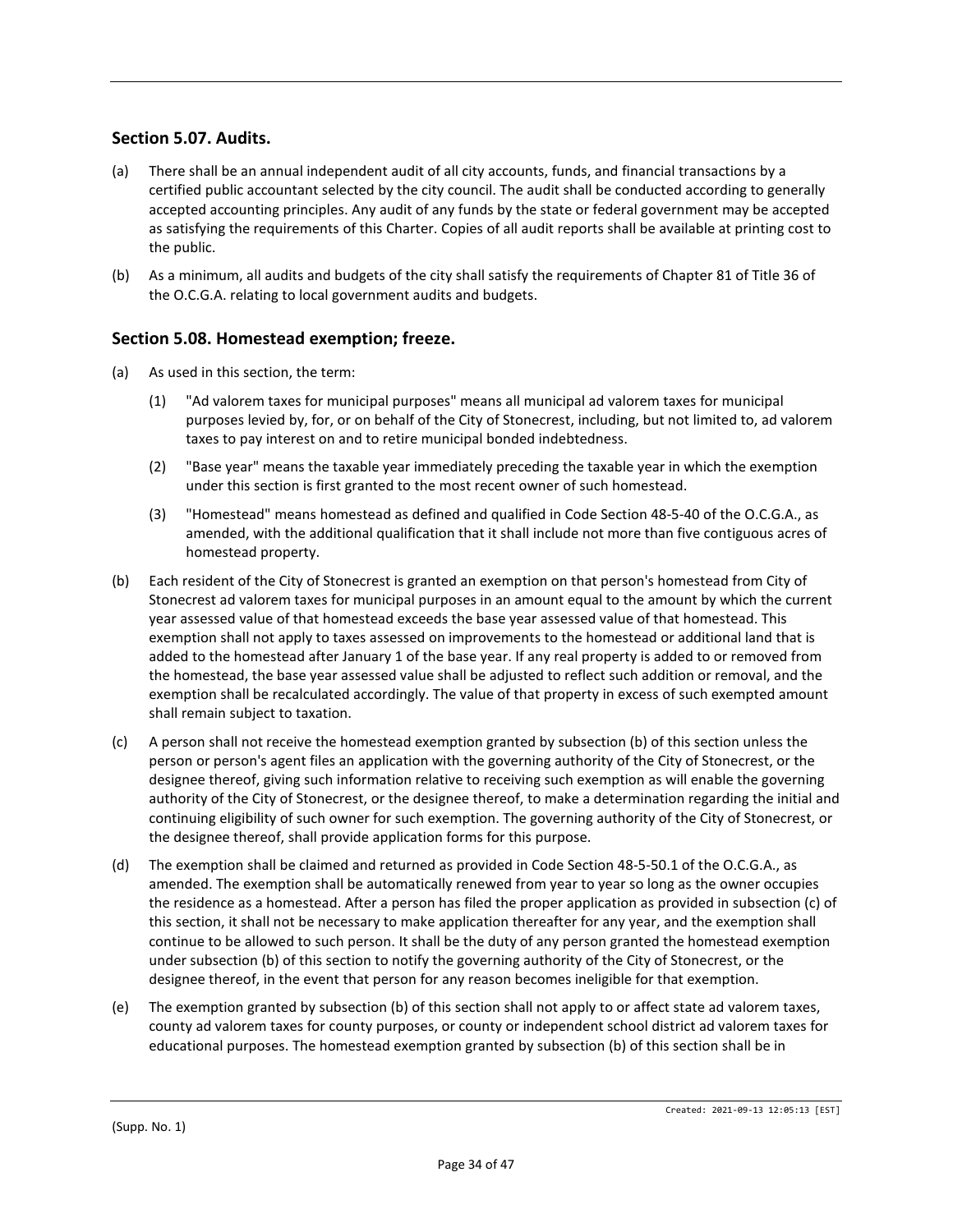addition to and not in lieu of any other homestead exemption applicable to municipal ad valorem taxes for municipal purposes.

(f) The exemption granted by subsection (b) of this section shall apply only to taxable years 2017 through 2019. Unless renewed or extended by subsequent Act of the General Assembly, the exemption granted by subsection (b) of this section shall not apply to taxable year 2020 or any subsequent taxable year.

## **Section 5.09. Homestead exemption; senior citizens; disabled.**

- (a) As used in this section, the term:
	- (1) "Ad valorem taxes for municipal purposes" means all ad valorem taxes for municipal purposes levied by, for, or on behalf of the City of Stonecrest, including, but not limited to, any ad valorem taxes to pay interest on and to retire municipal bonded indebtedness.
	- (2) "Homestead" means homestead as defined and qualified in Code Section 48-5-40 of the O.C.G.A., as amended.
	- (3) "Income" means Georgia taxable net income determined pursuant to Chapter 7 of Title 48 of the O.C.G.A., as amended, for state income tax purposes, except income shall not include income received as retirement, survivor, or disability benefits under the federal Social Security Act or under any other public or private retirement, disability, or pension system, except such income which is in excess of the maximum amount authorized to be paid to an individual and such individual's spouse under the federal Social Security Act. Income from such sources in excess of such maximum amount shall be included as income for the purposes of this Act.
	- (4) "Senior citizen" means a person who is 65 years of age or over on or before January 1 of the year in which application for the exemption under subsection (b) of this section is made.
- (b) Each resident of the City of Stonecrest who is disabled or is a senior citizen is granted an exemption on that person's homestead from City of Stonecrest ad valorem taxes for municipal purposes in the amount of \$14,000.00 of the assessed value of that homestead. The exemption granted by this subsection shall only be granted if that person's income, together with the income of the spouse who also occupies and resides at such homestead, does not exceed \$15,000.00 for the immediately preceding year. The value of that property in excess of such exempted amount shall remain subject to taxation.
	- (c) (1) In order to qualify for the exemption provided for in subsection (b) of this section due to being disabled, the person claiming such exemption shall be required to obtain a certificate from not more than three physicians licensed to practice medicine under Chapter 34 of Title 43 of the O.C.G.A., as amended, certifying that, in the opinion of such physician or physicians, such person is mentally or physically incapacitated to the extent that such person is unable to be gainfully employed and that such incapacity is likely to be permanent. Such certificate or certificates shall constitute part of and be submitted with the application provided for in paragraph (2) of this subsection.
		- (2) A person shall not receive the homestead exemption granted by subsection (b) of this section unless the person or person's agent files an application with the governing authority of the City of Stonecrest, or the designee thereof, giving the person's age, income, and such additional information relative to receiving such exemption as will enable the governing authority of the City of Stonecrest, or the designee thereof, to make a determination regarding the initial and continuing eligibility of such owner for such exemption. The governing authority of the City of Stonecrest, or the designee thereof, shall provide application forms for this purpose.
- (d) The exemption shall be claimed and returned as provided in Code Section 48-5-50.1 of the O.C.G.A., as amended. The exemption shall be automatically renewed from year to year so long as the owner occupies the residence as a homestead. After a person has filed the proper application, as provided in subsection (c) of this section, it shall not be necessary to make application thereafter for any year and the exemption shall continue to be allowed to such person. It shall be the duty of any person granted the homestead exemption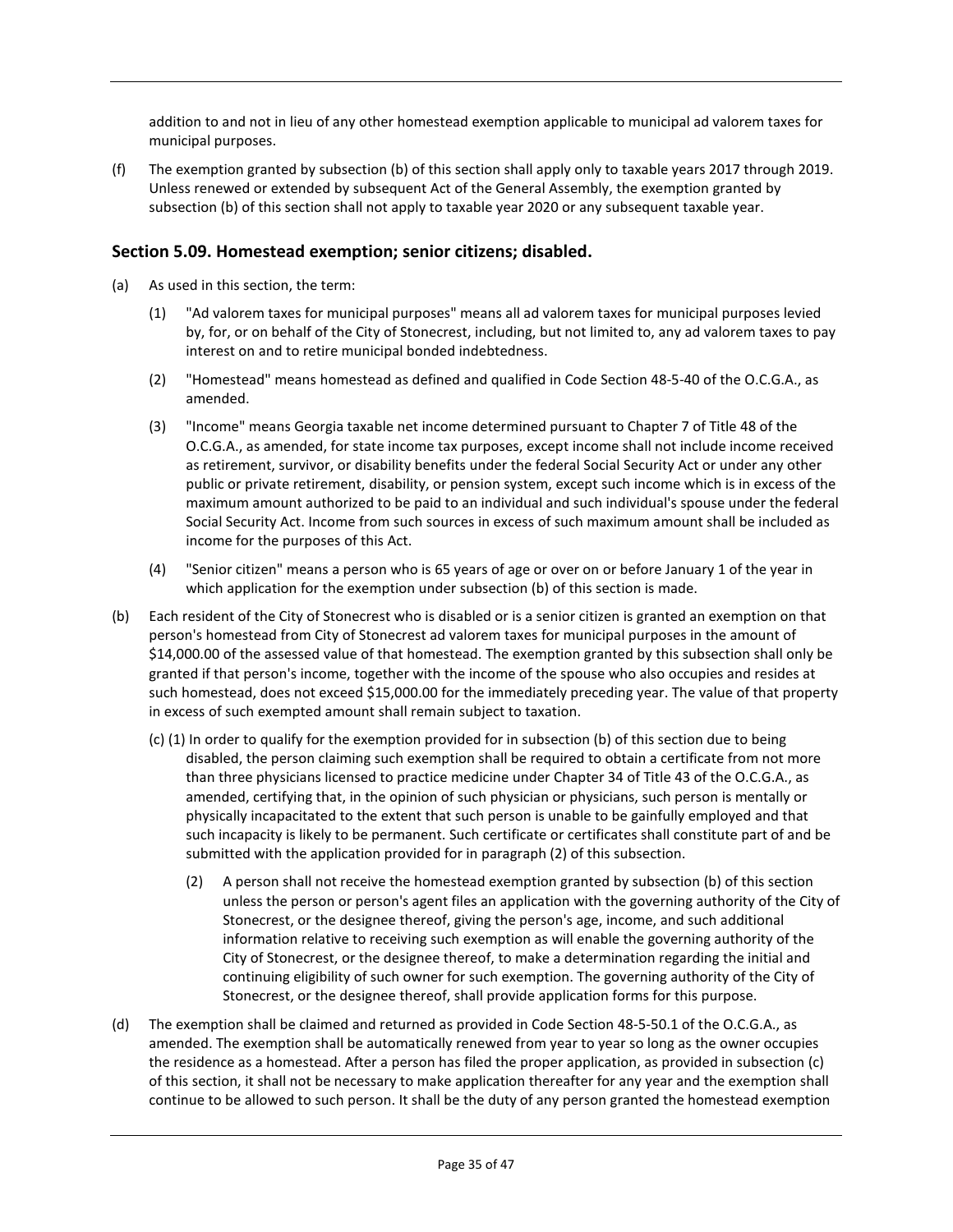under subsection (b) of this section to notify the governing authority of the City of Stonecrest, or the designee thereof, in the event that person for any reason becomes ineligible for that exemption.

- (e) The exemption granted by subsection (b) of this section shall not apply to or affect state ad valorem taxes, county ad valorem taxes for county purposes, or county or independent school district ad valorem taxes for educational purposes. The homestead exemption granted by subsection (b) of this section shall be in addition to and not in lieu of any other homestead exemption applicable to municipal ad valorem taxes for municipal purposes.
- (f) The exemption granted by subsection (b) of this section shall apply to all taxable years beginning on or after January 1, 2017.

## **Section 5.10. Homestead exemption; general.**

- (a) As used in this section, the term:
	- (1) "Ad valorem taxes for municipal purposes" means all ad valorem taxes for municipal purposes levied by, for, or on behalf of the City of Stonecrest, including, but not limited to, any ad valorem taxes to pay interest on and to retire municipal bonded indebtedness.
	- (2) "Homestead" means homestead as defined and qualified in Code Section 48-5-40 of the O.C.G.A., as amended.
- (b) Each resident of the City of Stonecrest is granted an exemption on that person's homestead from City of Stonecrest ad valorem taxes for municipal purposes in the amount of \$10,000.00 of the assessed value of that homestead. The value of that property in excess of such exempted amount shall remain subject to taxation.
- (c) A person shall not receive the homestead exemption granted by subsection (b) of this section unless the person or person's agent files an application with the governing authority of the City of Stonecrest, or the designee thereof, giving such information relative to receiving such exemption as will enable the governing authority of the City of Stonecrest, or the designee thereof, to make a determination regarding the initial and continuing eligibility of such owner for such exemption. The governing authority of the City of Stonecrest, or the designee thereof, shall provide application forms for this purpose.
- (d) The exemption shall be claimed and returned as provided in Code Section 48-5-50.1 of the O.C.G.A., as amended. The exemption shall be automatically renewed from year to year so long as the owner occupies the residence as a homestead. After a person has filed the proper application, as provided in subsection (c) of this section, it shall not be necessary to make application thereafter for any year and the exemption shall continue to be allowed to such person. It shall be the duty of any person granted the homestead exemption under subsection (b) of this section to notify the governing authority of the City of Stonecrest, or the designee thereof, in the event that person for any reason becomes ineligible for that exemption.
- (e) The exemption granted by subsection (b) of this section shall not apply to or affect state ad valorem taxes, county ad valorem taxes for county purposes, or county or independent school district ad valorem taxes for educational purposes. The homestead exemption granted by subsection (b) of this section shall be in addition to and not in lieu of any other homestead exemption applicable to municipal ad valorem taxes for municipal purposes.
- (f) The exemption granted by subsection (b) of this section shall apply to all taxable years beginning on or after January 1, 2017.

#### **Section 5.11. Homestead exemption; surviving spouses.**

(a) As used in this section, the term: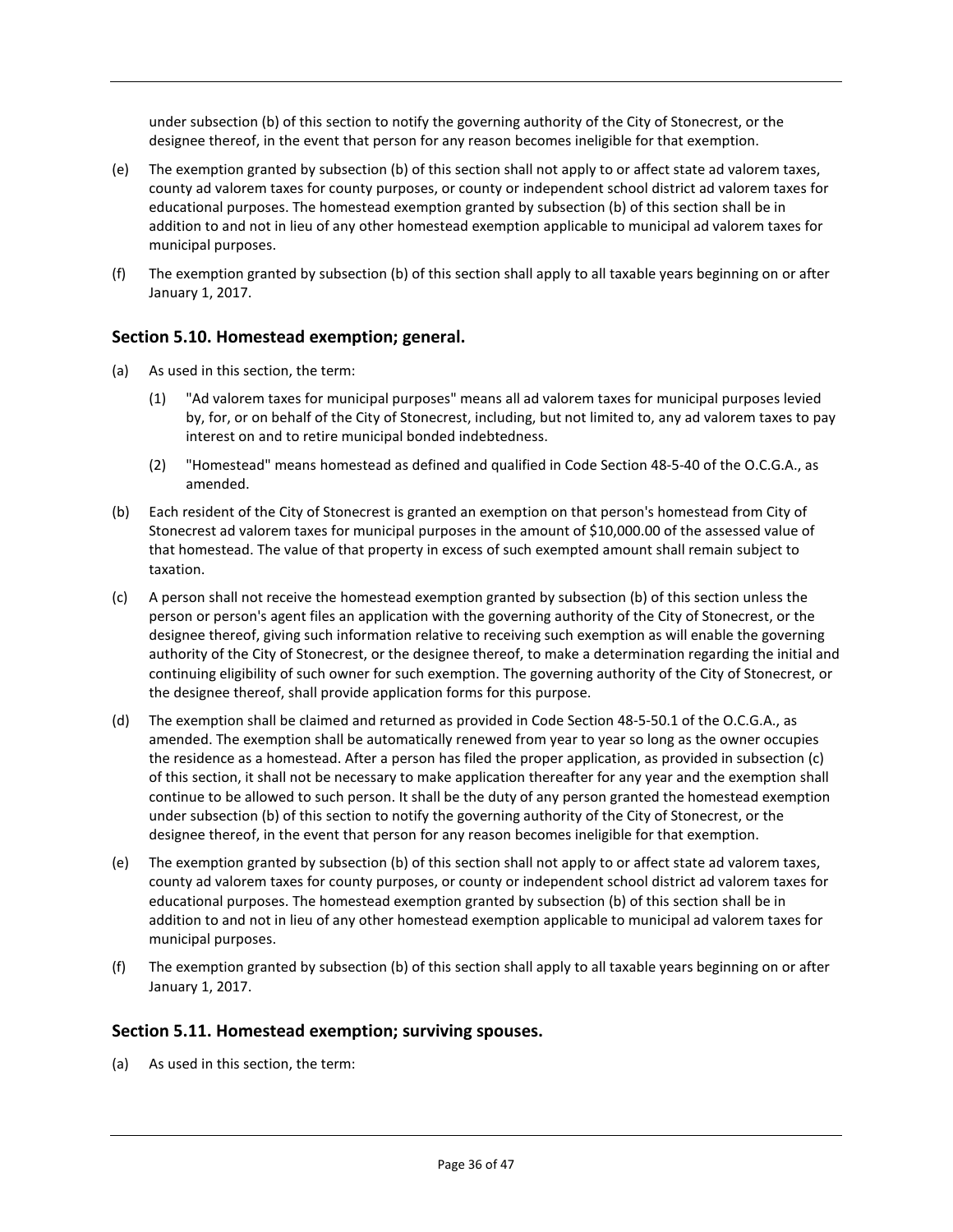- (1) "Ad valorem taxes for municipal purposes" means all ad valorem taxes for municipal purposes levied by, for, or on behalf of the City of Stonecrest, including, but not limited to, ad valorem taxes to pay interest on and to retire municipal bonded indebtedness.
- (2) "Homestead" means homestead as defined and qualified in Code Section 48-5-40 of the O.C.G.A., as amended.
- (3) "Unremarried surviving spouse" of a member of the armed forces means the unmarried widow or widower of a member of the armed forces who is receiving spousal benefits from the United States Department of Veterans Affairs.
- (b) Any person who is a resident of the City of Stonecrest and who is an unremarried surviving spouse of a member of the armed forces of the United States, which member has been killed in or has died as a result of any war or armed conflict in which the armed forces of the United States engaged, whether under United States command or otherwise, shall be granted a homestead exemption from all City of Stonecrest ad valorem taxation for municipal purposes in the amount of the greater of \$32,500.00 or the maximum amount which may be granted to a disabled veteran under Section 2102 of Title 38 of the United States Code, as amended. As of January 1, 2013, the maximum amount which may be granted to a disabled veteran under Section 2102 of Title 38 of the United States Code, as amended, is \$50,000.00. The exemption shall be on the homestead which the unremarried surviving spouse owns and actually occupies as a residence and homestead. In the event such surviving spouse remarries, such person shall cease to be qualified to continue the exemption under this Act effective December 31 of the taxable year in which such person remarries. The value of all property in excess of such exemption granted to such unremarried surviving spouse shall remain subject to taxation.
- (c) In order to qualify for the exemption provided for in this Act, the unremarried surviving spouse shall furnish to the governing authority of the City of Stonecrest, or the designee thereof, documents from the Secretary of Defense evidencing that such unremarried surviving spouse receives spousal benefits as a result of the death of such person's spouse who as a member of the armed forces of the United States was killed or died as a result of a war or armed conflict while on active duty or while performing authorized travel to or from active duty during such war or armed conflict in which the armed forces of the United States engaged, whether under United States command or otherwise, pursuant to the Survivor Benefit Plan under Subchapter II of Chapter 73 of Title 10 of the United States Code or pursuant to any preceding or subsequent federal law which provides survivor benefits for spouses of members of the armed forces who were killed or who died as a result of any war or armed conflict.
- (d) An unremarried surviving spouse filing for the exemption under this section shall be required to file with the governing authority of the City of Stonecrest, or the designee thereof, information relative to marital status and other such information which the governing authority of the City of Stonecrest, or the designee thereof, deems necessary to determine eligibility for the exemption. Each unremarried surviving spouse shall file for the exemption only once with the governing authority of the City of Stonecrest or the designee thereof. Once filed, the exemption shall automatically be renewed from year to year, except that the governing authority of the City of Stonecrest or the designee thereof may require annually that the holder of an exemption substantiate his or her continuing eligibility for the exemption. It shall be the duty of any person granted the homestead exemption under this section to notify the governing authority of the City of Stonecrest or the designee thereof in the event that person for any reason becomes ineligible for such exemption.
- (e) The exemption granted by this section shall be in lieu of and not in addition to any other exemption from ad valorem taxation for municipal purposes which is equal to or lower in amount than such exemption granted by this section. If the amount of any other exemption from ad valorem taxation for municipal purposes applicable to any resident qualifying under this section is greater than or is increased to an amount greater than the amount of the applicable exemption granted by this section, such other exemption shall apply and shall be in lieu of and not in addition to the exemption granted by this section.
- (f) The exemptions granted by this section shall apply to all tax years beginning on or after January 1, 2017.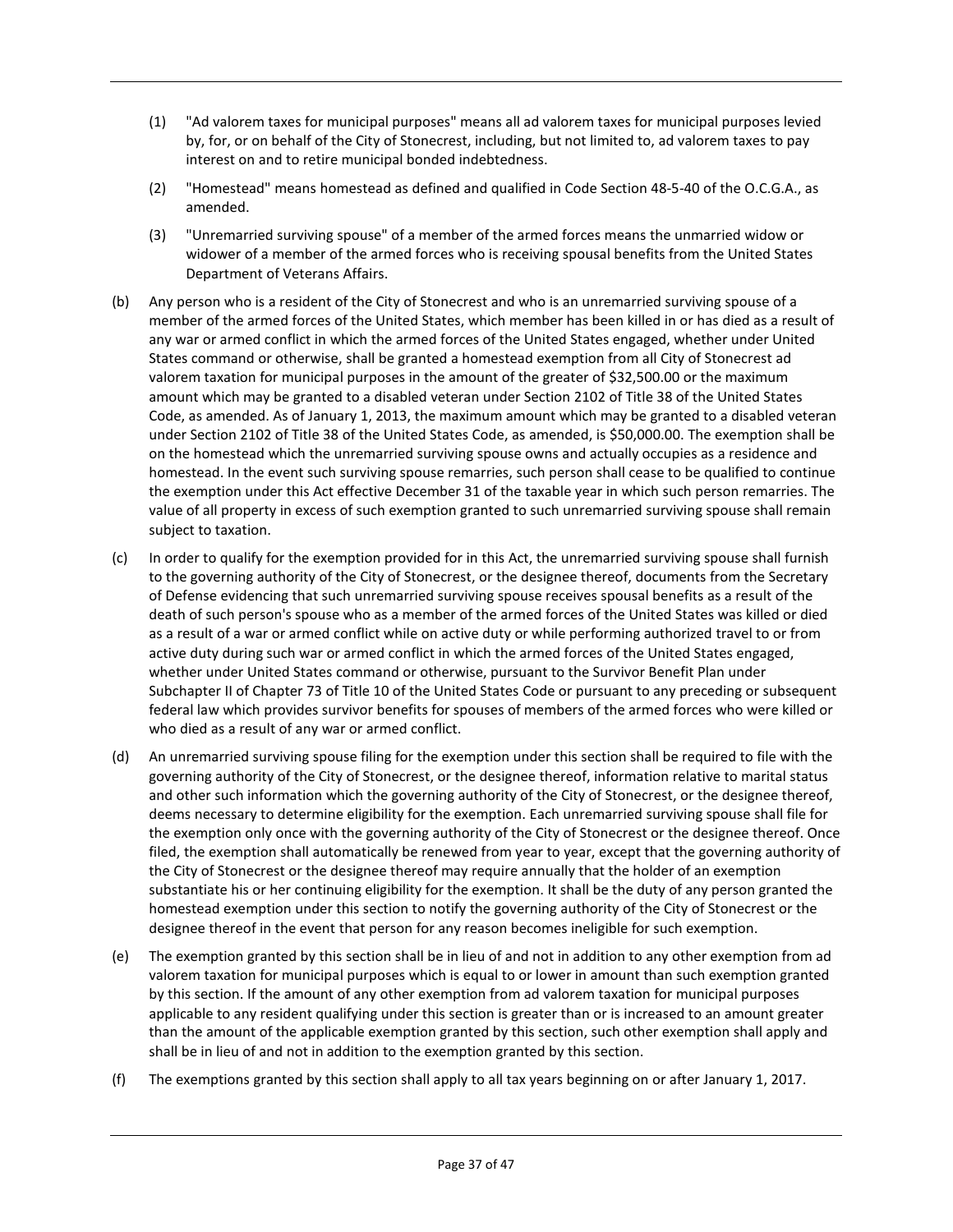## **Section 5.12. Homestead exemption; one mill equivalent.**

- (a) As used in this section, the term:
	- (1) "Ad valorem taxes for municipal purposes" means all ad valorem taxes for municipal purposes levied by, for, or on behalf of the City of Stonecrest, including, but not limited to, any ad valorem taxes to pay interest on and to retire municipal bonded indebtedness.
	- (2) "Homestead" means homestead as defined and qualified in Code Section 48-5-40 of the O.C.G.A., as amended.
- (b) Each resident of the City of Stonecrest is granted an exemption on that person's homestead from City of Stonecrest ad valorem taxes for municipal purposes in an amount that provides the dollar equivalent of a one mill reduction of the millage rate applicable to the homestead property with respect to ad valorem taxes for municipal purposes for the taxable year. The value of that property in excess of such exempted amount shall remain subject to taxation.
- (c) A person shall not receive the homestead exemption granted by subsection (b) of this section unless the person or person's agent files an application with the governing authority of the City of Stonecrest or the designee thereof giving such information relative to receiving such exemption as will enable the governing authority of the City of Stonecrest or the designee thereof to make a determination regarding the initial and continuing eligibility of such owner for such exemption. The governing authority of the City of Stonecrest or the designee thereof shall provide application forms for this purpose.
- (d) The exemption shall be claimed and returned as provided in Code Section 48-5-50.1 of the O.C.G.A., as amended. The exemption shall be automatically renewed from year to year so long as the owner occupies the residence as a homestead. After a person has filed the proper application, as provided in subsection (c) of this section, it shall not be necessary to make application thereafter for any year and the exemption shall continue to be allowed to such person. It shall be the duty of any person granted the homestead exemption under subsection (b) of this section to notify the governing authority of the City of Stonecrest or the designee thereof in the event that person for any reason becomes ineligible for that exemption.
- (e) The exemption granted by subsection (b) of this section shall not apply to or affect state ad valorem taxes, county ad valorem taxes for county purposes, or county or independent school district ad valorem taxes for educational purposes. The homestead exemption granted by subsection (b) of this section shall be in addition to and not in lieu of any other homestead exemption applicable to municipal ad valorem taxes for municipal purposes.
- (f) The exemption granted by subsection (b) of this section shall apply to all taxable years beginning on or after January 1, 2017.

# *ARTICLE VI. GENERAL PROVISIONS*

## **Section 6.01. DeKalb County special services tax district.**

For the taxable years beginning on or after January 1, 2017, the adjusted ad valorem tax millage rate and amount for service charges or fees for and DeKalb County special services tax district within the boundaries of the City Stonecrest shall be 0 percent. This section is enacted pursuant to the authority granted to the General Assembly under Section 1 of that local constitutional amendment providing that certain municipalities in DeKalb County shall constitute special services tax districts, Resolution Act. No. 168; House Resolution No. 715-1916; Ga. L. 1978, p. 2468, to control the subject matter of such local constitutional amendment. Municipal services provided by DeKalb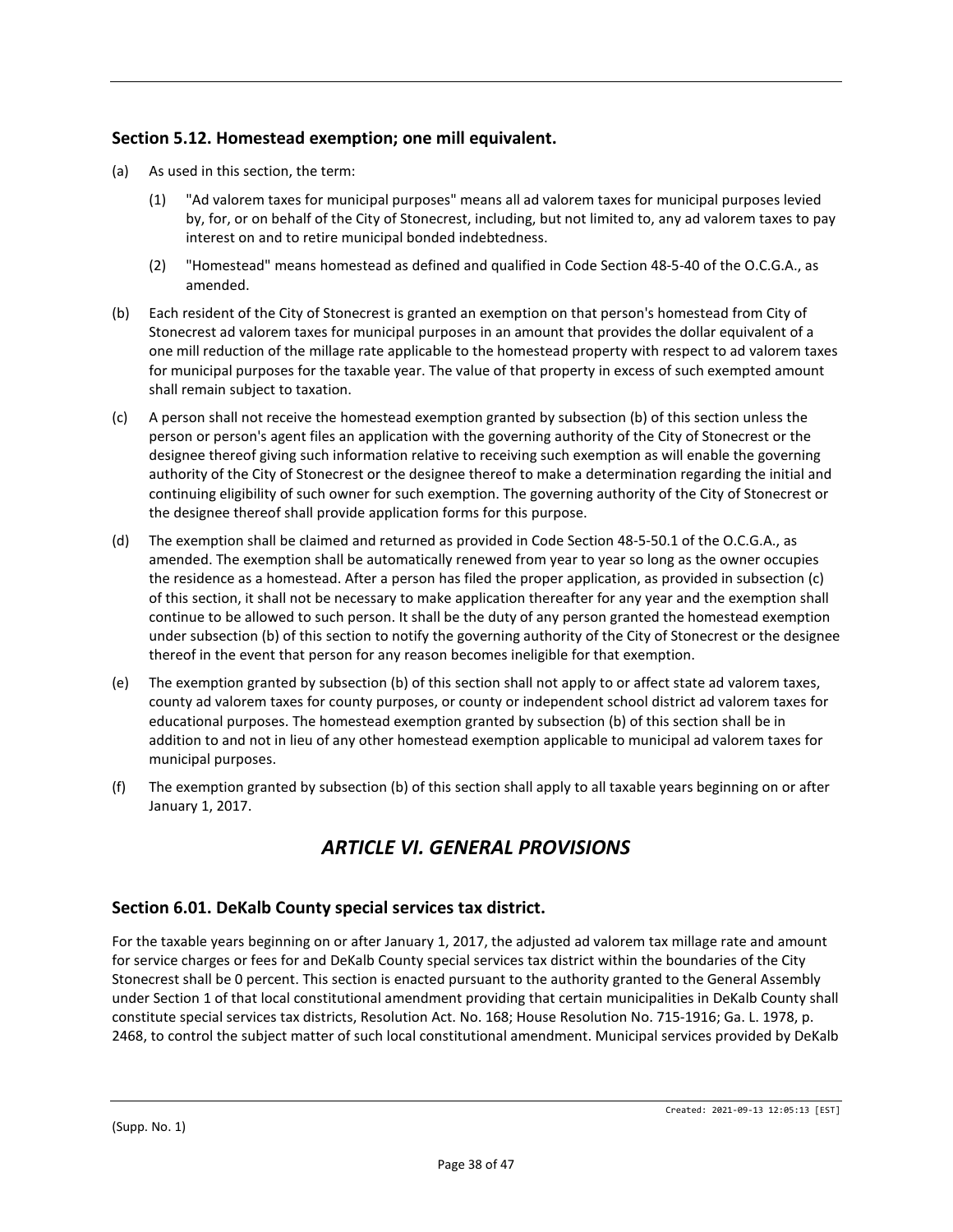County for the City of Stonecrest will be established through intergovernmental agreements or established as otherwise authorized by statute.

## **Section 6.02. Referendum and initial election.**

- (a) The election superintendent of DeKalb County shall call a special election for the purpose of submitting this Act to the qualified voters of the proposed City of Stonecrest for approval or rejection. The superintendent shall set May 24, 2016, as the date of such election. The superintendent shall issue the call for such election at least 30 days prior to the date thereof. The superintendent shall cause the date and purpose of the election to be published once a week for two weeks immediately preceding the date thereof in the official organ of DeKalb County. The ballot shall have written or printed thereon the words:
	- "( ) YES Shall the Act incorporating the City of Stonecrest in DeKalb County according to the Charter contained in the Act and the homestead exemptions described in the Act be approved?"
	- ( ) NO

All persons desiring to vote for approval of the Act shall vote "Yes," and all persons desiring to vote for rejection of the Act shall vote "No." If more than one-half of the votes cast on such question are for approval of the Act, it shall become of full force and effect as provided in this Charter, otherwise it shall be void and of no force and effect. The initial expense of such election shall be borne by DeKalb County. Within two years after the elections if the incorporation is approved, the City of Stonecrest shall reimburse DeKalb County for the actual cost of printing and personnel services for such election and for the initial election of the mayor and councilmembers pursuant to Section 2.02 of this Charter. It shall be the duty of the superintendent to hold and conduct such election. It shall be his or her further duty to certify the result thereof to the Secretary of State.

- (b) For the purposes of the referendum election provided for in subsection (a) of this section and for the purposes of the special election of the City of Stonecrest to be held in conjunction with and on the date of the 2016 November general election, the qualified electors of the City of Stonecrest shall be those qualified electors of DeKalb County residing within the corporate limits of the City of Stonecrest as described by Appendix A of this Charter. At subsequent municipal elections, the qualified electors of the City of Stonecrest shall be determined pursuant to the authority of Chapter 2 of Title 21 of the O.C.G.A., known as the "Georgia Election Code."
- (c) Only for the purposes of holding and conducting the referendum election provided for by subsection (a) of this section and holding and conducting the special election of the City of Stonecrest to be held on the date of the 2016 November general election, the election superintendent of DeKalb County is vested with the powers and duties of the election superintendent of the City of Stonecrest and the powers and duties of the governing authority of the City of Stonecrest.

#### **Section 6.03. Effective dates and transition.**

- (a) The initial mayor and councilmembers shall take the oath of office the next business day after certification of the election of such officers, and by action of any four members of the governing authority may meet and take actions binding on the city.
- (b) A period of time will be needed for an orderly transition of various government functions from DeKalb County to the City of Stonecrest. Accordingly there shall be a two-year transition period as allowed by law beginning at 12:01 A.M. on January 1, 2017.
- (c) During such transition period, DeKalb County shall continue to provide within the territorial limits of the city all government services and functions which DeKalb County provided in 2016 and at the same actual direct cost and level of service, except to the extent otherwise provided in this section; provided, however, that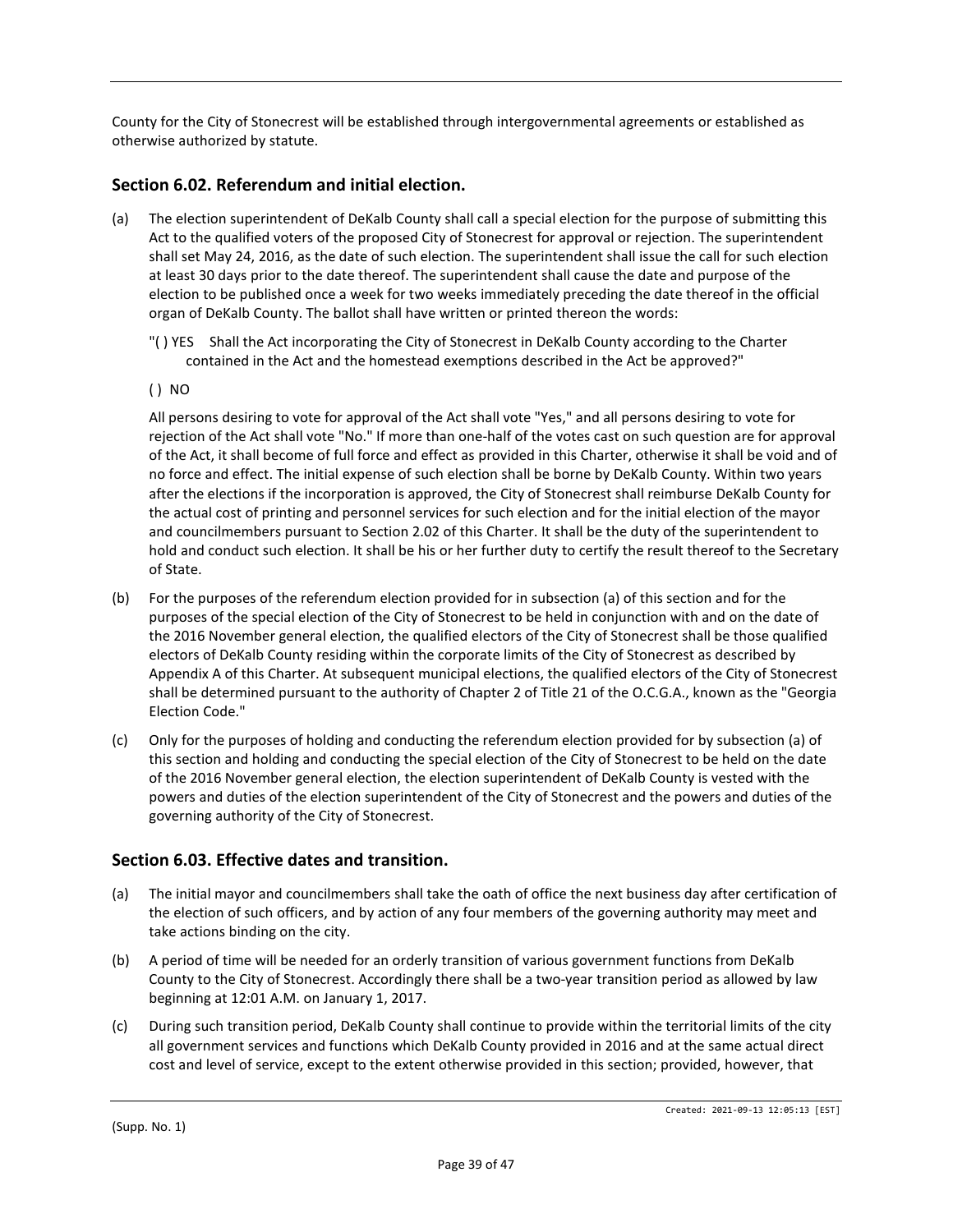upon at least 30 days' prior written notice to the governing authority of DeKalb County by the governing authority of the City of Stonecrest, responsibility for any such service or function shall be transferred to the City of Stonecrest. The governing authority of the City of Stonecrest shall determine the date of commencement of collection of taxes, fees, assessments, fines and forfeitures, and other moneys within the territorial limits of the city and the date upon which the City of Stonecrest is considered removed from the special services tax district.

- (d) During the transition period, the governing authority of the City of Stonecrest may generally exercise any power granted by this Charter or general law, except to the extent that a power is specifically and integrally related to the provision of a governmental service, function, or responsibility not yet provided or carried out by the city.
- (e) During the transition period, all ordinances of DeKalb County shall remain applicable within the territorial limits of the city unless otherwise amended, repealed, or replaced by the City of Stonecrest. Any transfer of jurisdiction to the City of Stonecrest during or at the end of the transition period shall not in and of itself abate any judicial proceeding pending in DeKalb County or the pending prosecution of any violation of any ordinance of DeKalb County.
- (f) During the transition period, the governing authority of the City of Stonecrest may at any time, without the necessity of any agreement by DeKalb County, commence to exercise its planning and zoning powers; provided, however, that the city shall give the county notice of the date on which the city will assume the exercise of such powers. Upon the governing authority of the City of Stonecrest commencing to exercise its planning and zoning powers, the Municipal Court of the City of Stonecrest shall immediately have jurisdiction to enforce the planning and zoning ordinances of the city. The provisions of this subsection shall control over any conflicting provisions of any other subsection of this section.
- (g) Effective upon the termination of the transition period, subsections (b) through (f) of this section shall cease to apply except for the last sentence of subsection (e) which shall remain effective. Effective upon the termination of the transition period, the City of Stonecrest shall be a full functioning municipal corporation and subject to all general laws of this state.

## **Section 6.04. Directory nature of dates.**

It is the intention of the General Assembly that this Act be construed as directory rather than mandatory with respect to any date prescribed in this Act. If it is necessary to delay any action called for in this Act for providential cause or any other reason, it is the intention of the General Assembly that the action be delayed rather than abandoned. Any delay in performing any action under this Act, whether for cause or otherwise, shall not operate to frustrate the overall intent of this Act. Without limiting the generality of the foregoing, it is specifically provided that if it is not possible to hold the referendum election provided for in Section 6.02 of this Act on the date specified in that section, then such referendum shall be held as soon thereafter as is reasonably practicable but not later than 45 days after there is no further cause for delay. If the referendum election provided for in Section 6.02 of this Act is conducted after May 24, 2016, but before November 8, 2016, the special election for the initial members of the governing authority shall be conducted on the date specified in Section 2.02 of this Act. If the referendum election provided for under Section 6.02 of this Act is conducted after November 3, 2016, then the special election for the initial members of the governing authority shall be held as soon thereafter as is reasonably practicable, and the commencement of the initial terms of office shall be delayed accordingly. If the first election provided for in Section 2.02 of this Act occurs after the date of the 2016 November general election, the city council shall be authorized to delay the dates otherwise specified in Section 6.03 of this Act.

#### **Section 6.05. Charter commission.**

No later than five years after the inception of the City of Stonecrest, the mayor and the city council shall call for a Charter commission to review the city's experience and recommend to the General Assembly any changes to the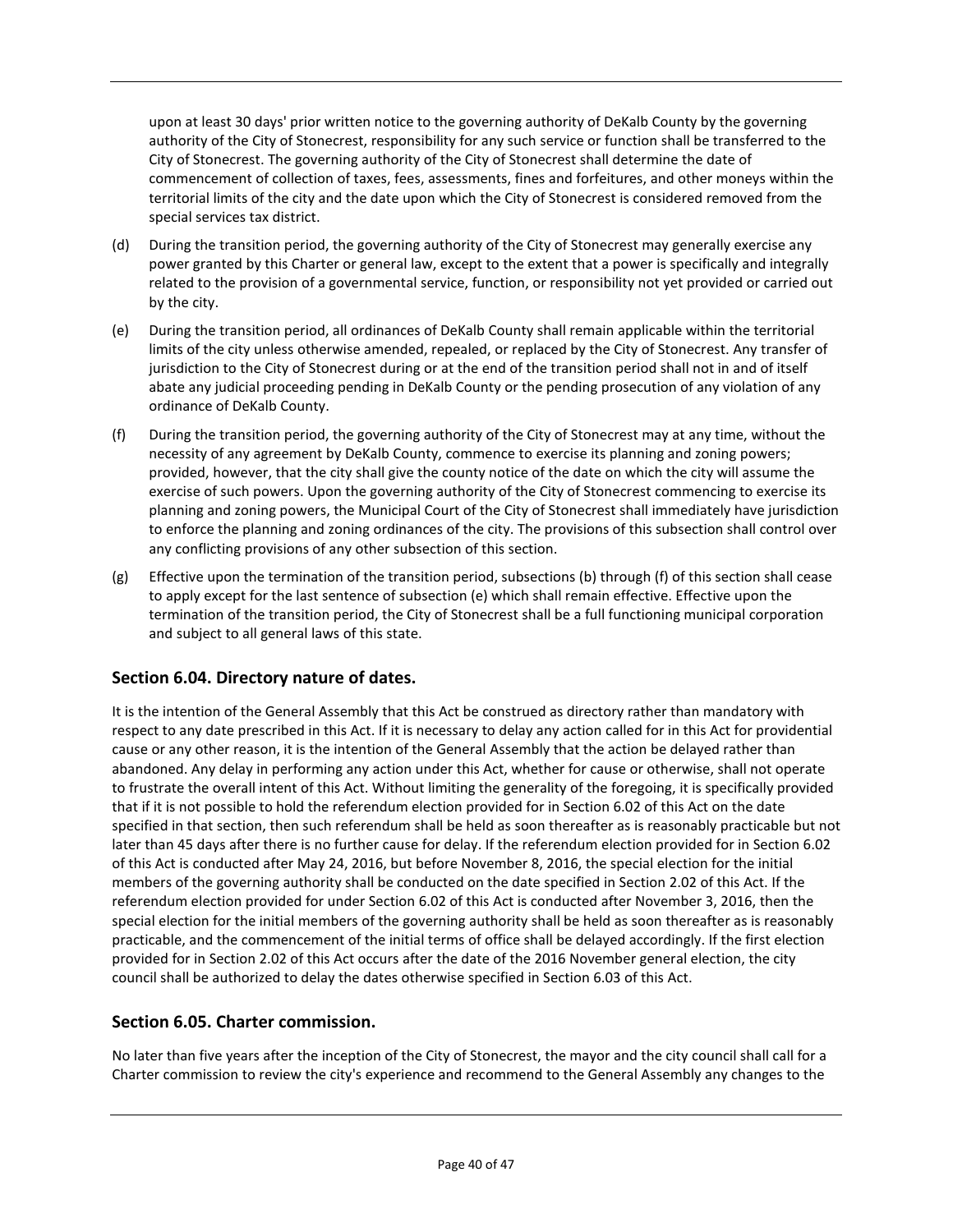Charter. Members of the charter commission shall be appointed as follows: one by the mayor, one by each member of the city council, and one member appointed by a vote of the members of the Georgia House of Representatives and one member voted by the members of the Georgia Senate whose districts lie wholly or partially within the corporate boundaries of the City of Stonecrest. All members of the charter commission shall reside in the City of Stonecrest except those representing the Georgia House of Representative and the Georgia Senate. Neither the city council not the mayor shall appoint themselves to serve as members of the commission. The city attorney may serve as ex officio member of the commission with approval by the city council. The commission shall complete the recommendations within the time frame required by the city council.

(S.B. 21, § 23, 4-1-2021)

## **Section 6.06. Severability.**

In the event any section, subsection, sentence, clause, or phrase of this Act shall be declared or adjudged invalid or unconstitutional, such adjudication shall in no manner affect the other sections, subsections, sentences, clauses, or phrases of this Act, which shall remain of full force and effect, as if the section, subsection, sentence, clause, or phrase so declared or adjudged invalid or unconstitutional were not originally a part hereof. The General Assembly hereby declares that it would have passed the remaining parts of this Act if it had known that such part or parts hereof would be declared or adjudged invalid or unconstitutional.

## **Section 6.07. Effective date.**

This Act shall become effective upon its approval by the Governor or upon its becoming law without such approval.

#### **Section 6.08. Repealer.**

All laws and parts of laws in conflict with this Act are repealed.

## *APPENDIX A LEGAL DESCRIPTION*

#### CORPORATE LIMITS CITY OF STONECREST, DEKALB COUNTY, GEORGIA

Plan: Stonecrest-2015

Plan Type: Local

Administrator: S043

User: Gina

District STONECREST

DeKalb County

VTD: 089BJ BROWN'S MILL ELEMENTARY

023416:

2004 2005 2006 2009 2010 2011 2012 2013 2014 2015 2016 2017 2018 3000 3001 3002 3003 3004 3005 4015 4016 4019 4020

VTD: 089CF MURPHEY CANDLER

(Supp. No. 1)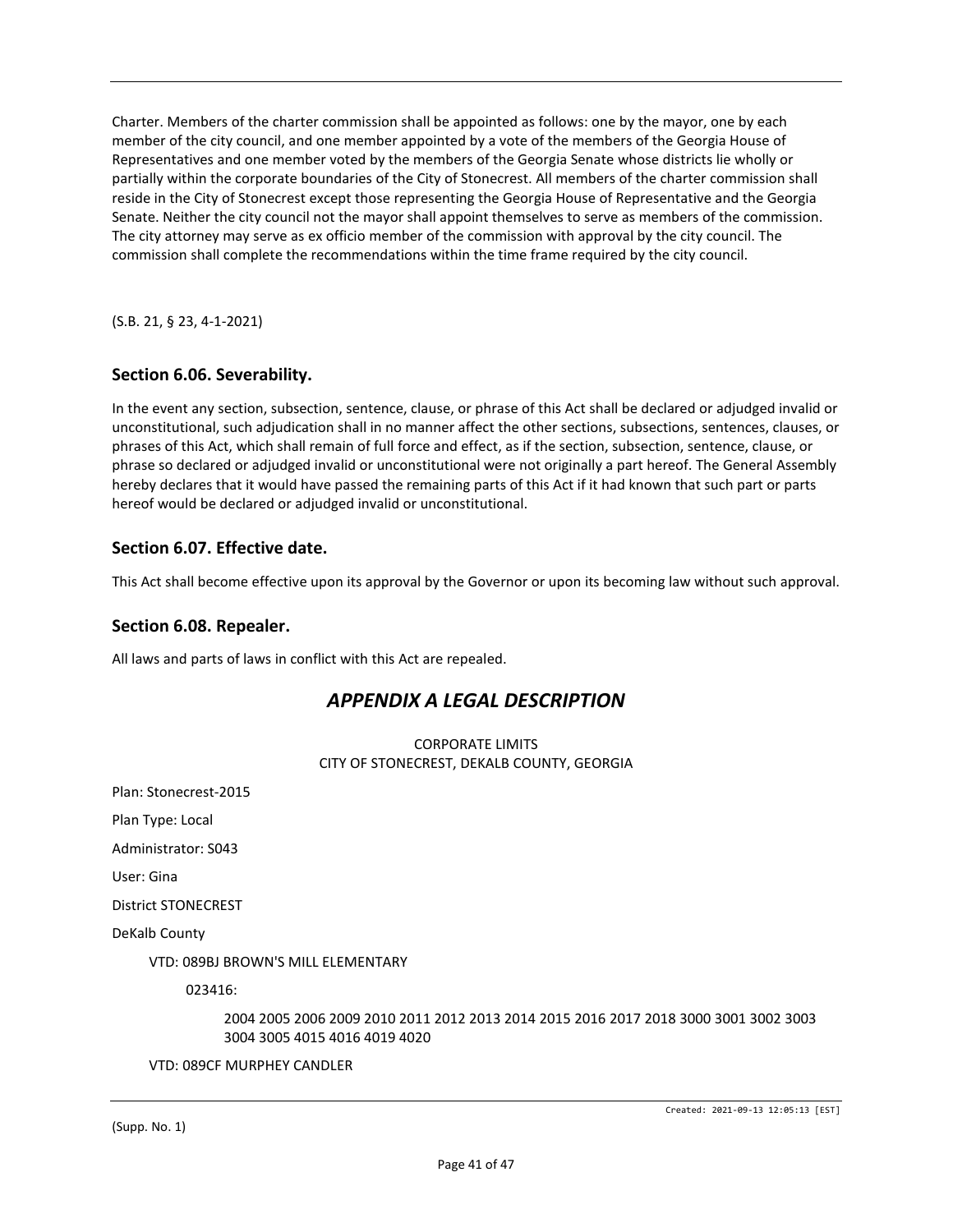#### VTD: 089FA FAIRINGTON ELEM

VTD: 089FG FLAT ROCK ELEM

VTD: 089LD LITHONIA (LIT)

023303:

4020 4021 4022

VTD: 089LH LITHONIA HIGH SCHOOL

023309:

3000 3001 3002 3003 3004 3005 3006 3007 3008 3009 3010 3011 3012 3013 3014 3033 3034 3035 3036

VTD: 089MC MARBUT ELEM

023309:

2005 2006 4007

#### VTD: 089MF MCWILLIAMS

VTD: 089MI MILLER GROVE MIDDLE SCHOOL

023214:

2000 2001 2002 2003 2008 2009 2010 2011 2012 2013 2014 2022 2023 2024

023416:

1000 1001 1014 1015

VTD: 089MV MILLER GROVE ROAD

VTD: 089MZ MILLER GROVE HIGH

VTD: 089PC PRINCETON ELEM

023306:

3005 3006 3007 3013 3014

VTD: 089PI PANOLA WAY ELEM

023212:

2002

VTD: 089PR PANOLA ROAD

VTD: 089RH REDAN-TROTTI

023306:

3008 3012 3016

023313:

1003 1004 1005 1006 1007 1008 1009 1010

VTD: 089RL ROCK CHAPEL ROAD

023303:

1011 1012 1016 1017 1018 1019 1020 1021 1022 1025 1026 1027 1032 4012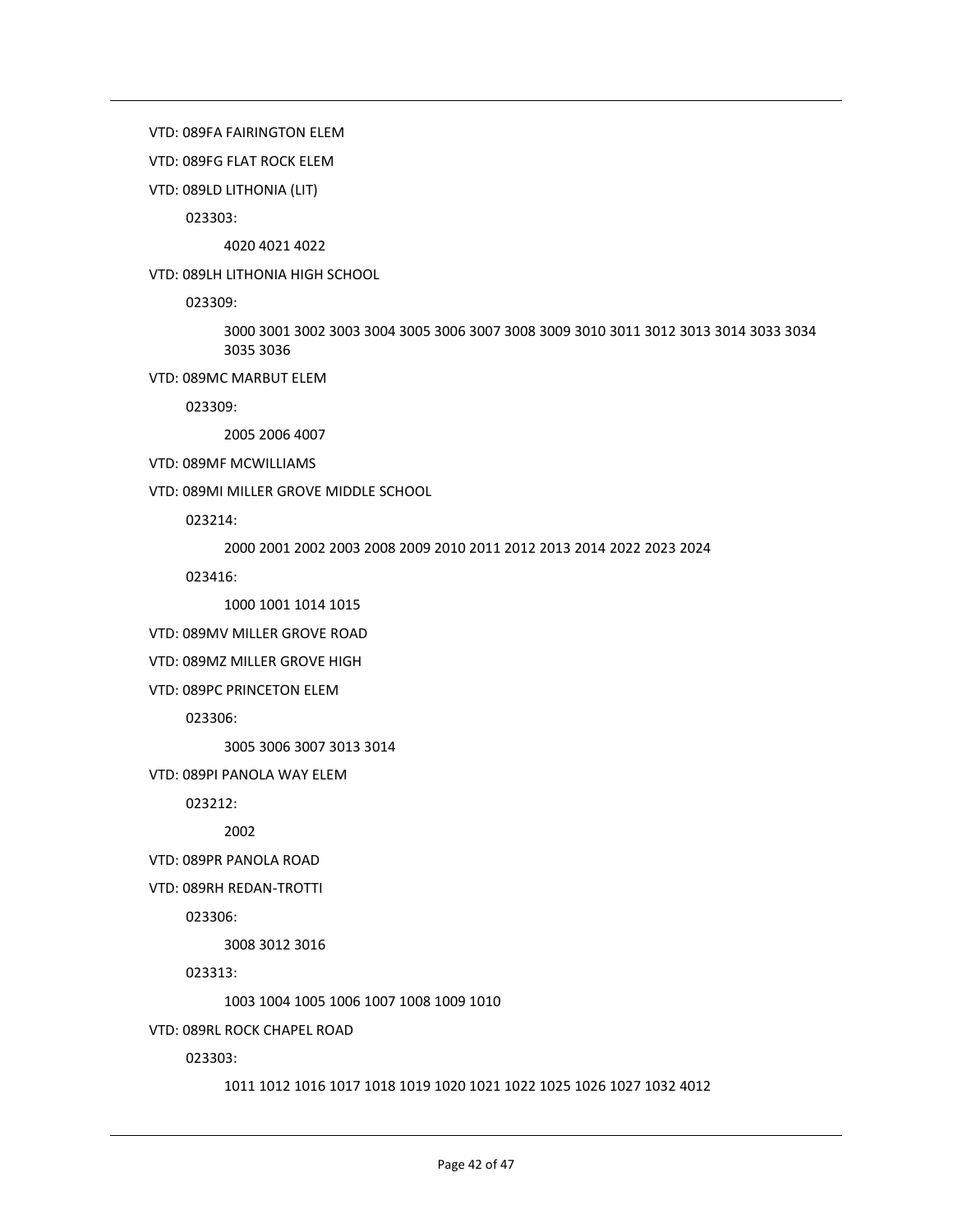023306:

3015 3020

023315:

1010 1011 1020

VTD: 089SL STONEVIEW ELEM

023303:

3027 3028 3029 4000 4001 4002 4003 4004 4005 4006 4029 4030 4031 4032 4034 4035 4036

023310:

3000 3001 3002 3003 3004 3005 3006 3007 3008

023418:

1000 1001 1002 1023

023428:

2000 2001

VTD: 089SM SALEM MIDDLE

VTD: 089SS SNAPFINGER ROAD

023414:

1027

023416:

2003 2007 2008 2019 4004 4005 4006 4009 4010 4011 4012 4013 4014 4017 4018

VTD: 089WD WOODROW ROAD

As used in this appendix, the term "VTD" (voting tabulation district) shall mean and describe the same geographical boundaries as provided in the report of the Bureau of the Census for the United States decennial census of 2010 for the State of Georgia. The separate numeric designations which are underneath a VTD heading shall mean and describe individual blocks within a VTD as provided in the report of the Bureau of the Census for the United States decennial census of 2010 for the State of Georgia.

## *APPENDIX B COUNCIL DISTRICTS*

CITY OF STONECREST, DEKALB COUNTY, GEORGIA

Plan: Stonecrest-dist-2015

Plan Type: Local

Administrator: S043

User: Gina

District 001

DeKalb County

VTD: 089LD LITHONIA (LIT)

023303: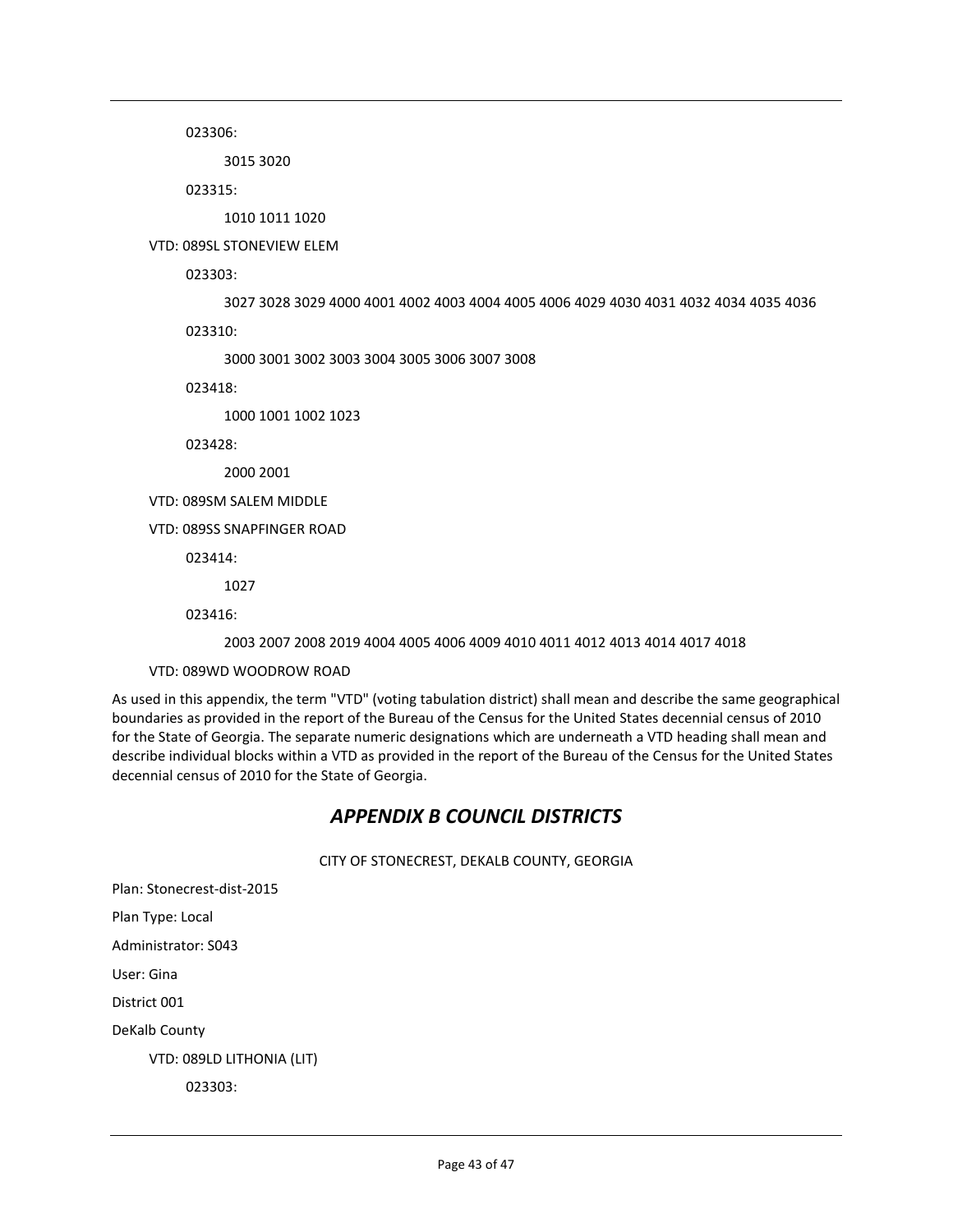4020 4021 4022

VTD: 089PC PRINCETON ELEM

023306:

3005 3006 3007 3013 3014

VTD: 089RH REDAN-TROTTI

023306:

3008 3012 3016

023313:

1003 1004 1005 1006 1007 1008 1009 1010

VTD: 089RL ROCK CHAPEL ROAD

023303:

1011 1012 1016 1017 1018 1019 1020 1021 1022 1025 1026 1027 1032 4012

023306:

3015 3020

023315:

1010 1011 1020

VTD: 089SL STONEVIEW ELEM

#### 023303:

3027 3028 3029 4000 4001 4002 4003 4004 4005 4006 4029 4030 4031 4032 4034 4035 4036

023310:

3000 3001 3003 3004 3005 3008

023418:

1000 1001 1002 1023

VTD: 089WD WOODROW ROAD

023418:

1003 1004 1005 1006 1007 1008 1009 1010 1011 1012 1013 1014 1015 1016 1017 1018 1019 1020 1021 1022 1024 1025 1026 1027 1028 1029 1030 1031 1033 1034 1035 1036 1037 1038 1039 1048 1049 1050 1051 1052 1053 1054 1055 1056 1057 1058 1059 1060 1061 1062 1063 1064 1065 1066 1067 1068 1069 1070 1071 1072 1073 1074 1075 1076 1077 1078 1079

#### District 002

DeKalb County

VTD: 089LH LITHONIA HIGH SCHOOL

023309:

3000 3001 3002 3003 3004 3005 3006 3007 3008 3009 3010 3011 3012 3013 3014 3033 3034 3035 3036

VTD: 089MC MARBUT ELEM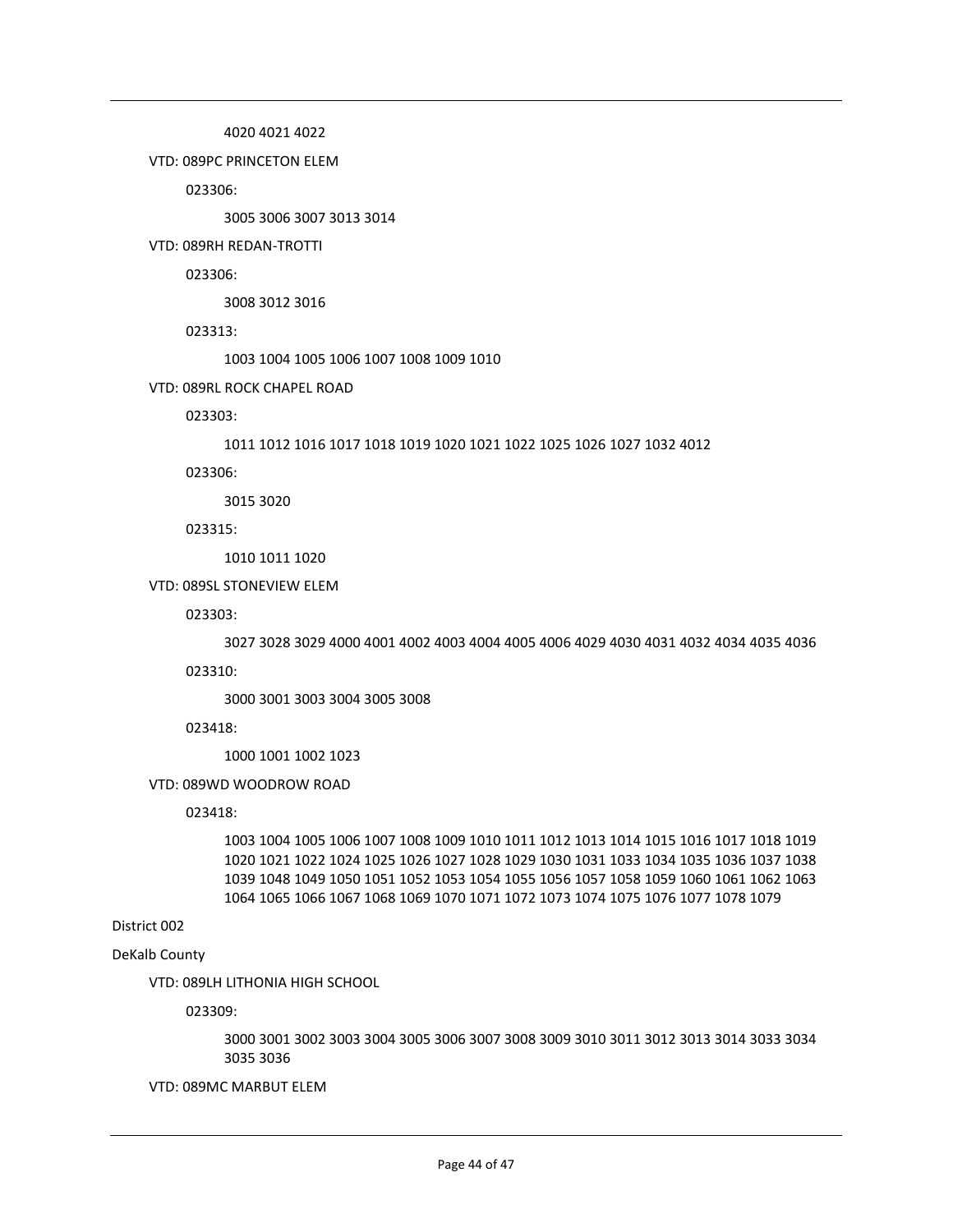023309:

2005 2006 4007

VTD: 089MF MCWILLIAMS

023416:

1004 1008 1009 1010 1011 1012 1013 1016 1017 4000 4001 4002 4003 4007 4008

VTD: 089MI MILLER GROVE MIDDLE SCHOOL

023214:

2000 2001 2002 2003 2008 2009 2010 2011 2012 2013 2014 2022 2023 2024

023416:

1000 1001 1014 1015

VTD: 089MZ MILLER GROVE HIGH

023310:

2000 2001 2002 2003 2004 2005 2006 2007 2008 2009 2010 4000 4001 4002 4003 4004 4005 4006 4007 4008 4009 4010 4011 4012 4013

VTD: 089PI PANOLA WAY ELEM

023212:

2002

VTD: 089PR PANOLA ROAD

023310:

1000 1001 1002 1003 1004 1005 1006 1007 1008 1009 1010 1011 1012 1013 1014 1015 1016 1017

VTD: 089SL STONEVIEW ELEM

023310:

3007

VTD: 089SS SNAPFINGER ROAD

023416:

4004 4005 4006

District 003

DeKalb County

VTD: 089FA FAIRINGTON ELEM

VTD: 089MF MCWILLIAMS

023416:

1002 1003 1005 1006 1007 2000 2001 2002

VTD: 089MV MILLER GROVE ROAD

023427: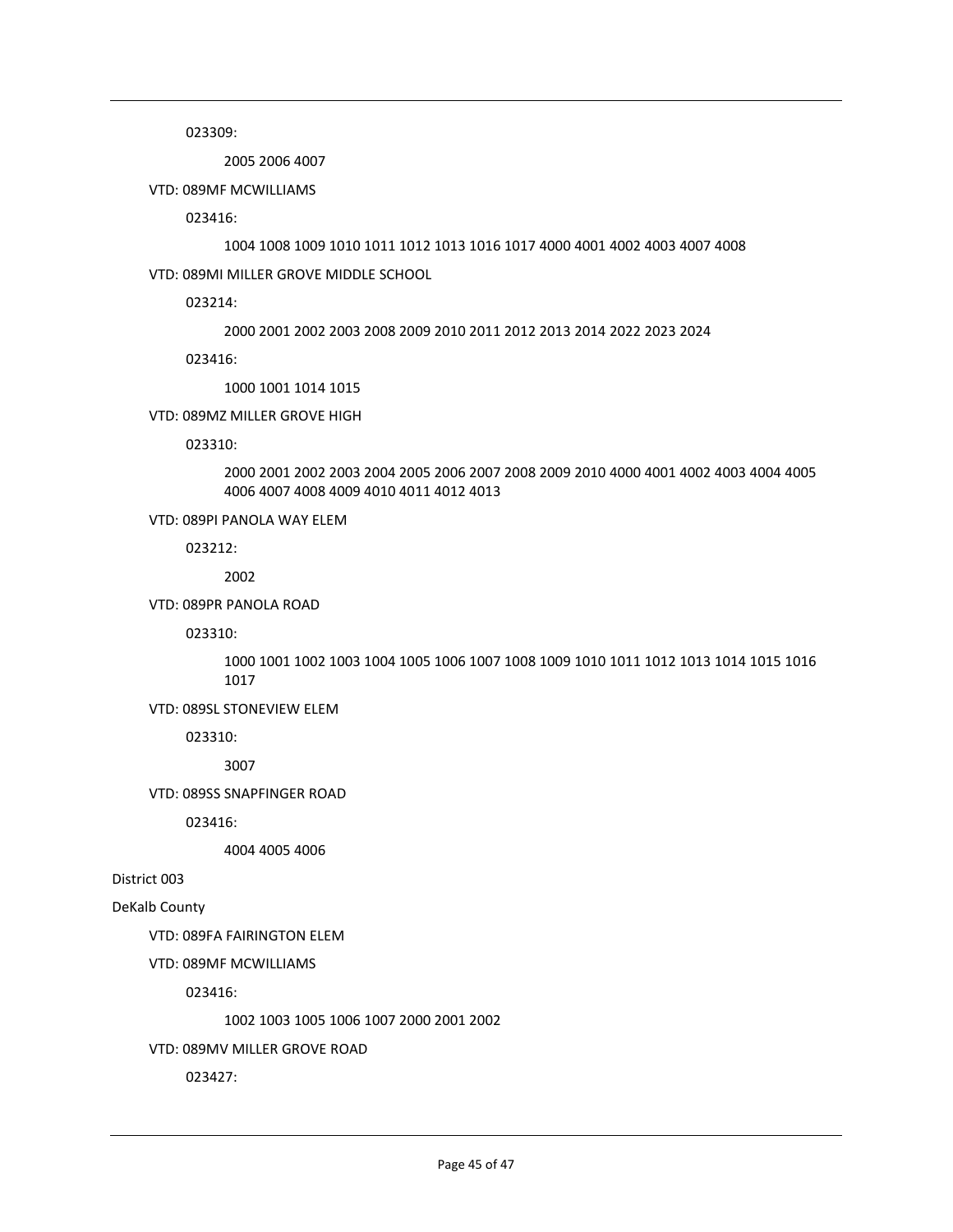2001 2002 2003 2004 2005

VTD: 089PR PANOLA ROAD

023428:

1000 3000 4000

VTD: 089WD WOODROW ROAD

023428:

1001 1002 1003 1004 1005 1006 1007 1008 2016 2017

District 004

DeKalb County

VTD: 089BJ BROWN'S MILL ELEMENTARY

023416:

2004 2005 2006 2009 2010 2011 2012 2013 2014 2015 2016 2017 2018 3000 3001 3002 3003 3004 3005 4015 4016 4019 4020

VTD: 089MV MILLER GROVE ROAD

023427:

1000 1001 1002 1003 1004 1005 1006 1007 1008 1009 1010 1011 1012 1013 1015 1016 1017

VTD: 089SM SALEM MIDDLE

VTD: 089SS SNAPFINGER ROAD

023414:

1027

023416:

2003 2007 2008 2019 4009 4010 4011 4012 4013 4014 4017 4018

District 005

DeKalb County

VTD: 089CF MURPHEY CANDLER

VTD: 089FG FLAT ROCK ELEM

VTD: 089MZ MILLER GROVE HIGH

023428:

2002

VTD: 089SL STONEVIEW ELEM

023310:

3002 3006

023428:

2000 2001

VTD: 089WD WOODROW ROAD